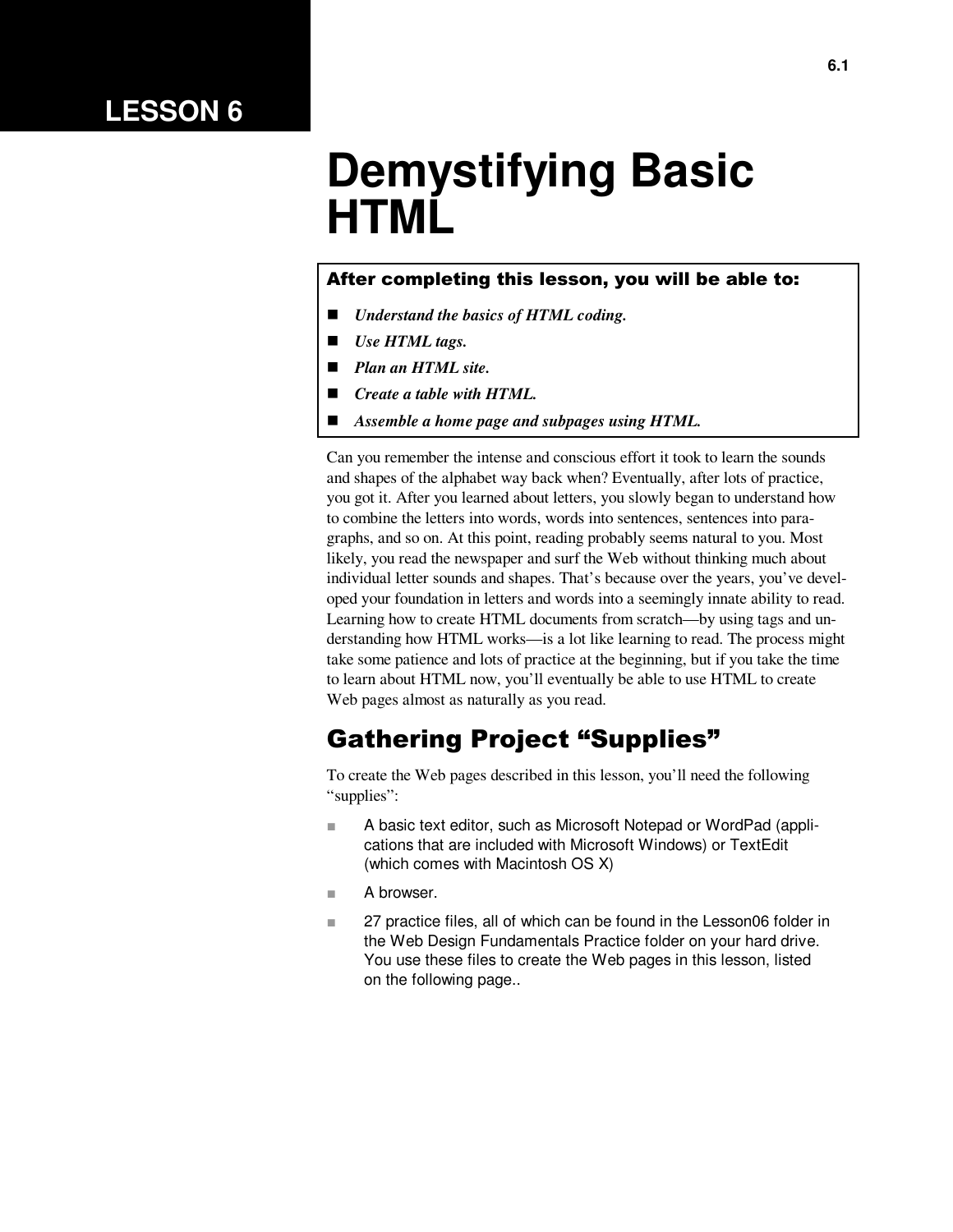| b_background.gif    | b lessons2.gif      | picture.gif        |
|---------------------|---------------------|--------------------|
| b_background2.gif   | b performances.gif  | sendnote.gif       |
| b_competitions.gif  | b performances2.gif | t_background.gif   |
| b_competitions2.gif | b recitals.gif      | t_competitions.gif |
| b contact.gif       | b recitals2.gif     | t contact.gif      |
| b contact2.gif      | bg.gif              | t_home.gif         |
| b home.gif          | footer.gif          | t lessons.gif      |
| b_home2.gif         | logo.gif            | t performances.gif |
| b lessons.gif       | p_chris.jpg         | t recitals.gif     |

For detailed steps on setting up your practice files, see the section "Getting Your Folders and Graphics in Place" later in this lesson.

## **Why HTML?**

In Lessons 1 through 5 we briefly introduce you to HTML. Basically, we explain that you construct Web page documents by including HTML commands (also called HTML tags) within the body of a basic text document. Although other technologies (such as XML and CSS, also known as Extensible Markup Language and Cascading Style Sheets) are beginning to have a significant impact on Web page development, HTML is the foundation of most Web pages today and if you're going to create Web pages, you need to know about HTML.

Now we understand that you might not feel ready to create a Web page from scratch using only a blank document and a vaguely familiar-sounding technology named HTML. But believe it or not, you're ready—so for now, just go for it. We're having you use HTML in the first major Web page project in this course because you'll find that understanding HTML's basics will come in extremely handy whenever you create Web pages in the future—no matter how you create those pages. Therefore, we're taking a baptism-by-fire approach in this lesson, which means that you'll be writing your own HTML documents before long.

In some ways, you might find that the project in this lesson is the most important project in this half of the course. If you're going to create Web pages, you'll be well ahead of the game if you master some basic HTML commands and concepts. Someday, when you're much more comfortable with Web page creation, knowing at least some HTML will enable you to modify and tweak pages to suit your preferences, even if the pages you're modifying have been generated by an HTML editor. Furthermore, knowing HTML means that you'll be able to remove unnecessary (and sometimes proprietary) HTML commands that many HTML editors tend to add to Web page documents. Removing unnecessary codes can make your HTML documents smaller, which in turn means that your pages will load faster. Finally, as you become more proficient using HTML commands, you might find that you can make changes more quickly and precisely by adding, deleting, or modifying HTML code instead of modifying a Web page in an HTML editor.

We're now ready to get started. The first order of business, before we commence creating a Web site, is to briefly (very briefly) go over some basic HTML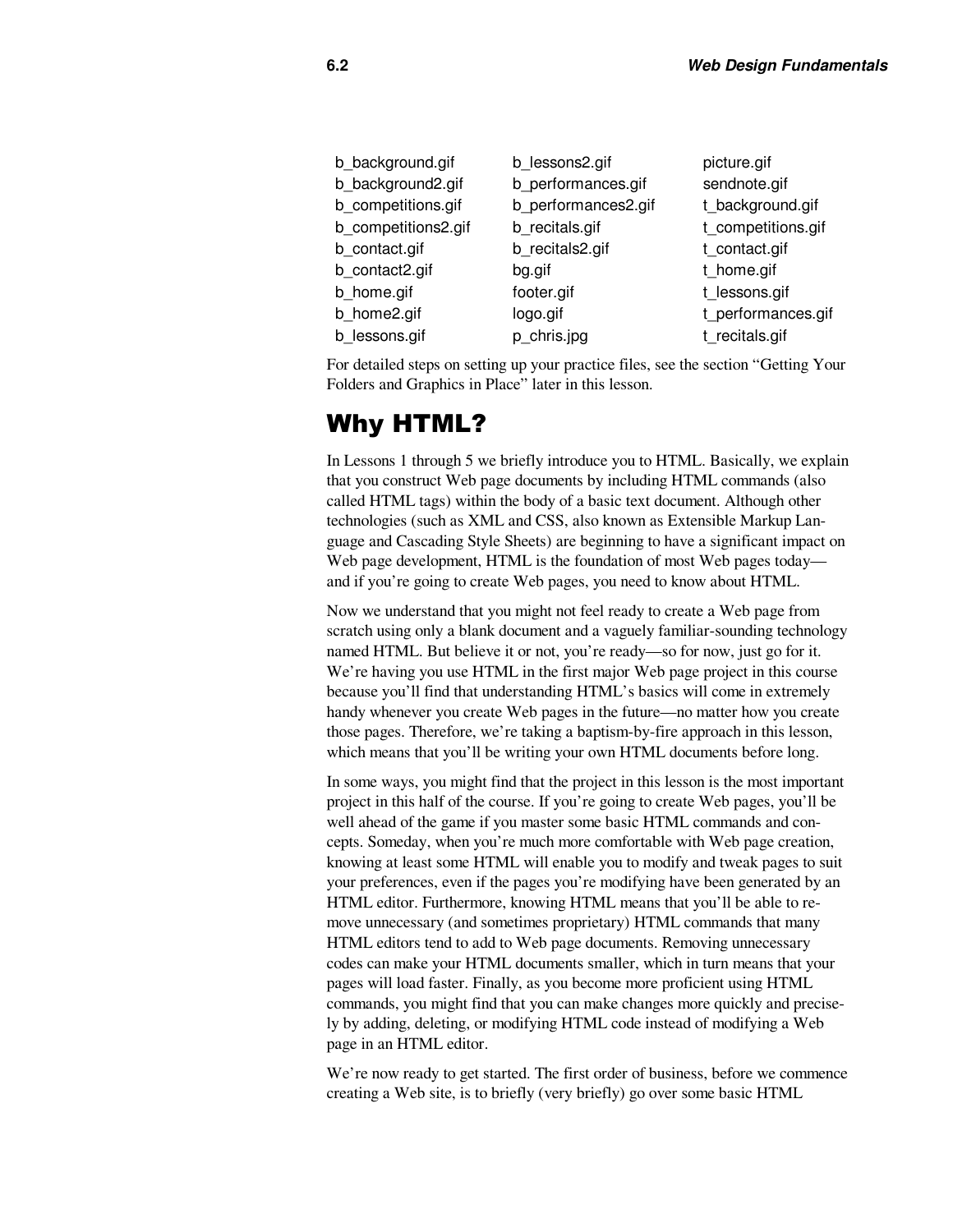theory. By the way, when we say theory, we're talking clear, helpful information—not complex rhetoric. Think of the upcoming theory discussion as spreading a blanket before picnicking—you might as well get somewhat comfortable and discourage at least a few of the pests up front.

## So You've Heard about Cascading **Style Sheets**

Cascading style sheets (or CSS) is a technology that enables you to define a Web site's page formatting in a single place—either in a separate document or in a special area within each Web page document. In many Web designers' and developers' eyes, everyone should be using CSS as soon as possible. But the reality of the situation is that the Web is a ways off from being fully CSS-compliant, and many Web sites don't incorporate style sheets. Fortunately, the Web continues to support older formatting techniques along with the newer CSS commands.

In relation to you, the goal of this lesson is to teach you HTML; therefore, we decided to omit teaching you how to use style sheets in this lesson. After you learn HTML, you'll be able to move on and learn CSS at your leisure (who knows—maybe we'll write a book about CSS to help you along!). To help whet your CSS appetite, we show you how to modify the autogenerated style sheets in the project in Lesson 7.

In relation to CSS, you might hear that some of the HTML tags and attributes we show you in this lesson are *deprecated*, such as the <FONT> tag. A deprecated element can be (and is) used on the Web; it is simply earmarked for eventual elimination. You can see a list of HTML tags along with notations regarding which are classified as deprecated at *www.w3.org/ TR/1999 /REC-html401-19991224/index/elements.html*.

Finally, due to the various levels of CSS and HTML compliance on the Web these days, you can help browsers interpret your Web pages by specifying whether your page is strictly compliant with the latest standards, transitional (includes deprecated HTML elements), or framed (includes deprecated HTML elements and frames within the Web site). To do this, you insert a particular version of the <!DOCTYPE...> HTML tag in your Web pages, as described here as well as in this lesson's project steps:

- If your Web page adheres to CSS and HTML 4.01 standards, insert: <!DOCTYPE HTML PUBLIC "-//W3C//DTD HTML 4.01//EN" "http://www.w3.org/TR/html4/strict.dtd">
- If your Web page adheres to HTML 4.01 standards and includes deprecated HTML elements and attributes (most of which concern visual presentation), insert: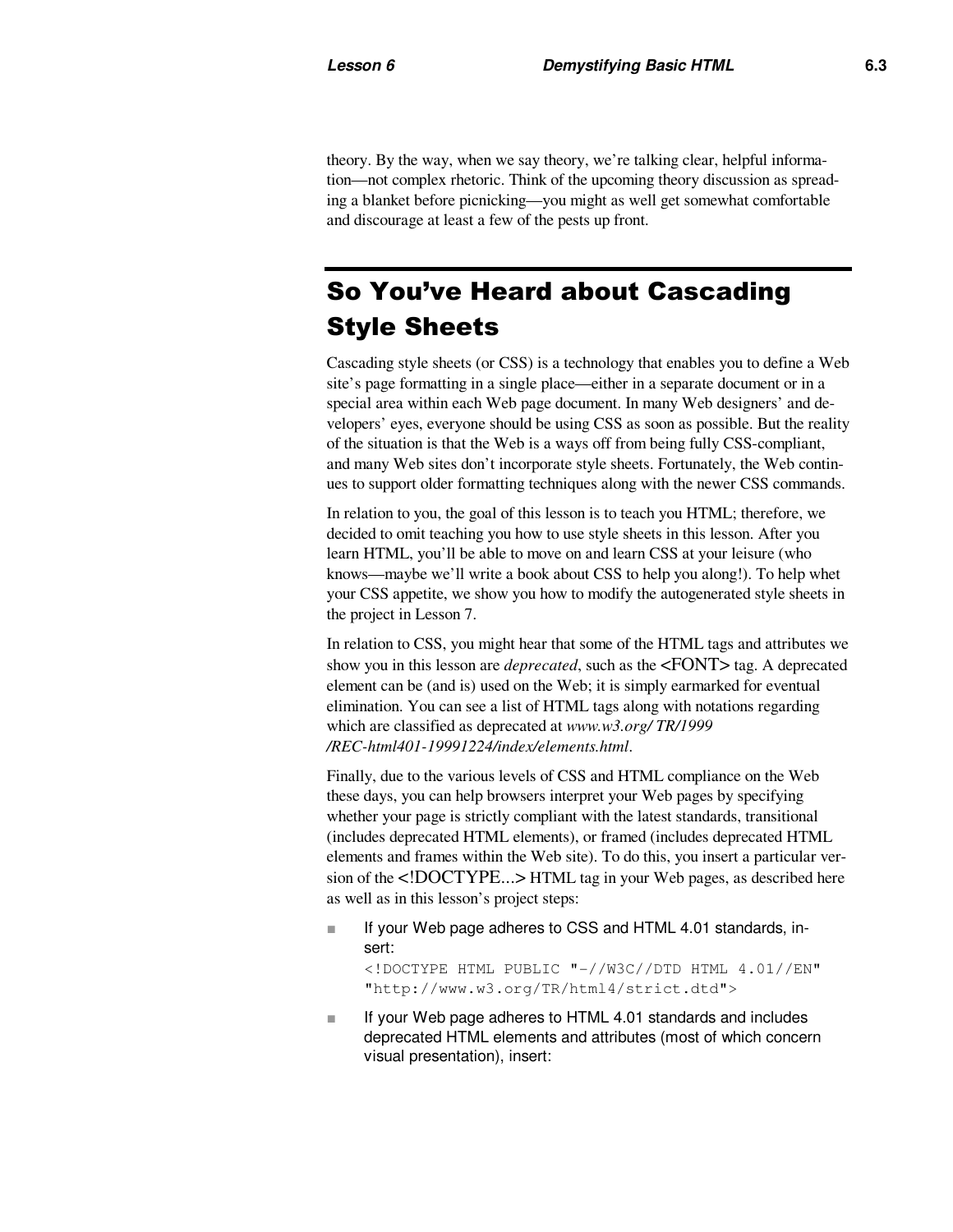```
<!DOCTYPE HTML PUBLIC "-//W3C//DTD HTML 4.01 
Transitional//EN" "http:// 
www.w3.org/TR/html4/loose.dtd">
```
■ If your Web page adheres to HTML 4.01, includes deprecated HTML elements and attributes, plus uses frames, insert: <!DOCTYPE HTML PUBLIC "-//W3C//DTD HTML 4.01 Frameset//EN" "http://www.w3.org/TR/html4/frameset.dtd">

Because the project in this lesson includes deprecated HTML elements but not frames, your documents will use the second statement—the transitional statement—in the preceding list. We'll show you how to add this statement to your HTML document in the project steps later in this lesson.

## **HTML Basics**

Fundamentally, HTML commands serve as instructions that tell a browser how to display a Web page's content. In other words, HTML commands provide format information that controls the display of your Web page's text and graphics. Keep the purpose of HTML commands in mind. You'll see later how HTML commands weave their way in and around your Web page's content in an HTML document, but, basically, an HTML document contains two types of information:

- Content information, including text and pointers to graphics
- HTML commands, which are used to manipulate how content displays

In this lesson, we show you how to enter HTML commands and page contents into a plain-text document to create Web pages. Furthermore, you'll link the pages you create so that they can work together to create a Web site. To accomplish this feat, you'll need to use a text editor, such as those mentioned in Lesson 4, including Notepad or WordPad (if you're running Windows) or Text Edit (if you're using a Mac OS X, or SimpleText if you're using Mac 9x or earlier operating systems). Figure 6-2 shows how fully coded HTML documents appear in TextEdit, WordPad, and Notepad, respectively. When you start this lesson's project, you'll start with a blank page. To open Notepad, click Start, point to Programs, point to Accessories, and then click Notepad. To open WordPad, click Start, point to Programs, point to Accessories, and then click WordPad. To open TextEdit, double-click the TextEdit icon on your hard disk.

## **Note**

Don't be alarmed at the seemingly incomprehensible conglomeration of HTML commands shown in Figure 6-2. HTML can look complex, but it really consists only of combinations of letters, numbers, and symbols with a little organization thrown in. You're obviously familiar with letters, numbers, and symbols, so rest assured that learning to use HTML commands is well within your skill set.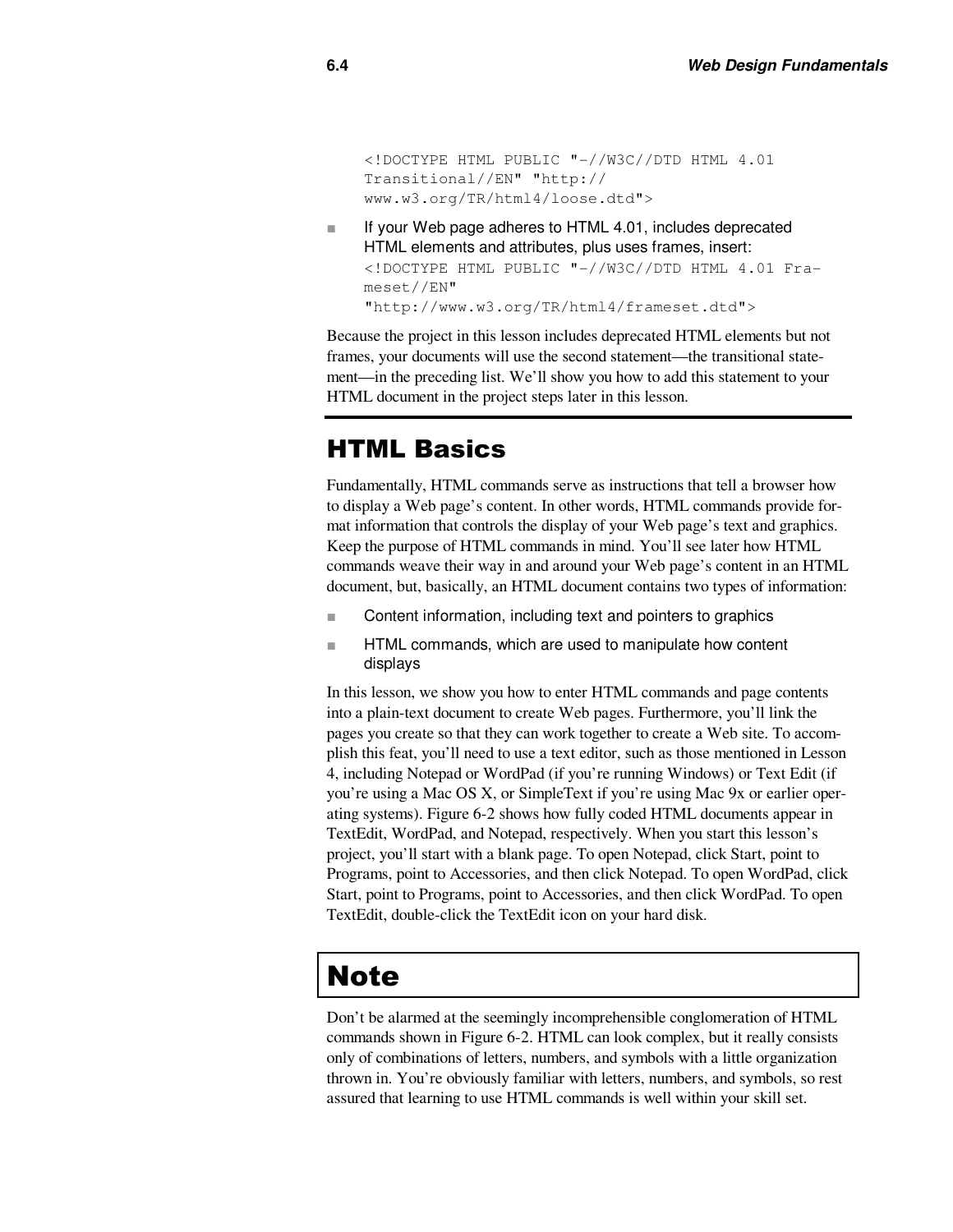As we mentioned, HTML tags take care of formatting your page. In contrast, your content is the information that displays on your page (text, graphics, headings, and so forth). In other words, HTML takes care of how information displays (bold, italic, left-aligned, and so on), and content specifies what is displayed. Knowing how to incorporate the proper HTML tags throughout a Web page's content is the key to making a Web page in a text editor. So let's look at how to use HTML tags.



#### **Figure 6-2.**

*Viewing an HTML document in TextEdit, WordPad, and Notepad.* 

### Using HTML Tags

In this section, we introduce the basic rules of HTML along with a few common tags. Keep in mind that this section does not define every HTML tag out there; quite a few HTML tags exist, and plenty of books devoted to HTML provide comprehensive command lists. (If you want to find out more about HTML than what we cover here, check out any of our favorite HTML references, which are listed in the section "Additional Resources" near the end of this lesson.) Our philosophy is that if you learn the basic rules of using HTML tags, you'll be able to use any of the tags you discover online or in HTML books.

Let's start our discussion of HTML tags with a simple rule: *HTML tags consist of commands that appear within angle brackets* (<>).

For example, one of the first tags in a Web page's source code is typically <HTML>. This tag tells a browser right off the bat that the text document is an HTML document. The browser knows that any text within angle brackets  $(\le)$ 

**Lingo:** Source code refers to the contents of the HTML document that creates a Web page. Most browsers enable you to view a Web page's source code. For example, to display a Web page's source code in Microsoft Internet Explorer, display a Web page, click the View menu, and click Source.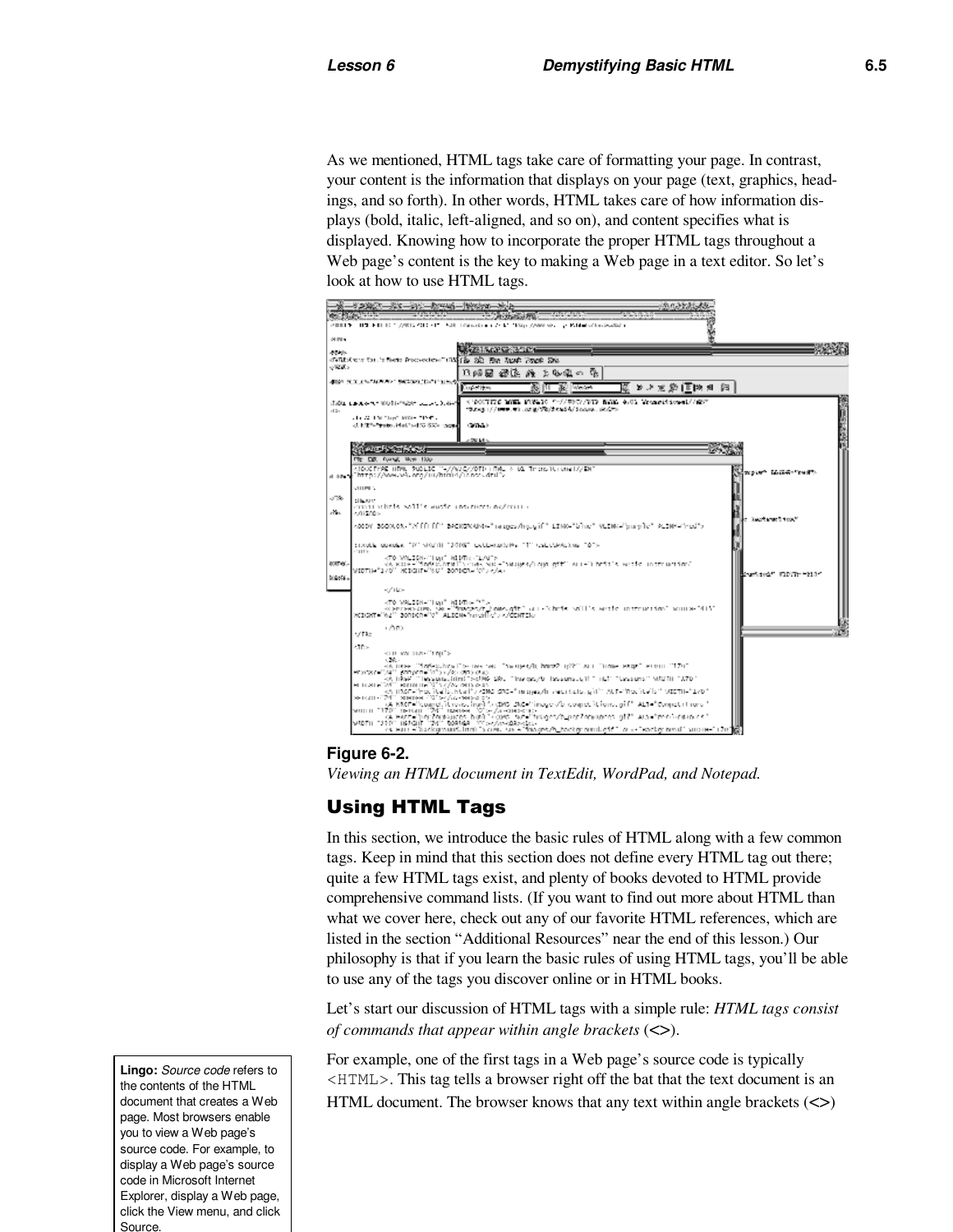is an HTML command that needs processing and that all text outside angle brackets  $(\le)$  is content that needs to be displayed.

Here's the second rule you need to remember: *HTML tags are not casesensitive*.

This rule isn't earth shattering, but it's convenient to know. It means that browsers don't care whether the text between the angle brackets is capitalized or lowercased. Therefore,  $\langle B \rangle$  and  $\langle b \rangle$  are essentially the same tag (which, incidentally, is a tag that instructs the browser to display the text following the tag in boldface). Similarly,  $\langle$ HTML>,  $\langle$ html>,  $\langle$ HtMl>, and any other combination of capital and lowercase letters represents the same tag.

Here's rule number three: *HTML tags almost always come in pairs*.

Because most HTML tags are used primarily for formatting purposes, HTML tags often come in twos: a starting tag and an ending tag (also referred to as an *opening tag* and a *closing tag*). This pairing enables you to tell browsers where a particular formatting attribute (such as boldfacing) should start and where it should end. Think about when you go to the movies with a few friends and two friends go in to save seats while the rest of the group goes to the concessions counter. The two people saving the seats sit separately at each end of the saved seats to mark a span of seats that will contain the friends. If the seat-savers were HTML tags, they'd tell the browser that all the seats between them should be formatted as their friends' seats.

Starting tags and ending tags have very specific purposes—namely, a starting tag indicates when an action should start, and an ending tag indicates when an action should stop. (See, we're not talking rocket science here!) While starting and ending tags appear very similar they have a minor, albeit critical, difference. Ending tags are differentiated from starting tags by the inclusion of a forward slash (/) just after the left bracket, like this: </HTML>. The last element in HTML documents is usually the  $\langle$  HTML $>$  command, which indicates the end of the Web page's display. Going back to the movie theater example, let's say that one seatsaver is sitting in an aisle seat and the other seat-saver is sitting in the middle of the row. The seat-saver sitting in the middle of the row is wearing a red shirt. Suddenly, a new arrival asks the seat-saver sitting in the aisle seat whether the seats are taken. The aisle-side seat-saver would say something like, "Yes—all the seats down to the person in the red shirt are taken." That's the role of a starting tag. The red-shirted seat-saver serves as an ending tag. For example,  $a < B$ tag tells a browser, "Please boldface all the text between me and that  $\langle B \rangle$  tag over there."

For further illustration, let's look at an example of text that uses HTML tag pairs. The following sentence includes HTML starting and ending tags that format the sentence as a paragraph (<P></P>), display the phrase *butter flavoring* in italic  $(\langle I \rangle \langle I \rangle)$ , and format the word *popcorn* in boldface  $(\langle B \rangle \langle B \rangle)$ , as shown in Figure 6-3:

<P>Do you want <I>butter flavoring</I> on your <B>popcorn</B> or do you like it plain?</P>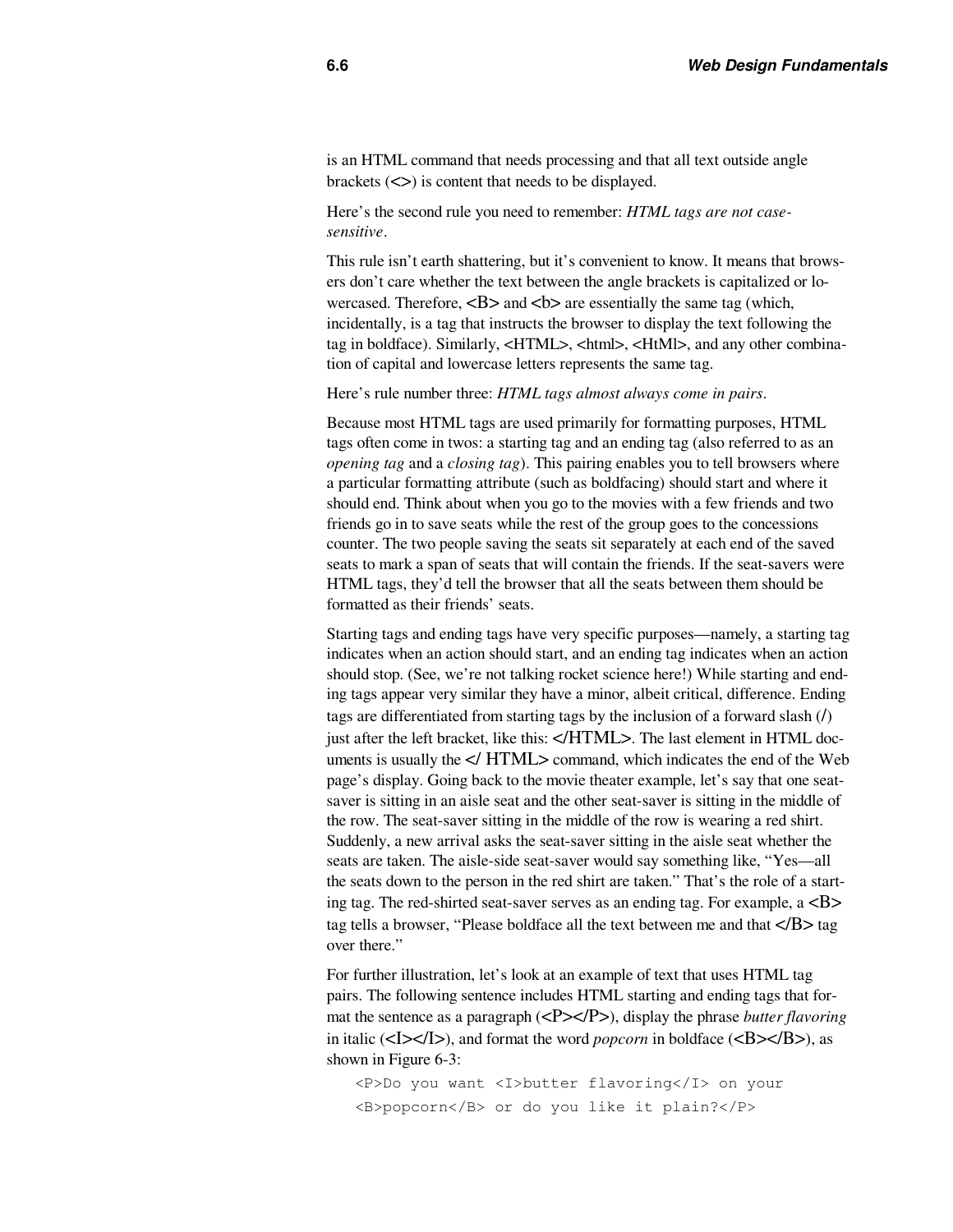

### **Figure 6-3.**

*If the popcorn question is included in an HTML document, you could view the* 

*formatted question in a browser, as shown here .* 

The popcorn sentence also illustrates an interesting concept called *nesting*. In HTML documents, nesting has nothing to do with twigs and feathers and everything to do with the order in which HTML tags appear. In the popcorn sentence, the italic tag set  $(\langle I \rangle \langle I \rangle)$  and the boldface tag set  $(\langle B \rangle \langle B \rangle)$  are nested within the paragraph tag set  $(\langle P \rangle \langle P \rangle)$ . Here's a key rule you should follow when you're nesting HTML tags: *Nested HTML tags should close in the reverse order in which they open*.

That rule might seem a little confusing, so let's look at an example. Basically, opening and closing HTML tags shouldn't get their lines crossed. Here's a correct pattern:

 $\langle$ HTML>  $\langle$ P>  $\langle$ B>  $\langle$ /B>  $\langle$ /P>  $\langle$ /HTML>

In this example, the  $\langle B \rangle$  (boldface) tags are nested within the  $\langle P \rangle$  (paragraph) tags, which are nested within the <HTML> (document identifier) tags. This setup would result in bold text within a paragraph within an HTML document. The following setup would also work:

 $\langle \text{HTML} \rangle \quad \langle \text{P} \rangle \quad \langle \text{I} \rangle \quad \langle \text{I} \rangle \quad \langle \text{B} \rangle \quad \langle \text{IB} \rangle \quad \langle \text{P} \rangle \quad \langle \text{HTML} \rangle$ 

Notice that this nesting example uses the same pattern as the popcorn sentence. In this example, the italic tag set and the boldface tag set aren't nested inside each other, but both tag sets are nested within the paragraph tag set.

Now let's lighten up the discussion a bit and look at a more clear-cut rule: *By default, HTML documents display a single space between text elements*.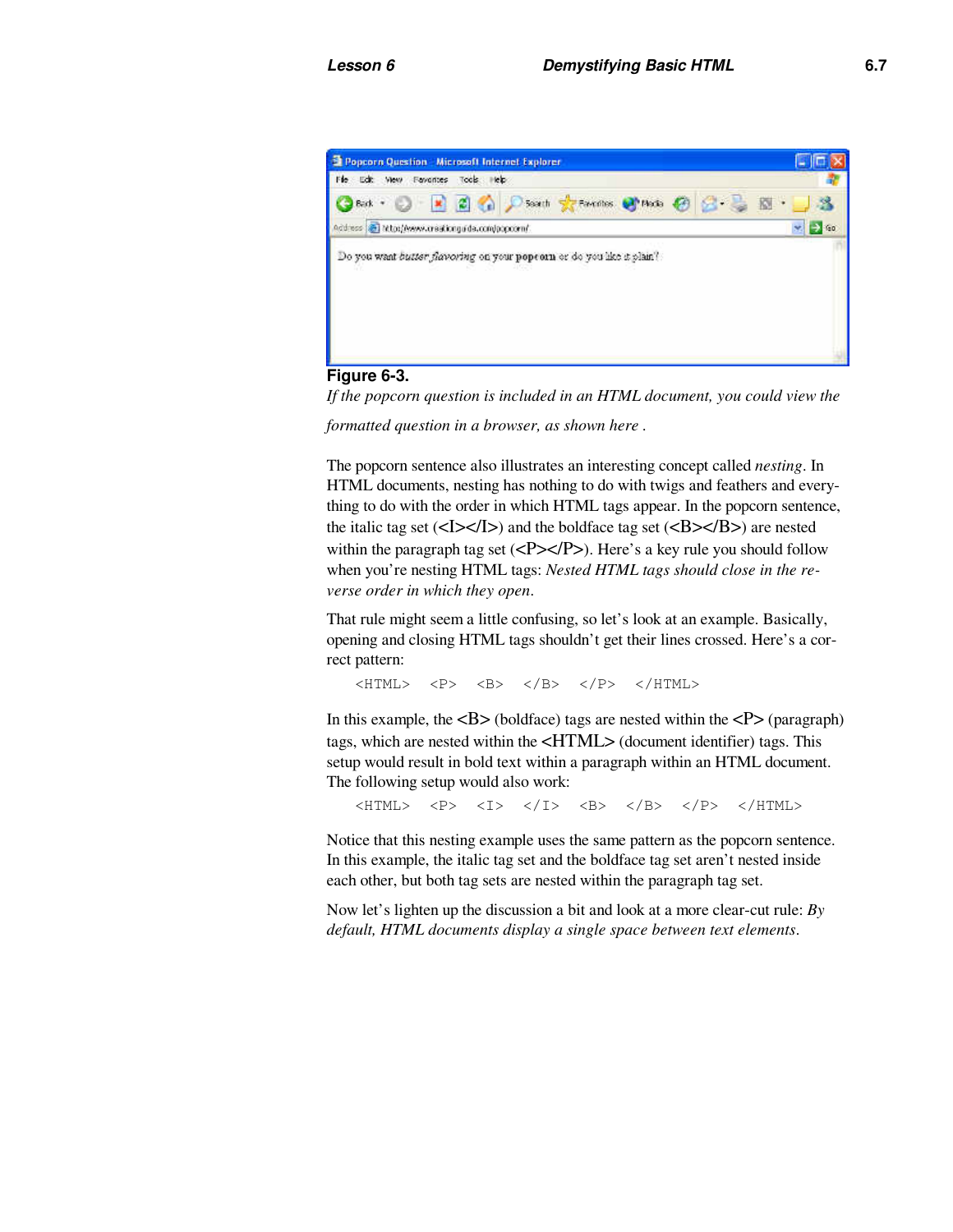This rule might seem odd to mention, but spacing issues are a great concern on the Web for a number of reasons (mostly because designers have to deal with content that resizes and reflows—issues that are nonexistent in printed documents). In an HTML document, adding any number of spaces within your code by using the spacebar, Tab key, or Enter key results in a single space. Therefore, you could embed the following four code snippets in an HTML document:

```
<I>Music Instruction</I> 
<I>Music Instruction</I> 
<I> Music Instruction </I> 
<sub>T</sub></sub>
Music Instruction 
\langle/I>
```
and the text will appear as shown in Figure 6-4.

| <b>38 Spacing Issues - Microsoft Internet Explorer</b>               |                       |
|----------------------------------------------------------------------|-----------------------|
| <b>Edt</b><br>2.676<br><b>Favorites</b><br>Tools Tielo               |                       |
| There are a control of the state<br><b>D</b> Co Desen<br>×<br>Back + | 13                    |
| Edoress a Higgs News creation guide compositing                      | $\vee$ $\bigoplus$ Go |
| Music Instruction                                                    |                       |
| Music Instruction                                                    |                       |
| Masse Instruction                                                    |                       |
| Music Instruction                                                    |                       |
|                                                                      |                       |

#### **Figure 6-4.**

*Text displays with a single space between words, even when extra space is added between words in the HTML document.* 

Now you're ready for the next rule, which adds some spice to HTML tags: *Some opening HTML tags can contain properties (also called attributes), which further refine an HTML tag's instructions*.

In other words, you can frequently customize the instructions related to an HTML formatting command. For example, you can add a COLOR attribute to the <FONT> command to change the display color of text, like this:

They say the <FONT COLOR="green">grass</FONT> is greener.

If you inserted the preceding sentence into an HTML document, the text would display the word *grass* in green.

Finally, here's the last rule in this section: *Numerous variations exist when it comes to the HTML nesting theme, properties, and use of tag sets*.

As with all rules, you'll find that although most of HTML is predictable, the technology is as consistent as spelling rules, which means that you'll frequently find exceptions to the rules. For example, if you want to add a line break in HTML, you enter <BR>. There's no closing tag for a line break—you either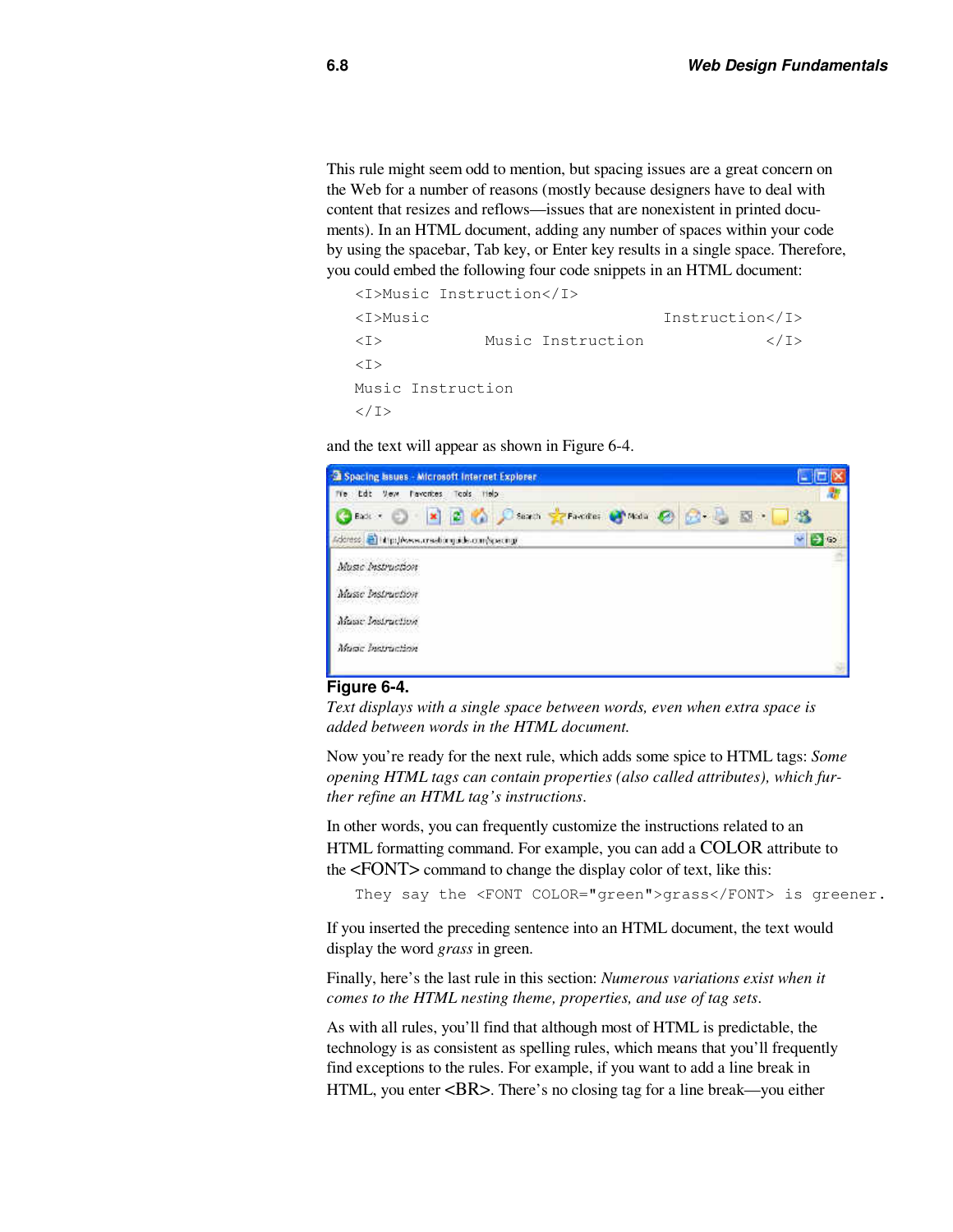have a line break or you don't. Similarly, you insert a horizontal rule with the <HR> tag; again, no closing tag required.

Don't worry if you're feeling slightly confused. You'll start to get a feel for HTML as you work on the Web site project in this lesson. There's nothing like hands-on experience to gain knowledge. We'll introduce you to additional HTML tags and concepts in the project as we go. For added assistance, you might want to keep Table 6-1 handy while you work.

| Tags                                                           | <b>Function</b>                                                                                                                                                                                                                                                                                          |
|----------------------------------------------------------------|----------------------------------------------------------------------------------------------------------------------------------------------------------------------------------------------------------------------------------------------------------------------------------------------------------|
| $\langle A \text{ HREF} = "xxx.xxx" \rangle \langle A \rangle$ | Marks the anchor, or clickable, portion<br>of a hyperlink. The HREF attribute<br>points to the information that should be<br>displayed after the anchor's content is<br>clicked. Anchor content is specified<br>between the anchor tags $(<\text{A}$ > $/\text{A}$ )<br>and can include text and images. |
| <b></b>                                                        | Indicates to display text between the<br>$\langle B \rangle$ and $\langle B \rangle$ tags in boldface.                                                                                                                                                                                                   |
| <blockquote><br/></blockquote>                                 | Offsets a paragraph from the regular<br>body text, usually by indenting the pa-<br>ragraph's left and right margins.                                                                                                                                                                                     |
| <body></body>                                                  | Marks the start and end of the Web<br>page's displayable content.                                                                                                                                                                                                                                        |
| <br>                                                           | Inserts a line break. The $\langle BR \rangle$ tag<br>doesn't have a closing tag, and this tag<br>is frequently used consecutively to<br>create white space on a Web page.                                                                                                                               |
| <center></center>                                              | Centers the enclosed information on the<br>page or within a table cell.                                                                                                                                                                                                                                  |
| $\langle$ !DOCTYPE>                                            | Specifies the Web page's document<br>type definition (DTD), such as whether<br>the page uses strict HTML and CSS<br>coding, transitional HTML coding (in-<br>cluding deprecated HTML tags), or<br>frames.                                                                                                |
| <font></font>                                                  | Enables you to specify the enclosed<br>text's font color, face, and size.                                                                                                                                                                                                                                |
| <h1></h1>                                                      | Specifies heading text. Heading sizes<br>range from H1 through H6, with H1<br>being the largest heading size.                                                                                                                                                                                            |

**Table 6-1. HTML Tags Used in the HTML Project**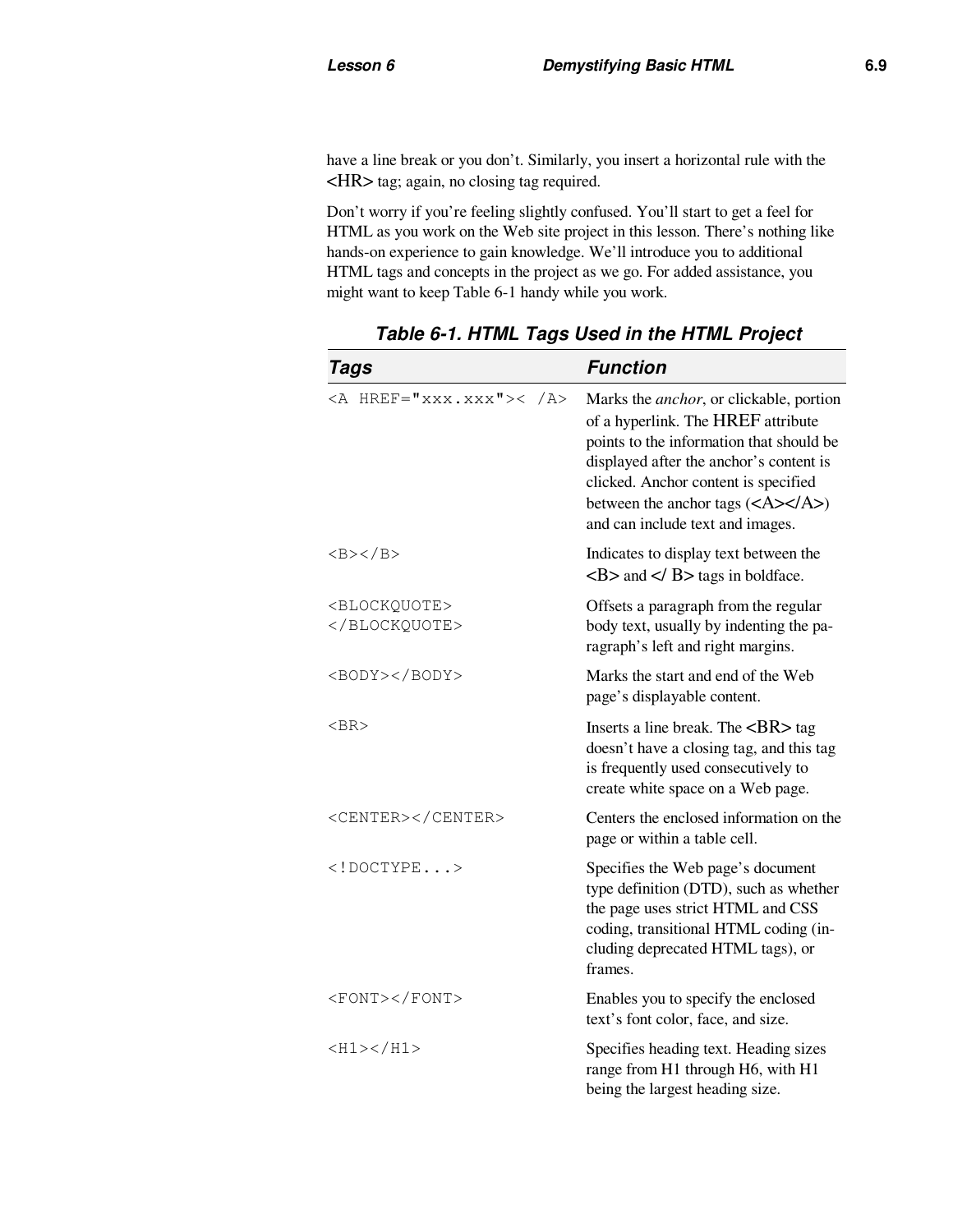| <head></head>        | Provides an area in which you can dis-<br>play your Web page's title, include<br>search engine information, add ad-<br>vanced formatting information, embed<br>CSS coding or link to a style sheet, and<br>write scripts. Other than the text within<br>the embedded <title></title><br>tags, most head information doesn't<br>display directly to viewers.                                                                                                                                                                                                    |
|----------------------|----------------------------------------------------------------------------------------------------------------------------------------------------------------------------------------------------------------------------------------------------------------------------------------------------------------------------------------------------------------------------------------------------------------------------------------------------------------------------------------------------------------------------------------------------------------|
| <html></html>        | Delineates the start and end of an<br>HTML document.                                                                                                                                                                                                                                                                                                                                                                                                                                                                                                           |
| $<$ I> $<$ /I>       | Indicates to italicize the text appearing<br>between the $< I>$ and $< I>$ tags.                                                                                                                                                                                                                                                                                                                                                                                                                                                                               |
| <img src="xxx.xxx"/> | Displays an image on a Web page. The<br>SRC attribute points to the particular<br>image that should be displayed.                                                                                                                                                                                                                                                                                                                                                                                                                                              |
| $<$ LI> $<$ /LI>     | Identifies a list item within an unnum-<br>bered (bulleted) list <ul> or an or-<br/>dered (numbered) list <ol>.</ol></ul>                                                                                                                                                                                                                                                                                                                                                                                                                                      |
| $<$ OL> $<$ /OL>     | Specifies an ordered (numbered) list.                                                                                                                                                                                                                                                                                                                                                                                                                                                                                                                          |
| <p><p>&lt;</p></p>   | Indicates the start and end of a para-<br>graph. By default, paragraphs display<br>left-aligned. The closing $\langle P \rangle$ tag is<br>optional. (In other words, you can simp-<br>ly insert the $< P$ tag at the start of each<br>new paragraph to format your HTML<br>contents without typing $\langle P \rangle$ at the end<br>of each paragraph.) We've included the<br>closing $\langle$ P $>$ tag throughout this lesson<br>for added clarity. Browsers typically<br>insert a blank line (plus a little extra<br>space) before starting a paragraph. |
| <table></table>      | Delineates the start and end of a table.                                                                                                                                                                                                                                                                                                                                                                                                                                                                                                                       |
| $<$ TD> $<$ /TD>     | Defines the start and end of a cell with-<br>in a table. $\langle TD \rangle$ tags are nested within<br>$<$ TR $>$ tag sets.                                                                                                                                                                                                                                                                                                                                                                                                                                   |
| <title></title>      | Enables you to insert the Web page's<br>title text that should display in the<br>browser's title bar.                                                                                                                                                                                                                                                                                                                                                                                                                                                          |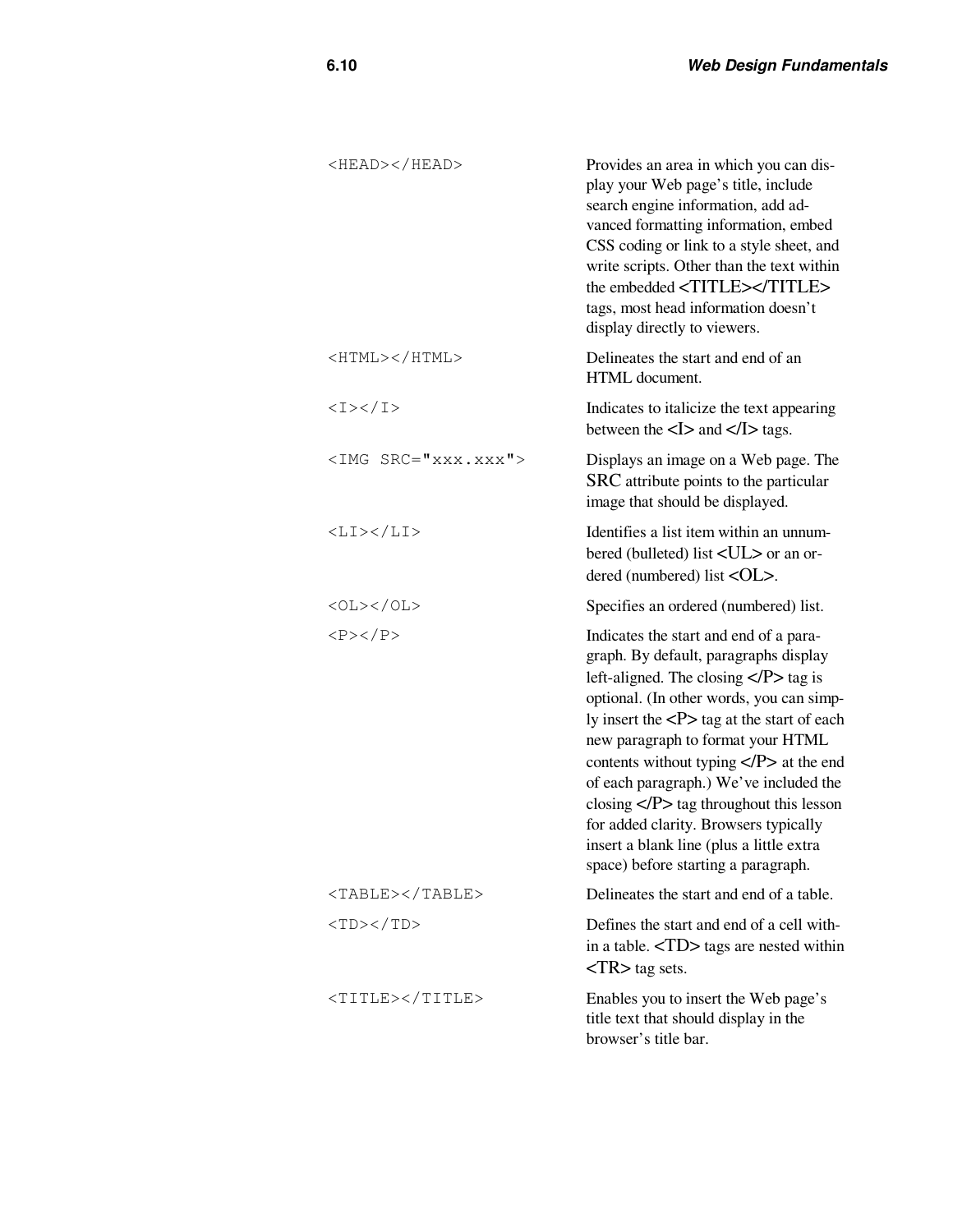| $<$ TR> $<$ /TR> | Indicates a table row. $\langle TR \rangle$ tags are    |
|------------------|---------------------------------------------------------|
|                  | nested within a $\langle \text{TABLE} \rangle$ tag set. |
| <ul></ul>        | Specifies an unnumbered (bulleted) list.                |

Just as a last note in this section, we want to make a minor disclaimer. Although we're confident that you can create an HTML document from scratch, please keep in mind that this lesson serves only as an introduction to creating Web pages in HTML. Unfortunately, covering all the available HTML commands in a single lesson is unrealistic, but this lesson is packed with helpful coding tips and you'll find some leads on good HTML references in the "Additional Resources" section near the end of the lesson. If you create the Web site described in this lesson's project, you'll gain a strong foundation in HTML coding as well as have a template that you can customize to create unique Web pages. (We even tell you how to use the site as a template later in this lesson.)

### Handling HTML Documents and Web Graphics

When you create Web pages, you usually work with multiple files. You'll have your home page HTML file (generally named index.html or index.htm), a graphics file for each graphical element on your page, and additional HTML files for linked pages. Therefore, before you start creating, you have to think of an organizational scheme so that you don't drive yourself crazy later. We highly recommend that you create a folder to contain all the HTML files used in your Web site, and, within the main folder, create a subfolder named images. Then you can store all your HTML documents in the main folder and place your graphics in the images folder. To illustrate, see Figure 6-5, which shows the HTML documents and images necessary to create this lesson's project site.

Keeping your files organized is imperative when you're adding graphics and creating hyperlinks because you must include instructions in your HTML document regarding where the browser should look for a particular graphic or linked page. Furthermore, being organized can greatly simplify the file uploading process when you're ready to go "live" by transferring your local files to a Web server. Your best bet is to create a folder that you can use consistently throughout the Web page and Web site creation process.

Along with being organized, you should religiously save and preview your Web pages throughout the development process.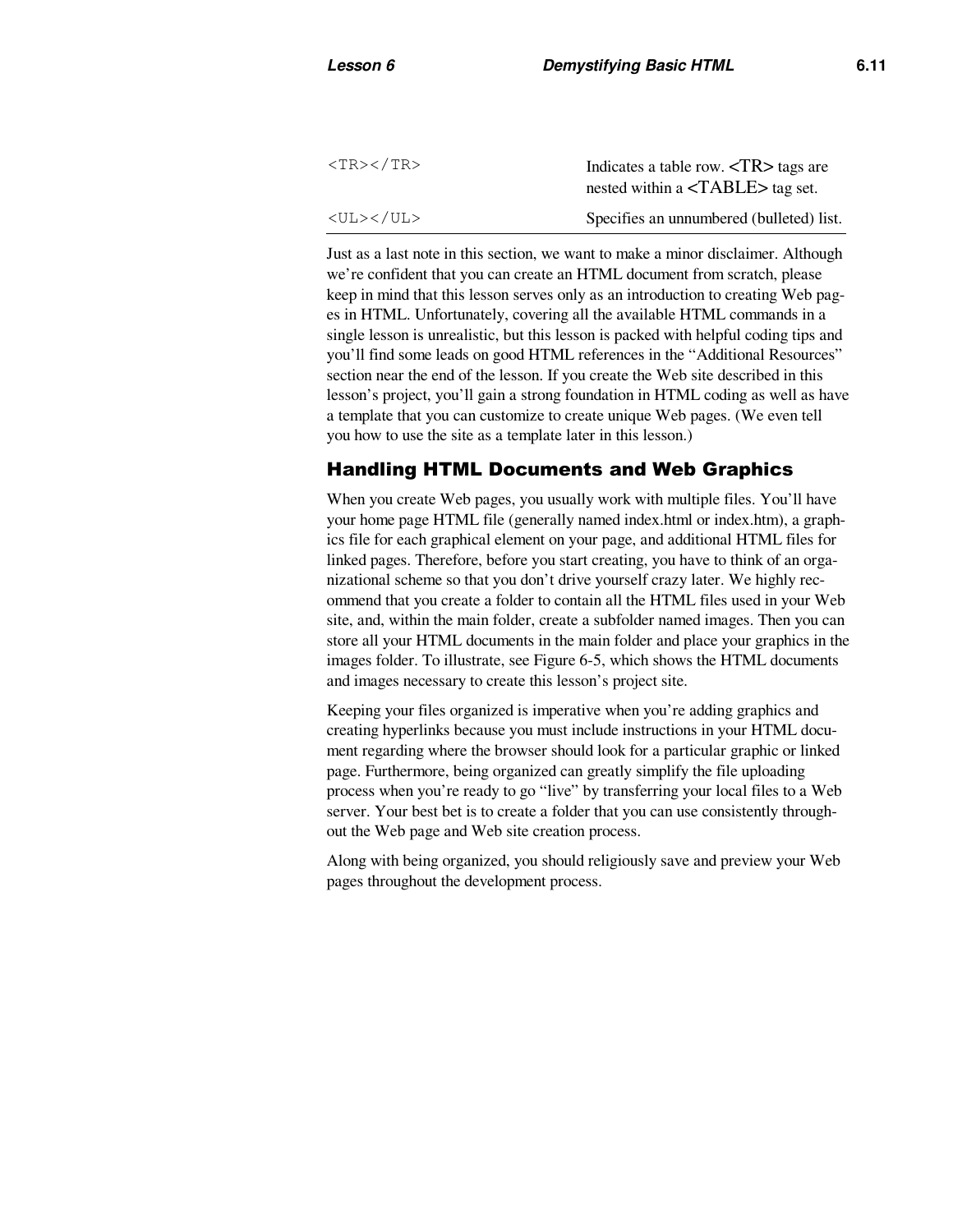| <b>State Str</b><br><b>NORTH CORNER</b><br>32<br><b>Research</b> (Co)                                | 11,<br>$\mathbf{U}$<br>,<br>fron C<br>$n_{1}$ for $0, 1, 1$<br>$\cdots$<br>覆護法,<br>illaristoria dist<br><b>All's researched</b>                                               |                                                                                                                              |                                                                               |
|------------------------------------------------------------------------------------------------------|-------------------------------------------------------------------------------------------------------------------------------------------------------------------------------|------------------------------------------------------------------------------------------------------------------------------|-------------------------------------------------------------------------------|
| シコンカウ<br><b>INSURANCE</b><br><b>Will need to all</b><br>®i∾nte<br><u>ilis</u><br><b>Public</b><br>58 | Асказательных п<br><b>A-SE WOODLER</b><br>2014 Caroly writings<br>c Antiquezado qui                                                                                           | r (r<br>m.<br>FOR Browned"                                                                                                   | 邀<br>$1 - 1 - 1$<br>y <sup>u</sup> sta<br>活袋<br><b>Персинал</b>               |
|                                                                                                      | n-skibin t-skot<br><b>NUMBER</b><br><b>Kirga Tah</b><br>ໃນພຣະມີ<br><b>Contractor</b><br>has fuel<br><b>Hitchcology</b><br>23 Januari 1<br>⊞⊪uten magn<br>us<br><b>Bachelo</b> | <u>Як и вотновай</u><br>Sharamanoul<br><b>Filte manufaction</b><br>Blueskal<br>Show"<br>Bleatan pF<br>Bland<br><b>BUTHIN</b> | Bilino andra kato<br>Pär industriala<br><b>MARKET</b><br><b>Witness</b><br>42 |

### **Figure 6-5.**

*You should keep your Web site's files and folders organized in a simple yet logical manner.* 

### **Saving and Previewing HTML Documents**

When you create Web pages—especially when you're hand-coding HTML you should save and preview with abandon. Speaking from firsthand "We can't believe we just lost all that data" experiences, we can recommend without reservation saving your work frequently—that pretty much goes without saying whenever you're working on any file on any computer. (If monitors grew grass, our mice would wear out well-worn diagonal paths to the Save button—not to mention that we both knowingly contribute to the slow erosion of our *Ctrl* and *S* keys by pressing Ctrl+S every so often.)

In addition to frequently saving your files, you should preview the Web pages you build numerous times throughout the creation process. Previewing an HTML page simply means looking at your HTML document in a browser (or a couple browsers) as opposed to staring at the text and HTML code version of the document in a text editor. Performing this exercise, you can see how the HTML is formatting your content and you can troubleshoot display problems early. We'll often alter a site's layout simply because what looks good on paper doesn't transpose well to an online page.

To preview a Web page in your browser, use any of the following procedures after you've created an HTML file:

- Display the contents of the folder containing the HTML document, and double-click the HTML document's icon.
- Open your browser application (such as Internet Explorer), and type in the HTML file's location.
- Open your browser application, open the folder containing the HTML document, and drag the HTML file's icon from its folder into the browser window or the browser's Address bar.

"Save, save, save!" should be one of your mantras when you're working with computers.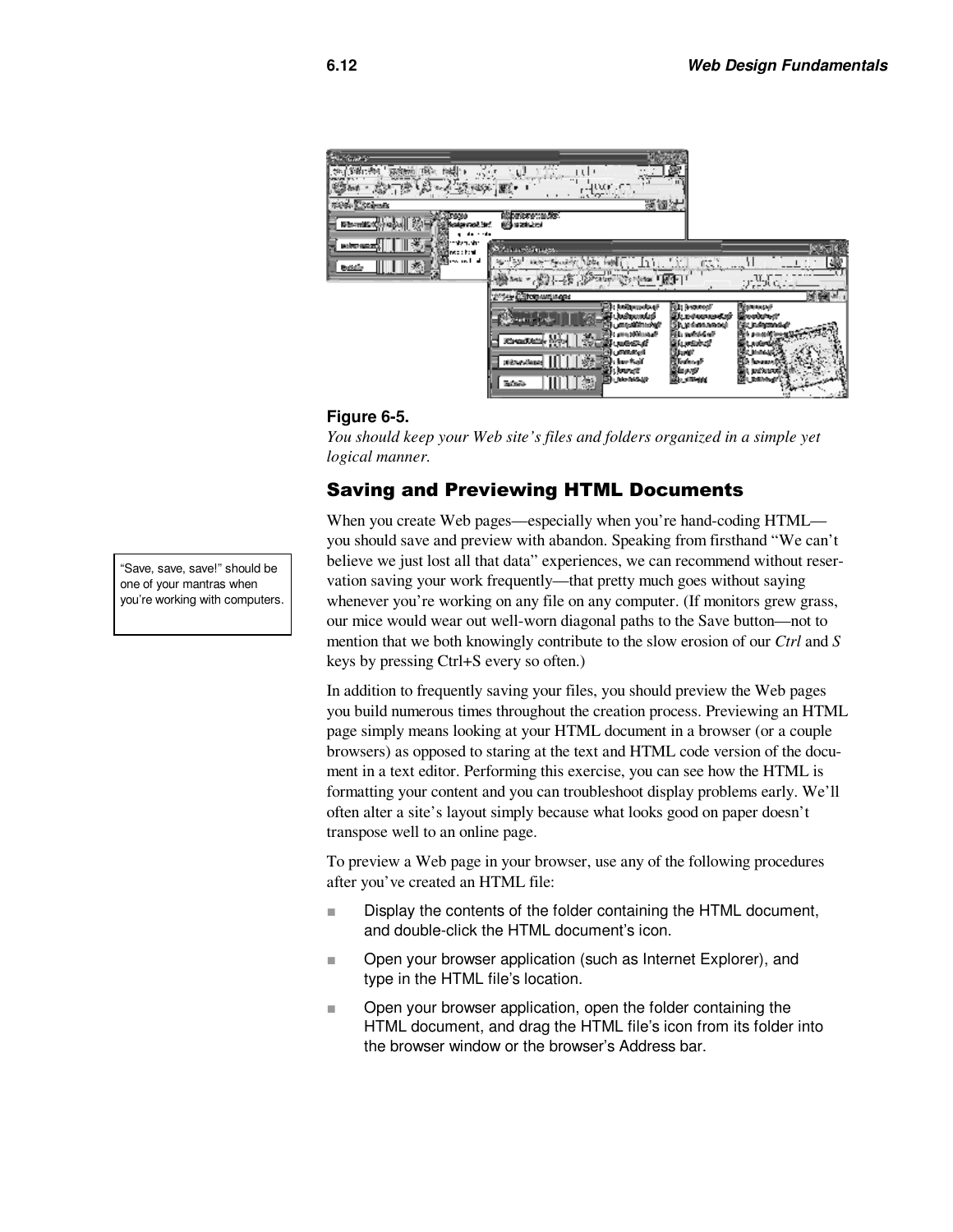## **Note**

We suggest specific points at which you should save and preview the project Web site in the next section. Feel free to save and preview your files more frequently than we suggest, however, especially if you take a break while creating.

We've covered a good bit of theory; now it's the witching hour. If you've read the previous few pages, you're ready to tackle the HTML Web page creation project. You should have a workable knowledge of basic HTML tags, realize that you should save your HTML documents and images in designated folders, and recognize the importance of frequently saving and previewing your Web pages throughout the creation process. We're satisfied that you're ready, so let's get the project rolling.

## **Planning the HTML Site**

For the HTML project, we decided to create a Web page for Chris Soll, a professional musician and music instructor. Our first planning step involved meeting with Chris and finding out what types of information she wanted to include on her Web site. In our initial consultation, we found that she had a number of student-specific as well as professional-specific topics she wanted to incorporate into her site. Based on this information, we initially attempted to design a twotier navigation bar, but the design started to look too cluttered. We determined that we could make a cleaner site by using specifically named buttons and providing a quick Site Overview section on the home page. The final design resulted in a clean, flexible layout.

After you create Chris Soll's Web site—which we quickly began to refer to as "the music site" during our consultation, based on the overwhelming presence of her baby grand piano, flute collection, and stacks of sheet music and music books in her studio—you can use your HTML document as a template to create similar Web sites that have a completely different look and feel. (Don't worry we describe how to use the music site's code as a template later in this lesson.) Figure 6-6 shows the storyboard we came up with to illustrate the pages we wanted to include in the music site. Figure 6-7 shows a finalized sketch of the music site's home page.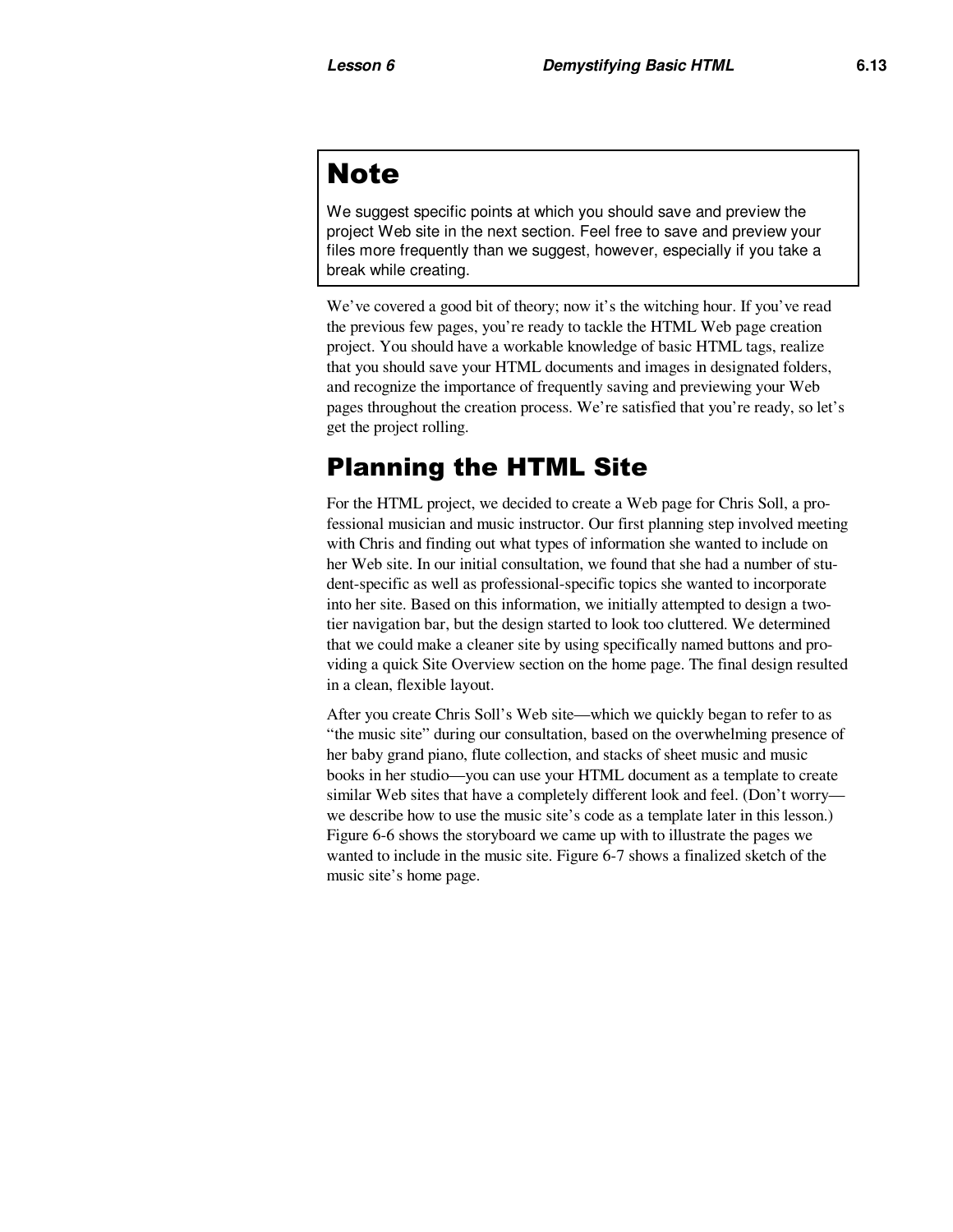

### **Figure 6-6.**

*The site's structure enables access to any page in the site from every location.* 



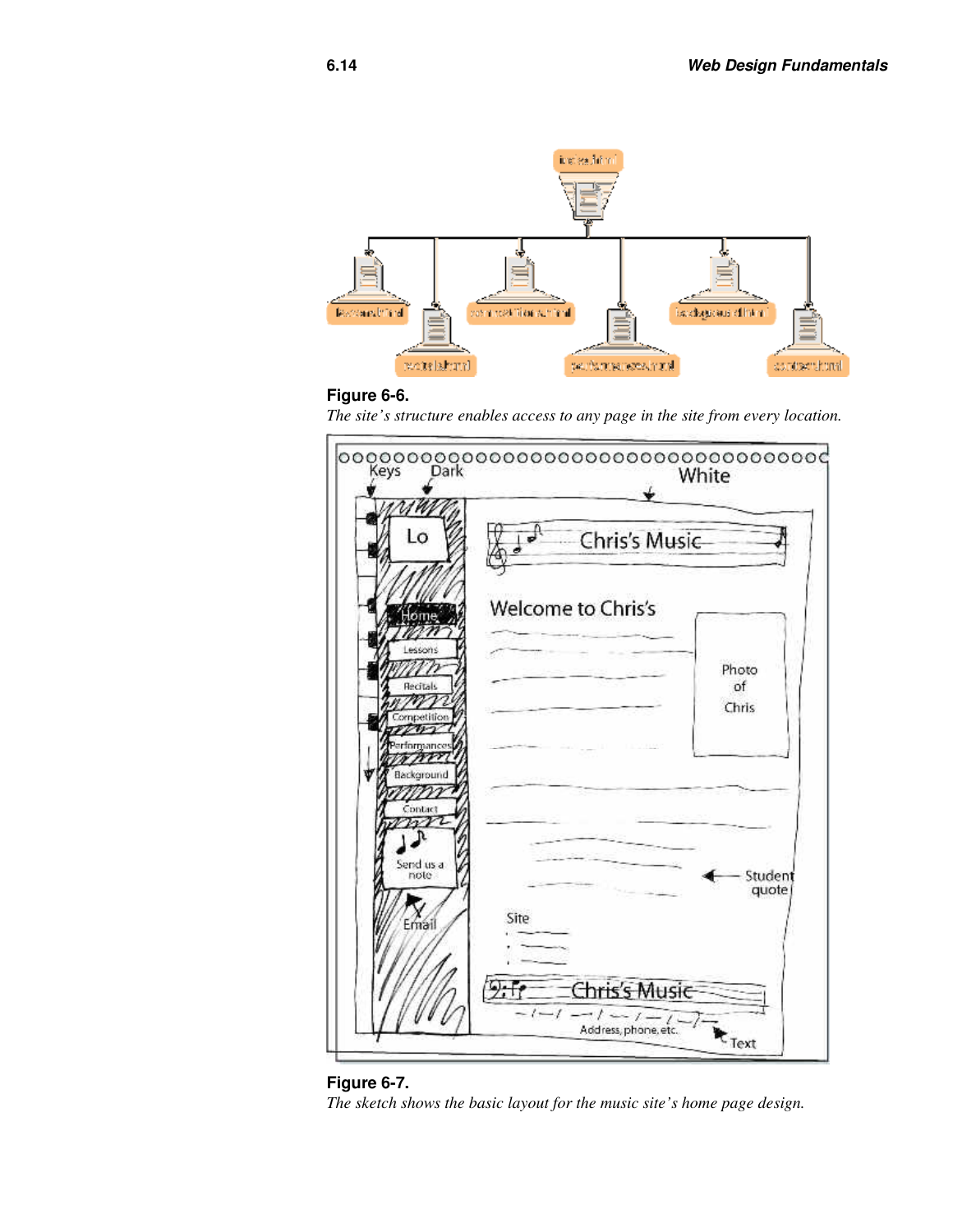# **Note**

Notice in Figure 6-7 that we initially planned to insert the address information below the site's text links along the bottom of the page. Later, during the design process, we realized that placing the address above the links made better design sense. The links were already listed in the navigation bar on the left, so we wanted to present the "new" and more important address information before repeating the text link information.

## **Getting Your Folders and Graphics** in Place

As we mention earlier in this lesson, your first task is to create a folder for your Web files and organize your graphics. Here's the process we suggest you follow (though feel free to change the folder location and name to suit your preferences):

- **1** Create a folder on your C:\ drive and name the folder *music*.
- **2** Open the music folder, and create a subfolder named images.
- **3** Locate the Lesson06 folder in the Web Design Fundamentals Practice folder on your hard drive.
- **4** Copy all of the files in the Lesson06 folder to the images subfolder that you created in step 2.

As you copy files from the Lesson06 folder to the images subfolder, notice the naming scheme we've used to label images:

■ **b** *xxx* Specifies that the image is a button. A b graphic appended with the number 2 (for example, b background2.gif) indicates a second version of the button that displays whenever the associated page is displayed. (You'll see what we mean later.) Therefore, b background.gif is the Background button, and b\_background2.gif is the "current page" version of the Background

button, as shown in Figure 6-8.

After you finish this lesson and are done experimenting with the music Web site, you can delete the C:\music folder if you like.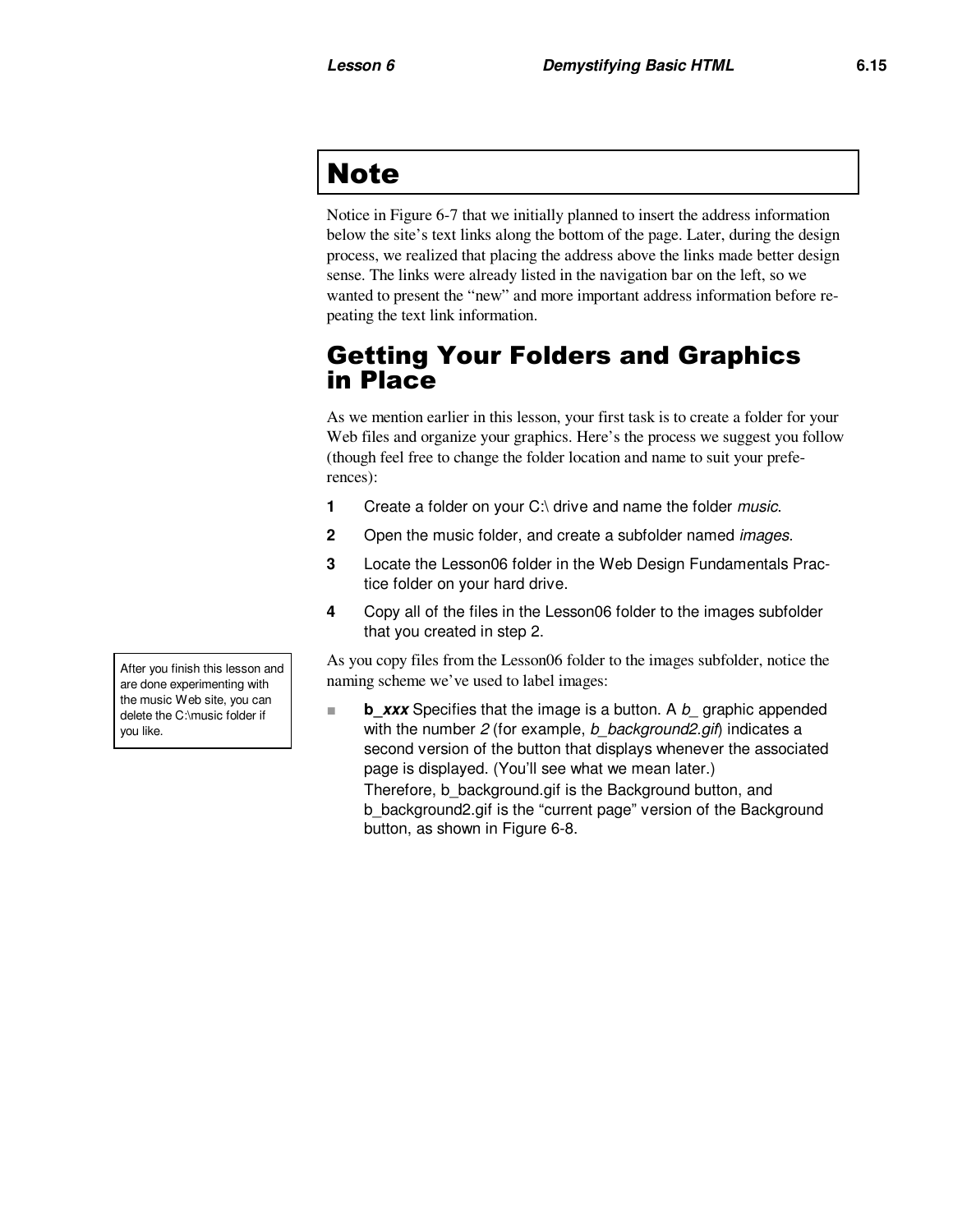

**Figure 6-8.** 

*Each button in the music site consists of a regular button and a current page version of the button.* 

- **bg.gif** Specifies the background graphic. The music site uses the same background graphic throughout the site, so only one bg.gif file is required.
- **footer.gif** Identifies the graphic as a running footer graphic used at the bottom of the site's pages.
- **logo.gif** Identifies the logo graphic. The music site uses the same logo graphic throughout the site, but it's possible that you'd have a few versions of a logo graphic (especially if you're using a smaller or modified version of the logo on subpages).
- **p\_xxx** Specifies that the graphic is a picture. The music site has only one photograph, and it's on the home page.
- **sendnote.gif** Identifies the graphic as the "send mail" icon. Later, you'll link this icon on the music site so that users can click the sendnote.gif graphic to open a preaddressed e-mail message when they want to send a message to Chris Soll.
- **t***xxx* **Specifies that the image is a title bar banner graphic. For** example, t background.gif is the Background page's title bar banner graphic (which displays the word Background and is placed at the top of the page that presents background information about Chris Soll), as shown in Figure 6-9.

The picture.gif file is a placeholder graphic used on the template discussed later in the lesson. You won't use the picture.gif file in the music site.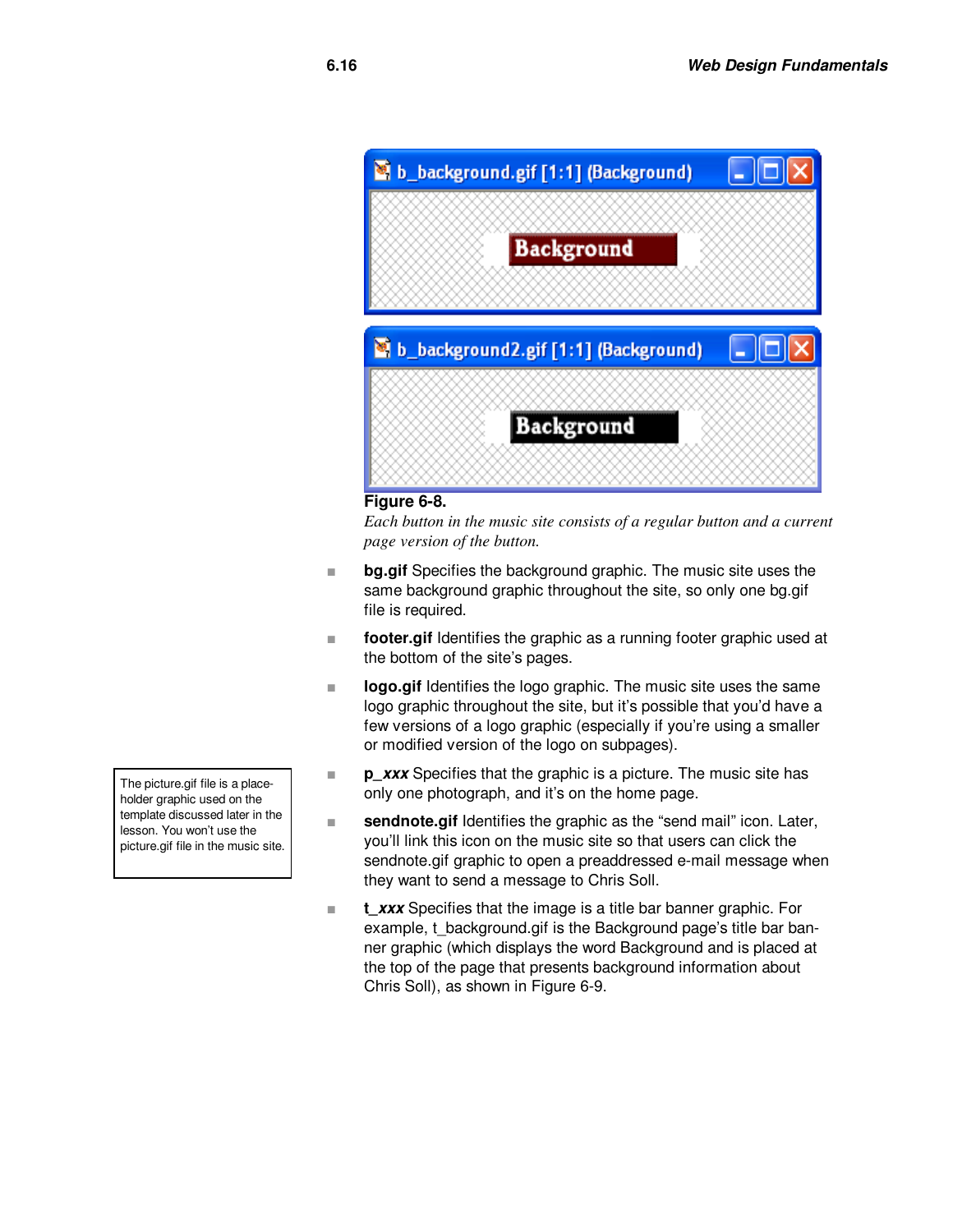

*A graphic file is used to create a title bar banner on each page in the music site.* 

When you create your own Web pages and Web graphics, you'll probably devise your own naming scheme. We've shown you the method we used to name our graphics to give you an idea of how helpful having a naming system can be. You'll see the benefit of a well-planned graphics-naming scheme as you start to insert HTML code in a few moments.

## **Preparing Your Home Page File**

After you have your folders and graphic files in place, you're ready to begin creating your site's home page. To begin the creation process, you need to create an HTML document that contains the standard tags that appear in all HTML documents. The standard tags are (see Table 6-1 presented earlier in this lesson):

- <!DOCTYPE...>
- <HTML></HTML>
- <HEAD></HEAD>
- <TITLE></TITLE>
- <BODY></BODY>

Notice that, with the exception of the <!DOCTYPE...> tag, the standard tags all come in sets. Figure 6-10 shows the proper way to nest the standard HTML tag sets in an HTML document and shows how to insert title text. After you type the standard HTML tags in a text document, you need to save the text document as an HTML document, as described in the upcoming procedure.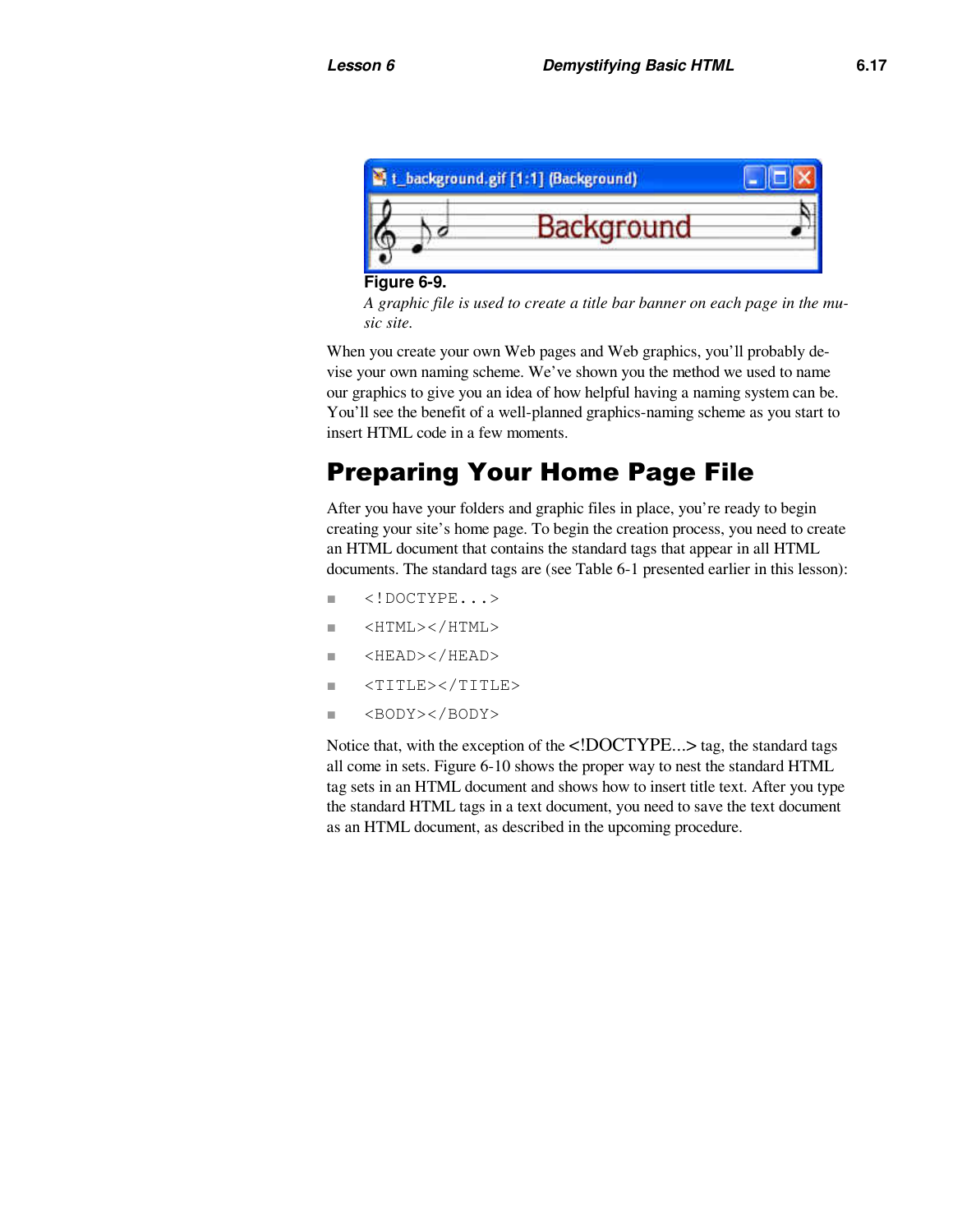

### **Figure 6-10.**

*This document contains the standard HTML tags with title text inserted be-*

*tween the <TITLE> tags.* 

## **Note**

Remember that HTML isn't case-sensitive, so you can type <HTML>, <html>, <HtMl>, or any other combination of capital and lowercase letters and your tag will be fine. In this lesson, we used uppercase letters for HTML tags throughout to make spotting them easy.

To begin creating the music site's home page and save it as an HTML file, follow these steps:

- **1** Open Notepad, WordPad, or TextEdit. We use Notepad throughout this project.
- **2** Click in a new blank document and type the following document type definition (which indicates that the document contains deprecated tags): <!DOCTYPE HTML PUBLIC "-//W3C//DTD HTML 4.01

```
Transitional//EN" "http:// 
www.w3.org/TR/html4/loose.dtd">
```
- **3** Press Enter twice.
- **4** Type <HTML>, and then press Enter twice.
- **5** Type <HEAD> and press Enter.
- **6** Type <TITLE>Chris Soll's Music Instruction</ TITLE>, and then press Enter.
- **7** Type </HEAD> and press Enter twice.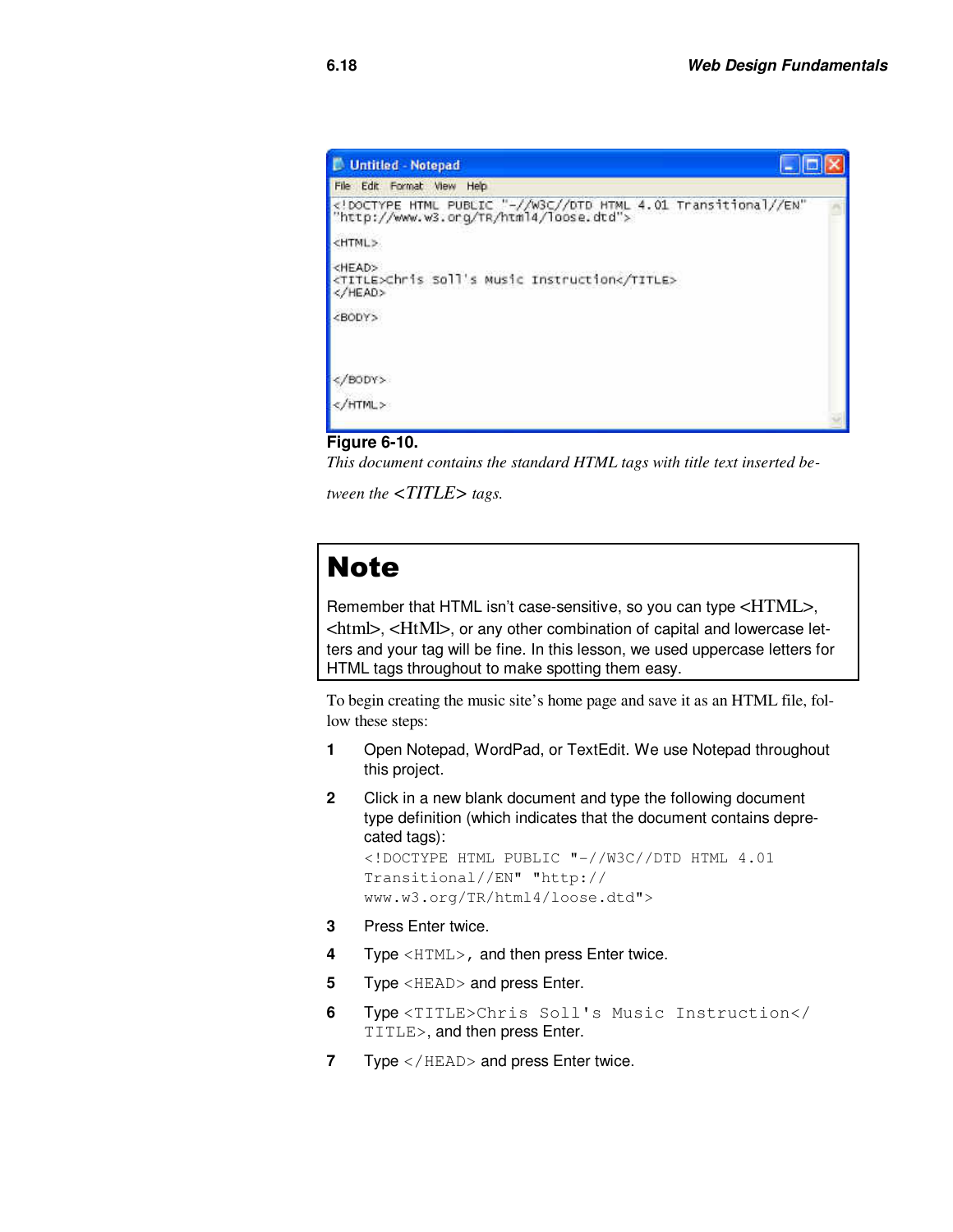**8** Type <BODY>, press Enter a few times (to give you some breathing room when you enter your Web page's content information), type </BODY>, and press Enter twice.

# **Note**

Content text—text that displays between and outside HTML tags—displays in the same case as it is entered in the text document. Thus, if you type *chris soll's* instead of *Chris Soll's* in step 4, Chris's name will appear in all lowercase letters on your Web page. Also, remember that you don't have to worry about putting too many spaces (including blank lines) between content text and HTML tags. When a browser displays the document, it ignores the extra spaces.

**9** Type </HTML> to complete the standard HTML tag setup.

You're now ready to name and save the file to your C:\music folder.

- **10** On the File menu, click Save.
- **11** In the Save As dialog box, type **index.html** in the File Name box and ensure that Text Documents is selected in the Save As Type drop-down list. (If necessary, click the arrow to select the Text Documents option.)
- **12** Use the Save In drop-down list and navigate to the C:\music folder on your computer.
- **13** Click Save and close Notepad.

The file should now display as index.html in your C:\music folder, and the icon should indicate that the file is an HTML document. At this point, you can already view your file in your browser. To view your newly created HTML file, double-click index.html. The file should open in your Web browser. Notice that the only content is the Web page's title text, which displays in your browser's title bar.

Now that the Web page's title and standard HTML tags are in place, let's add the page's background image and default link colors.

## Specifying the Background and Link **Colors**

You can include attributes in the <BODY> tag to add background colors, background images, default text link colors, and so forth, as described in the following steps:

**1** Open Notepad, WordPad, or TextEdit, and then open the C:\music\index.html file from within the text editor. If you don't see the file index.html listed in the Open dialog box, ensure that the Files Of Type list box displays All Files (\*.\*). If you're using Mac OS X, TextEdit automatically displays an HTML document as a Web page by default. To open and display the HTML code instead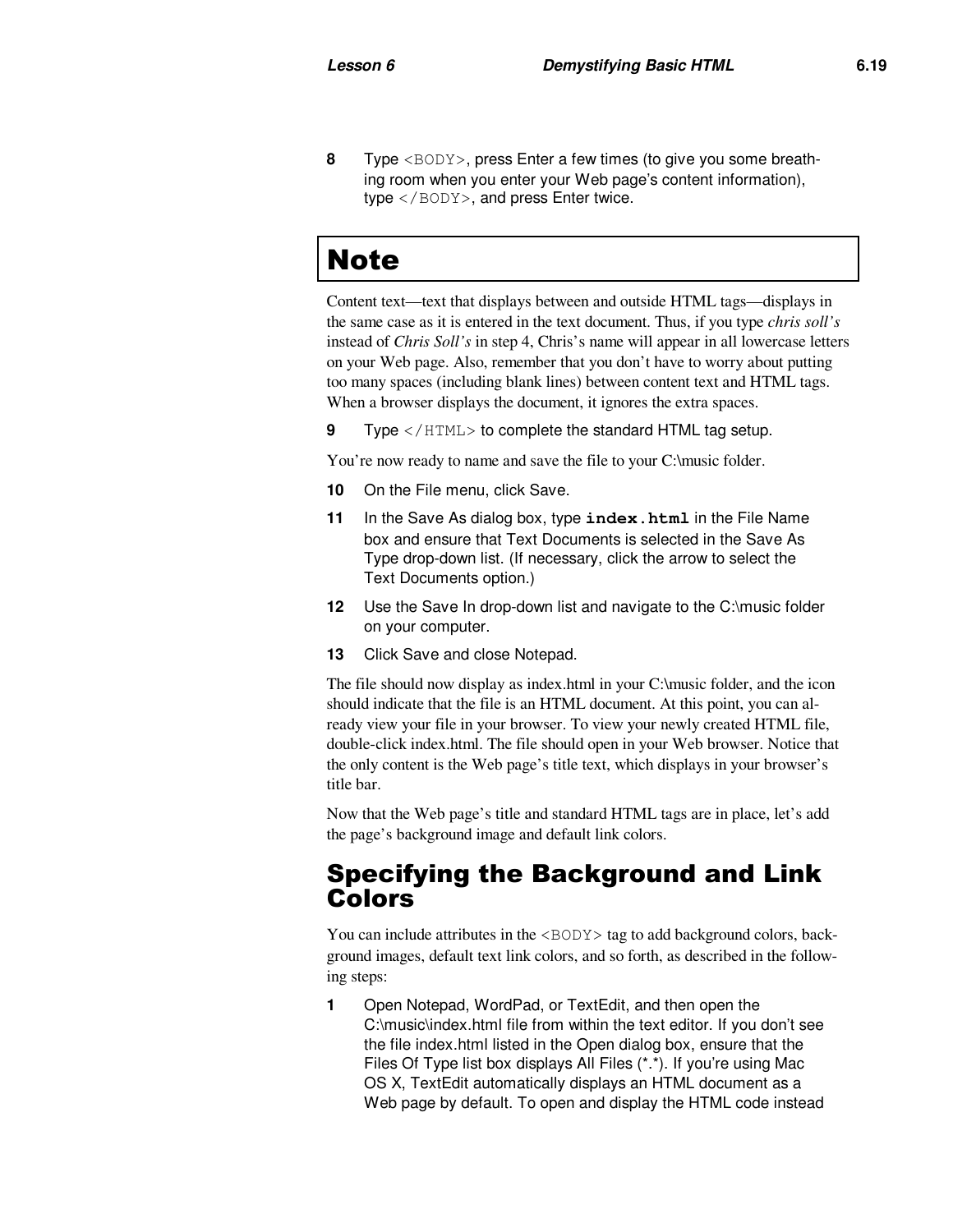of the Web page, select the Ignore Rich Text Commands check box in the Open File dialog box (note that you can select this option in the program's Preferences dialog box as well, if you don't want to select the check box on a case-by-case basis).

# Tip

You must open your HTML file by using the text editor's Open command, by dragging the document's icon into the text editor's window, or by rightclicking the HTML file and choosing Notepad on the Open With menu. If you double-click an HTML file in folder view, you'll display the HTML document in your Web browser.

**2** In the <BODY> tag, click after the Y and before the >, press the spacebar, and then enter the following attributes and values, including the quotation marks:

BGCOLOR="#ffffff" BACKGROUND="images/bg.gif" LINK="blue" VLINK="purple" ALINK="red"

The <BODY> attributes you just added are defined as follows:

- **BGCOLOR** defines a background color. Although the music site uses an image for the background, we defined a white background for folks who view the site with images turned off. In the color chart shown in palette216.gif, located in the Lesson03 folder for this course, you can see that #ffffff is a hexadecimal number that equates to white.
- **BACKGROUND** enables you to specify a graphics file to use as a background image. Remember that browsers automatically tile background images to fill the browser window. The music page uses the bg.gif file, which is stored in the images subfolder of the music folder, as a background image. Because both the index.html document and the images folder reside in the music folder, you don't have to indicate the image's complete address. If your image was saved elsewhere (that is, not within a subfolder of the folder that contains the index.html document), you'd have to enter the entire address that points to the image.
- LINK enables you to specify the color in which unvisited text hyperlinks display.
- VLINK enables you to specify the color in which visited hyperlinks display. In other words, after a user visits a site's Contacts page, any text links pointing to the Contacts page will display in the visited link color (purple, in this case).
- ALINK enables you to specify the color in which links display while users click the links. Showing a different color while the users click links clearly indicates to users that they are activating a hyperlink.

Your HTML code should now display as shown in Figure 6-11.

**Lingo:** Tiling refers to repeating an image across a window's area and down until the entire window is filled with the repeating image.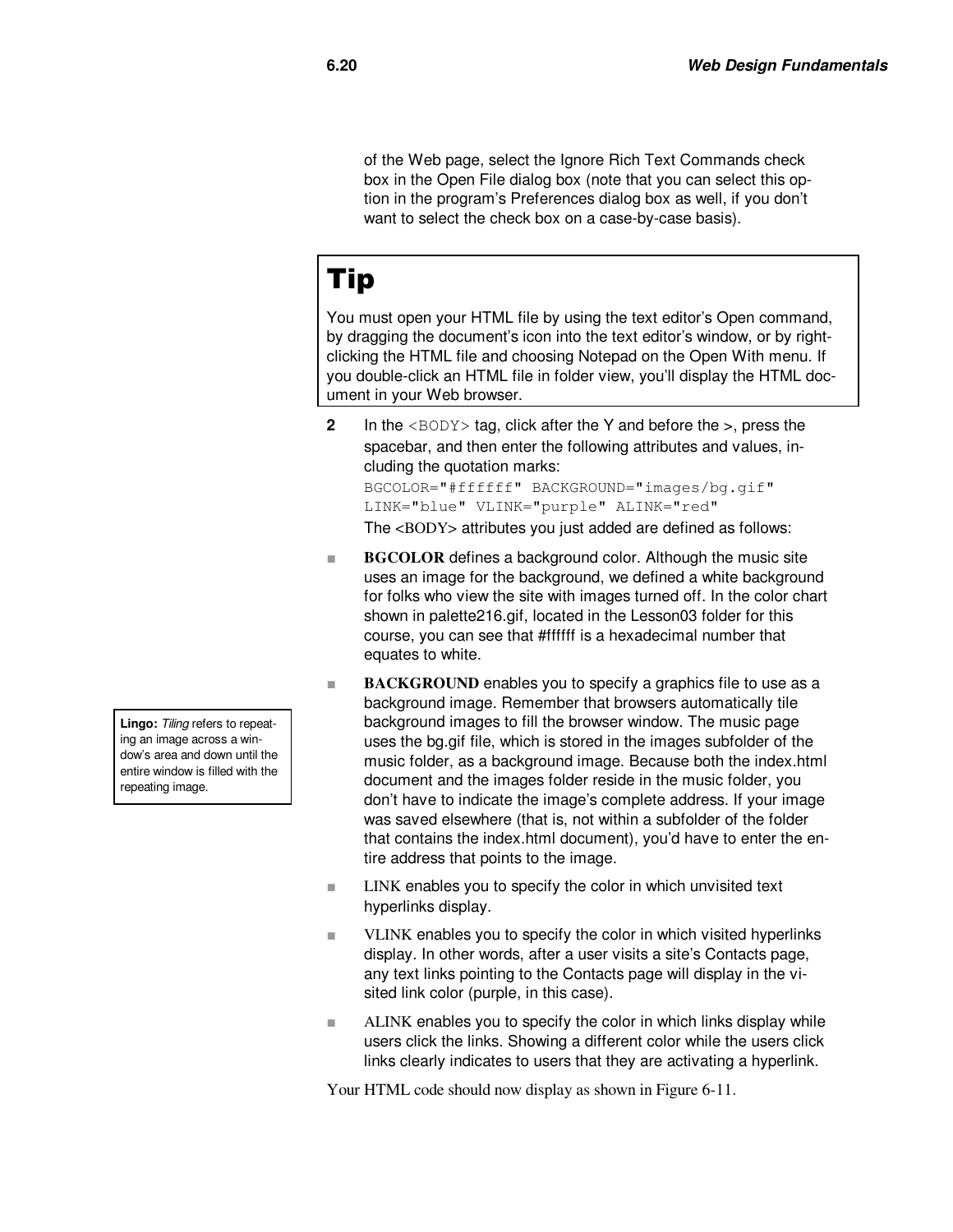

### **Figure 6-11.**

*Some page formatting attributes can be added within the*  $\langle BODY \rangle$  *tag.* 

*(The newly added code is highlighted in orange.)* 

# Tip

Whenever you enter HTML code, always verify that you've included all angle brackets (<>) and quotation marks ("") in your HTML code as well as spelled the HTML commands properly. Missing small elements or misspelling commands can cause your Web page to display incorrectly or not at all. We've included screen shots of the code you're creating throughout this lesson so that you can easily check your work.

**3** Save your HTML document, open your browser, and view index.html in your browser window. (You don't have to close your text document, but you do have to ensure that you've saved your most recent changes.) The index.html file should now display the background image in your browser window.

Now that the standard HTML tags, default background image, and link colors are in place, the next step is to begin to format your Web page's <BODY> area.

## **Creating a Table**

In this section, we show you how to create a table that will contain all the elements of your Web page. Controlling elements on a Web page is a little tricky because of the variable nature of browsers and browser windows, so many sites are designed using tables with hidden borders to help lay out Web pages. Eventually, style sheets will take over the job of formatting and aligning Web pages, but for now thousands and thousands of Web pages rely on tables to control the display of Web page elements. Of course, not every Web page uses a table, but you'll find tables to be an extremely useful tool.

Basically, tables use three tags:

- <TABLE></TABLE> delineates the start and end of a table.
- <TR></TR> indicates a table row. <TR> tags are nested within a <TABLE> tag set.

If the changes you make in your HTML document don't show up on the preview page in your browser, click the Refresh button to update your view.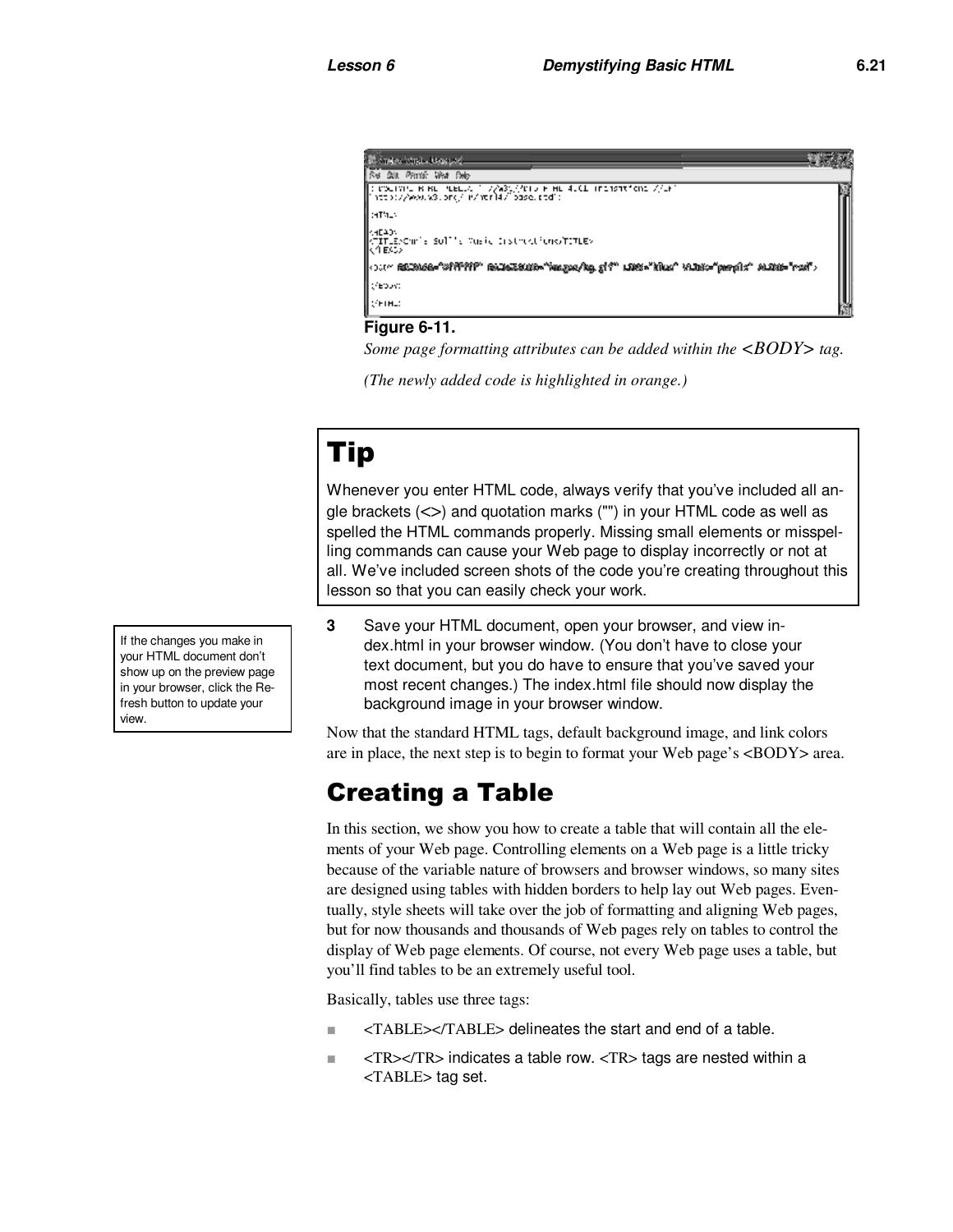$\blacksquare$  <TD> $\lt$ /TD> defines the start and end of a cell within a table.  $\lt$ TD> tags are nested within a <TR> tag set.

In the music site, you'll create a two-column, three-row table:

- **1** If necessary, open Notepad, WordPad, or TextEdit, and then open C:\music\index.html from within the text editor. If you don't see the index.html file, remember to ensure that the Files Of Type list box displays All Files (\*.\*).
- **2** In the index.html file, click below the opening <BODY> tag (the  $<$ BODY $>$  tag should now contain the attributes you added in the previous section), type <TABLE BORDER="1" WIDTH="100%" CELLPADDING="5" CELLSPAC-ING="0"> and press Enter. Notice the quotation marks around the attribute's values. Make sure you include beginning and ending quotation marks throughout. Here's the purpose of each of the attributes included in the opening <TABLE> tag:
- BORDER defines the width of the table's outline in pixels. For now, we're showing a 1-pixel border to aid in seeing the table while you design. After the page design is complete, you'll change BOR-DER="1" to BORDER="0" to hide the table borders on your Web page.
- WIDTH defines the table's exact pixel width or specifies the percentage of the browser's window that the table should fill. We're using a table to format the entire page, so the table is sized to fill 100 percent of the browser's window space.
- CELLPADDING creates a space (measured in pixels) between the cell contents and the table border. After sampling a few spacing parameters, we found that adding a CELLPADDING value of "5" did the trick. This type of setting exemplifies the value of testing settings, saving, and previewing your HTML page during the creation process.
- CELLSPACING specifies the amount of space (in pixels) between cells. In the music site, we didn't need to specify any spacing between cells, so we set the attribute to "0".
- **3** Type <TR> to start the first table row.
- **4** Press Enter, press Tab to make reading your code easier, and type <TD VALIGN="top"> to begin the first cell in the first row. The VALIGN="top" attribute indicates that you want to align the cell contents to the top of the cell (by default, cell contents align to the middle). You can align cell contents using the values top, middle, bottom, or baseline. Also, by default, cell contents align at the left. (Later we show you how to change the default alignment by centering contents within a cell.)
- **5** Press Enter twice, press Tab, and type </TD> to mark the end of the first cell in the first row.

For added assistance, you can refer to Figure 6-12 while you work through the table creation process.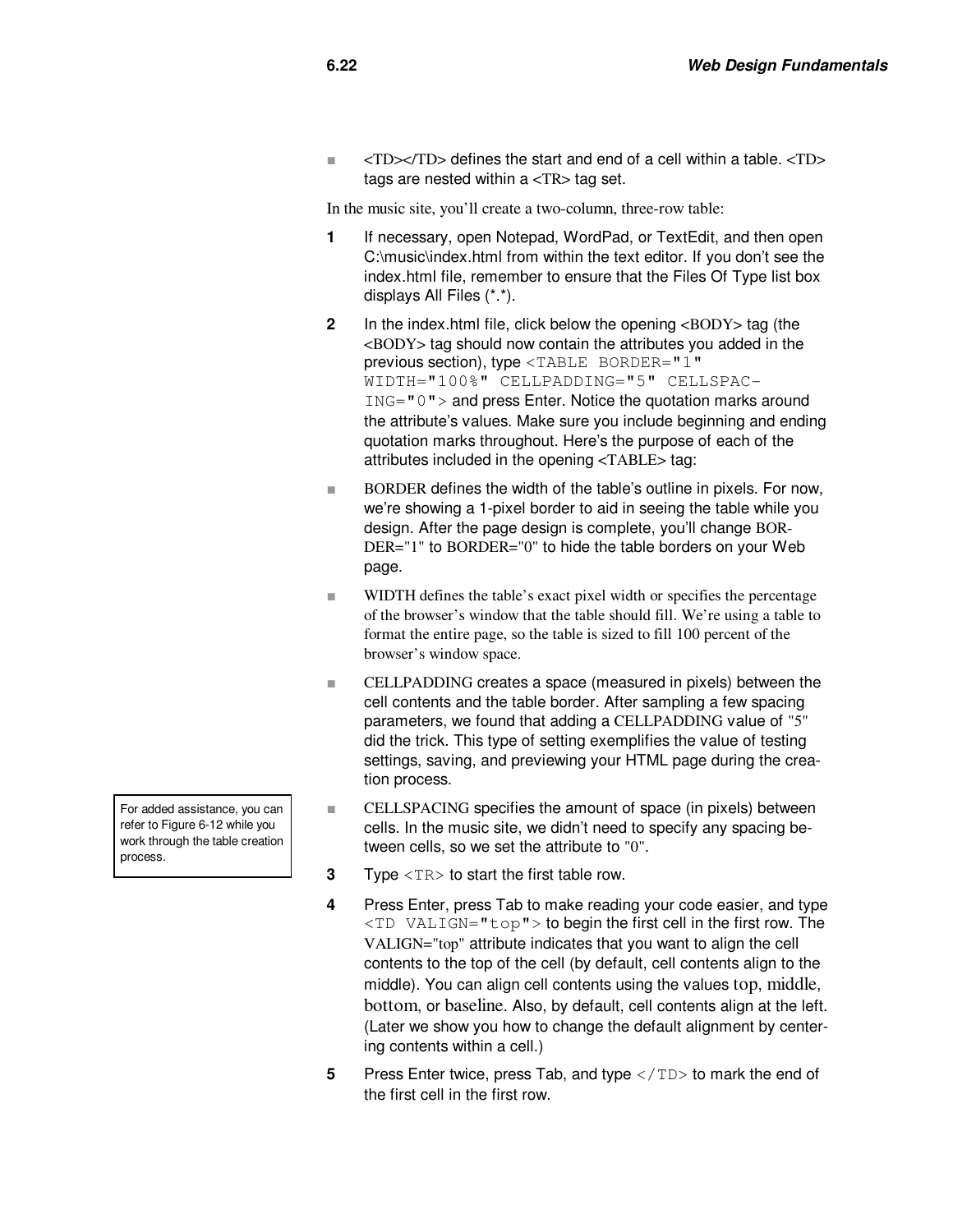- **6** Press Enter twice, press Tab, and type <TD VALIGN="top"> to create the second cell in the first row.
- **7** Press Enter twice, press Tab, and type  $\langle$   $\langle$  TD $\rangle$  to mark the end of the second cell in the first row.
- **8** Press Enter and type </TR> to complete the first row of your table.
- **9** Press Enter and repeat steps 3 through 8 to create the second table row (or copy and paste all the code starting with <TR> and ending with </TR> to create a second table row, as described in the tip).
- **10** Press Enter after creating the second table row, and then create a third row by retyping the commands in steps 3 through 8 or by copying and pasting the table row code.
- **11** After entering the third table row, press Enter and type </TABLE> to complete the table tags.

# **Tip**

If you prefer not to retype the table row commands when creating the second and third table rows, click before the first row's <TR> command and drag to select all the text up to and including the  $\langle T\text{R} \rangle$  closing command. Then press Ctrl+C to copy the selected code. Click after the </TR> command, press Enter, and press Ctrl+V to paste the copied HTML code into your text document. Press Ctrl+V again to create the third table row.

Finally, you'll add a WIDTH attribute to the two cell tags (<TD>) in the first row of the table. You can assign column width by percentage (for example, the left column could be assigned to take up 50 percent of the browser window), or you can insert an exact pixel measurement. By default, if you don't include the WIDTH attribute in table cells, the table sizes the columns based on the size of the cell content and the size of the browser window. You need to add the WIDTH attribute to only one cell in a column (and if you have conflicting measurements in cells in the same column, the browser will use the largest setting by default). To keep our setup orderly, we'll add the WIDTH attribute to the cells in the first row:

# **Note**

If you don't define column widths in tables by adding the WIDTH attribute to <TD> tags, browsers automatically size the columns based on each column's widest item and the browser's window size.

**1** In the first cell in the first row, click after "top", press the spacebar, and type WIDTH="170" to set the first column to 170 pixels wide.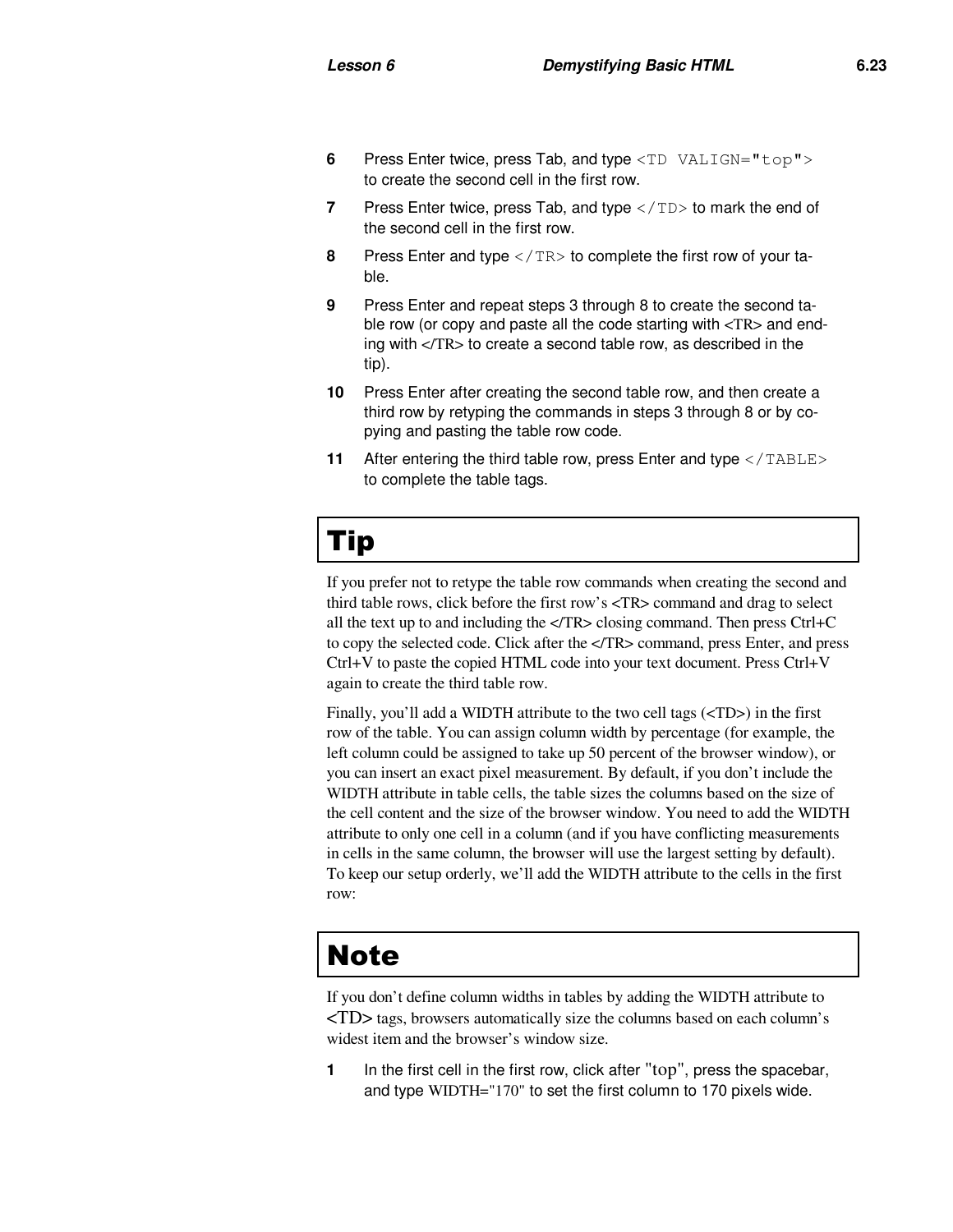- **2** In the second cell in the first row, click after "top", press the spacebar, and type WIDTH="\*". The asterisk in place of a pixel number indicates that the browser should allow the second column to be as wide as necessary to fill the remaining table width. Because this table is formatted as 100 percent of the browser window, the asterisk instructs browsers to expand the second column to fill the remainder of the browser window area.
- **3** Save your HTML document. Your HTML code should look like the code shown in Figure 6-12.

Now that your table is in place, you're ready to enter content into the table. The first order of business is to insert the logo into the top-left corner.



### **Figure 6-12.**

*The table code creates the structure for your Web page's contents. (The added table code is shown in orange.)*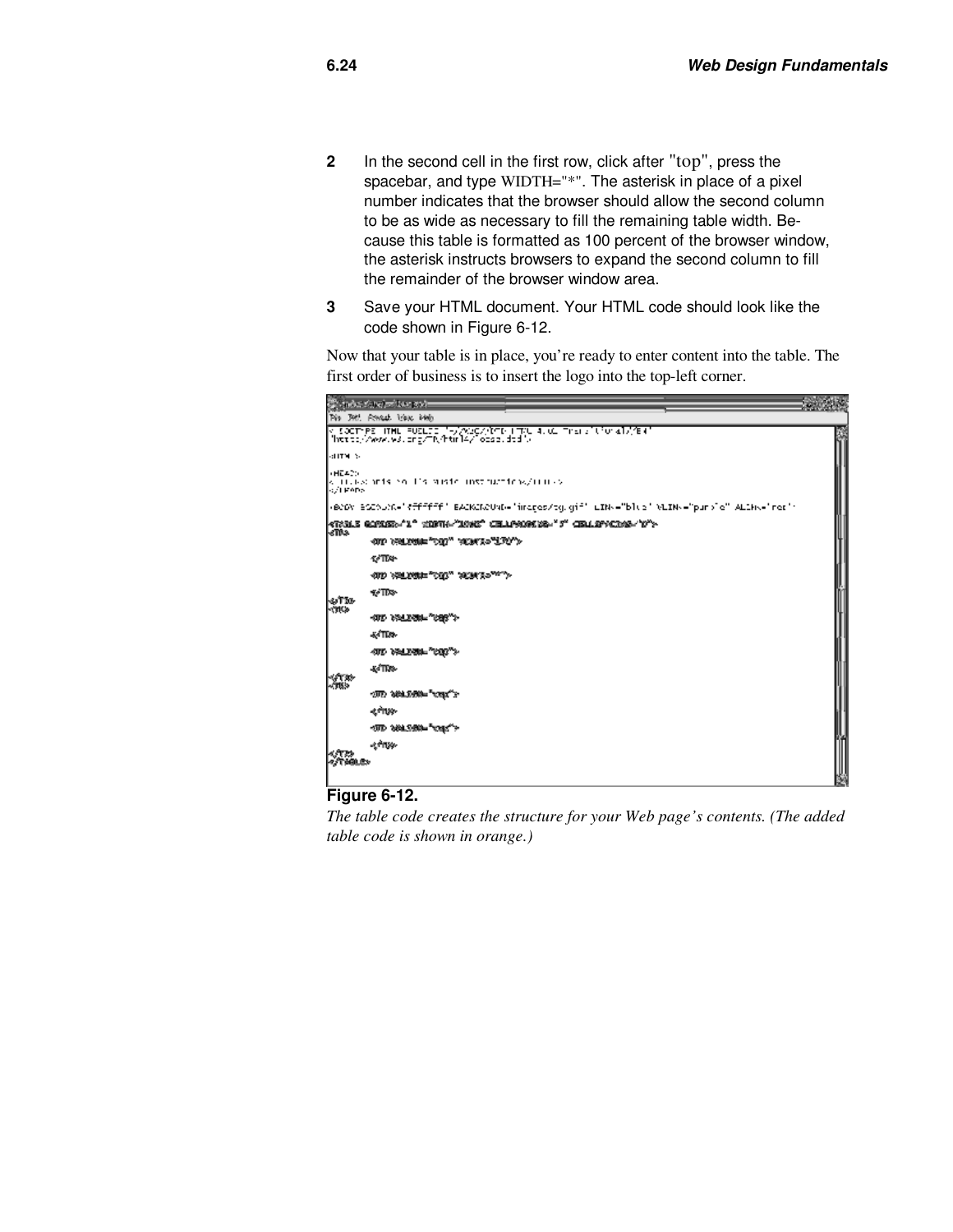## Inserting and Linking the Logo

We're creating a standard page design, so we opted to insert the logo in the topleft (prime real estate) corner. We plan to use the home page as a template for all subpages, so we're going to link the logo to the home page. That way, when you use the home page as a template, all subpages will automatically include a logo that links to the site's index.html home page.

When you insert a logo, you're basically inserting an image. To insert an image in an HTML document, you use the  $\langle M|G \rangle$  tag with the SRC attribute, which points to a particular graphic. For example, to specify the music site's logo, you'd type <IMG SRC="images/logo.gif">. Similarly, when you insert your logo and format it as a hyperlink, you use the same HTML codes that you use to link any graphic. So pay attention to the following steps—you'll find yourself using these commands quite a bit. First, let's insert the logo graphic (we take care of linking the graphic in just a bit):

- **1** If necessary, open your text editor and open index.html.
- **2** In the first cell in the first row, click after the <TD VALIGN="top" WIDTH="170"> tag, press Enter, press Tab, and type the following HTML tag, which points to the logo image:

<IMG SRC="images/logo.gif" ALT="Chris's Music Instruction" WIDTH="170" HEIGHT="68" BORDER="0">

# Tip

Adding spaces and returns in your HTML code won't affect your Web page's appearance, so you don't need to add returns in your HTML document to match the examples in the text. Our text examples had to be shortened to fit properly within the course's page design. Your code can be entered as shown in the project's HTML reference figures included throughout this lesson.

With the exception of the SRC attribute, the  $\langle 1 \text{MG} \rangle$  tag's attributes used in the music site are optional (but very useful) and are defined as follows:

- SRC specifies the filename of the image (the source of the image) to be displayed.
- ALT enables you to provide descriptive text that displays when the cursor is placed over the image area.
- WIDTH and HEIGHT specify the image's width and height. You should specify the sizes of your images because doing so helps browsers display your Web page's layout faster. Keep in mind that any actual image resizing (as in making an image larger or smaller) should be done in your image editing program and not by using WIDTH and HEIGHT attributes in your HTML document—ideally,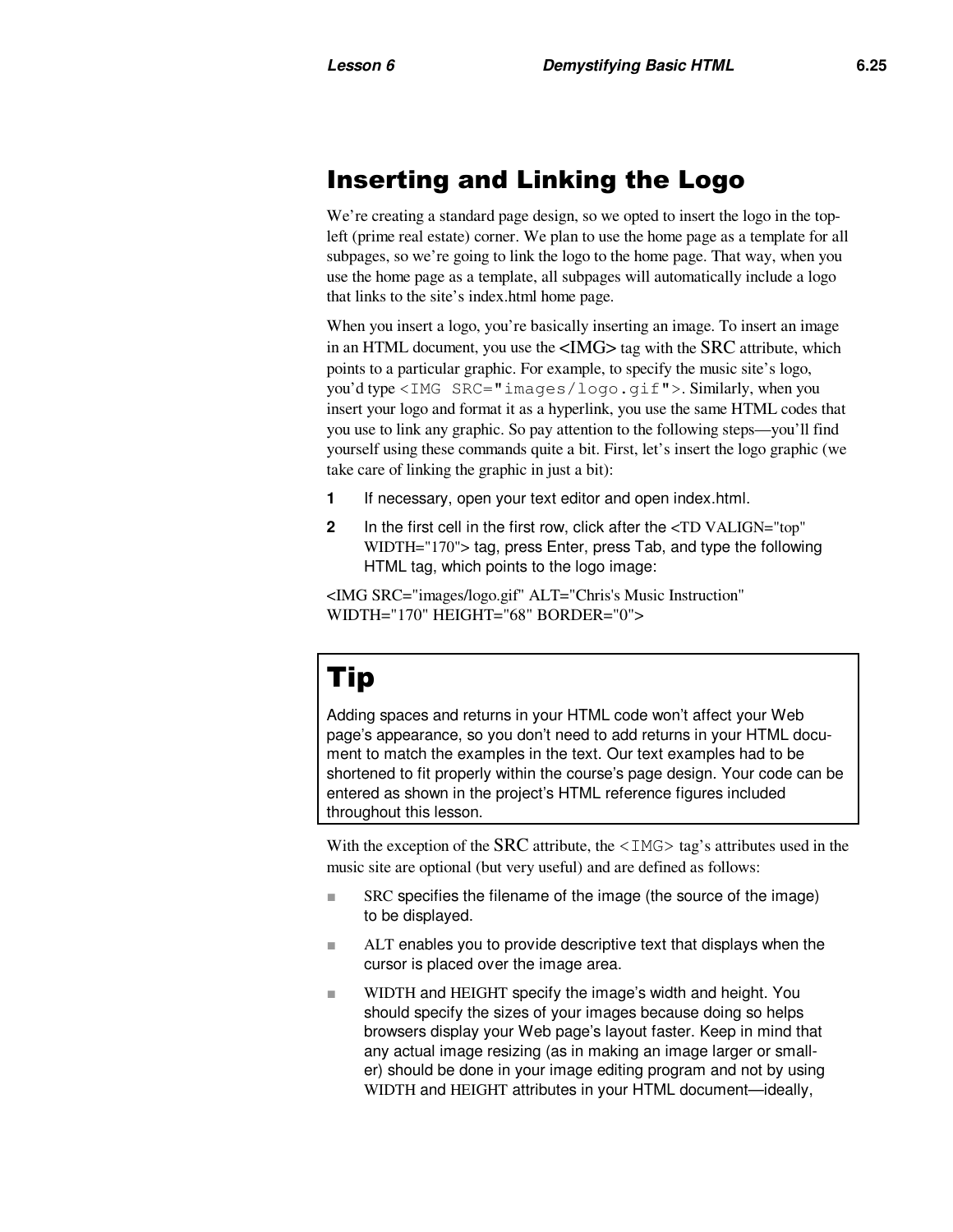you want your images to be sized as closely as possible to the size you'll display the images on your Web pages.

■ BORDER specifies the thickness of the border around the image. By default, a 1-pixel border appears around graphics that are formatted as hyperlinks. Generally, designers change the default by setting the BORDER attribute to "0".

Next you'll format the logo.gif image to serve as a hyperlink to the home page. Basically, creating a hyperlink entails marking some text or a graphic as an *anchor* by using the  $\langle A \rangle \langle A \rangle$  tag set around the text or image you want to serve as a hyperlink, and then specifying to the browser what should be displayed after the anchor element is clicked. To make the logo a hyperlink, follow these steps:

- **1** Click before the <IMG...> tag and type <A HREF="index.html"> to specify that when users click the logo, they will be taken to the home page. (As mentioned earlier, this linking information will come in handy when you copy the home page to create subpages.)
- **2** Click after the closing > of the <IMG...> tag and type </ A> to specify the end of the anchor's contents.

# Tip

If you're using Notepad and your code goes beyond the edge of the window, open the Format menu and choose Word Wrap. When Word Wrap is activated, Notepad automatically wraps your text and displays all your text in the current window.

**3** Save index.html. Your HTML code should look similar to the code shown in Figure 6-13.



### **Figure 6-13.**

*The newly added code inserts a logo and links the logo image to the home page.* 

**Lingo:** An anchor is either the clickable text or graphic component of a hyperlink or a specified target area within a document. Most notably, anchor text is surrounded by the  $<$ A $>$  $<$ /A $>$ tag set in HTML documents.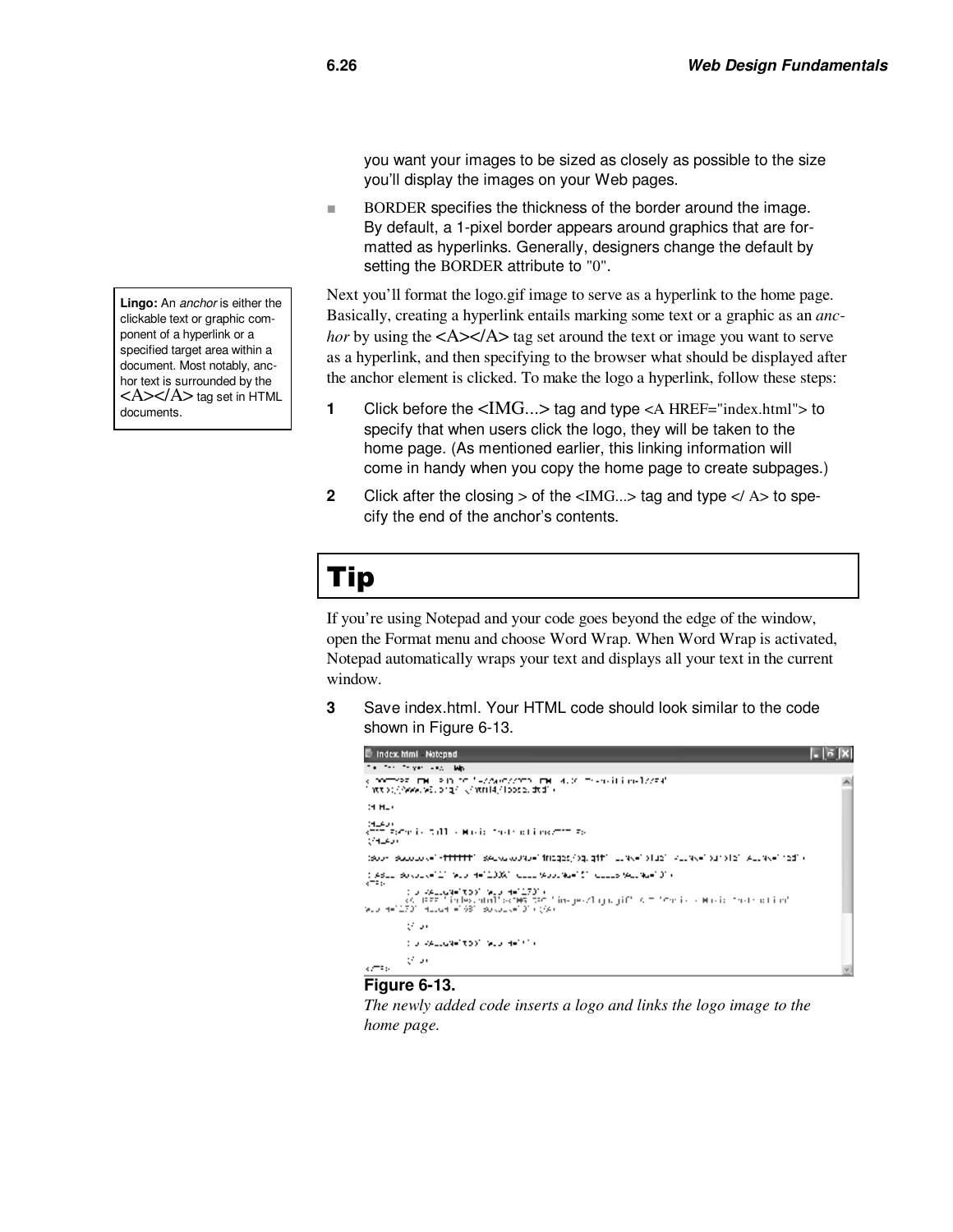## **Inserting the Home Page Banner Graphic**

After inserting the logo, inserting the home page's banner graphic will be a piece of cake. This step entails inserting an image in the second cell of the first table row. You won't have to link this graphic, so the procedure is fairly straightforward. The only twist to inserting the banner graphic is that you'll want to center the graphic within the table cell by nesting the  $\langle$ IMG $>$  tag within the  $\langle$ CEN-TER></CENTER> tag set. To insert a banner graphic on the home page, perform the following steps:

- **1** If necessary, open your text editor and open index.html.
- **2** In the second cell of the first row, click after the <TD VALIGN="top" WIDTH="\*"> tag, press Enter, press Tab, and then type the following:

 <CENTER><IMG SRC="images/t\_home.gif" ALT="Chris Soll's Music Instruction" WIDTH="415" HEIGHT="62" BORDER="0" ALIGN="middle"></CENTER>

**3** Save index.html. Your HTML code should display as shown in Figure 6-14.

| Index Mml Notepad                                                                                                                                                                                  |  |
|----------------------------------------------------------------------------------------------------------------------------------------------------------------------------------------------------|--|
| The Text Terminal and Links                                                                                                                                                                        |  |
| k 2007–2008 EBM Public '-/Wake/2009 EBM 4.00 Ebrahailine-l/ZGNA'<br>1 YOU DE CANNAILY GLOTE ( - Chomile / Loose . まばい)                                                                             |  |
| $(4 - H)$                                                                                                                                                                                          |  |
| والمختلئ<br>$\zeta^{\text{min}}$ space is stable entropy to the contract integrate space<br>ووعيهان                                                                                                |  |
| teophilessopolari - FFFFFF illessopolaria - finages, fogugitti illusivali olusi illisusvali osno le illessivali redita                                                                             |  |
| ة الأولى الجيولية بين المسلمات التي الجيولية التي يتمتع المسلمات الكلافية التي العام التي التي تتم المسلمات ال<br>$e^{\frac{1}{2} \frac{1}{2}}$                                                    |  |
| ici o kazdove izdoli svoji Heližiči.<br>koji PEE i im kodmini i okolis 1991 i ima je od ujudljiči i o milionali kili i in drugi stani su i i mil<br>Violent (1701) House (1981) Bosques (01) (204) |  |
| th an                                                                                                                                                                                              |  |
| dio kaluanitosi yyo melala.<br>Kosanska tesiskin linkon (lynume, jifilik = londik billik etikis londik oli infliktori linkol.<br>HELGH WARD BORGERY OF ALLGHWINTEED FOR LIVE                       |  |
| ور کا<br>$\epsilon$ / $\approx$ 5 $\epsilon$<br>t sk                                                                                                                                               |  |
| kttp://www.ngsa.htm.edu/                                                                                                                                                                           |  |
| s CDP                                                                                                                                                                                              |  |
| kttp://www.ngs.htm.edu/                                                                                                                                                                            |  |
| composition of the Con-                                                                                                                                                                            |  |

### **Figure 6-14.**

*The banner image code specifies to browsers which image should display as the banner on the index.html Web page.* 

**4** Open index.html in your browser. (If index.html is already open in your browser, click the Refresh button to update your view.) The browser should display your version of index.html as shown in Figure 6-15. In the figure, notice that the table borders for the first row display around the inserted graphics. Hold your cursor over the logo or banner graphic to display the image's ALT text.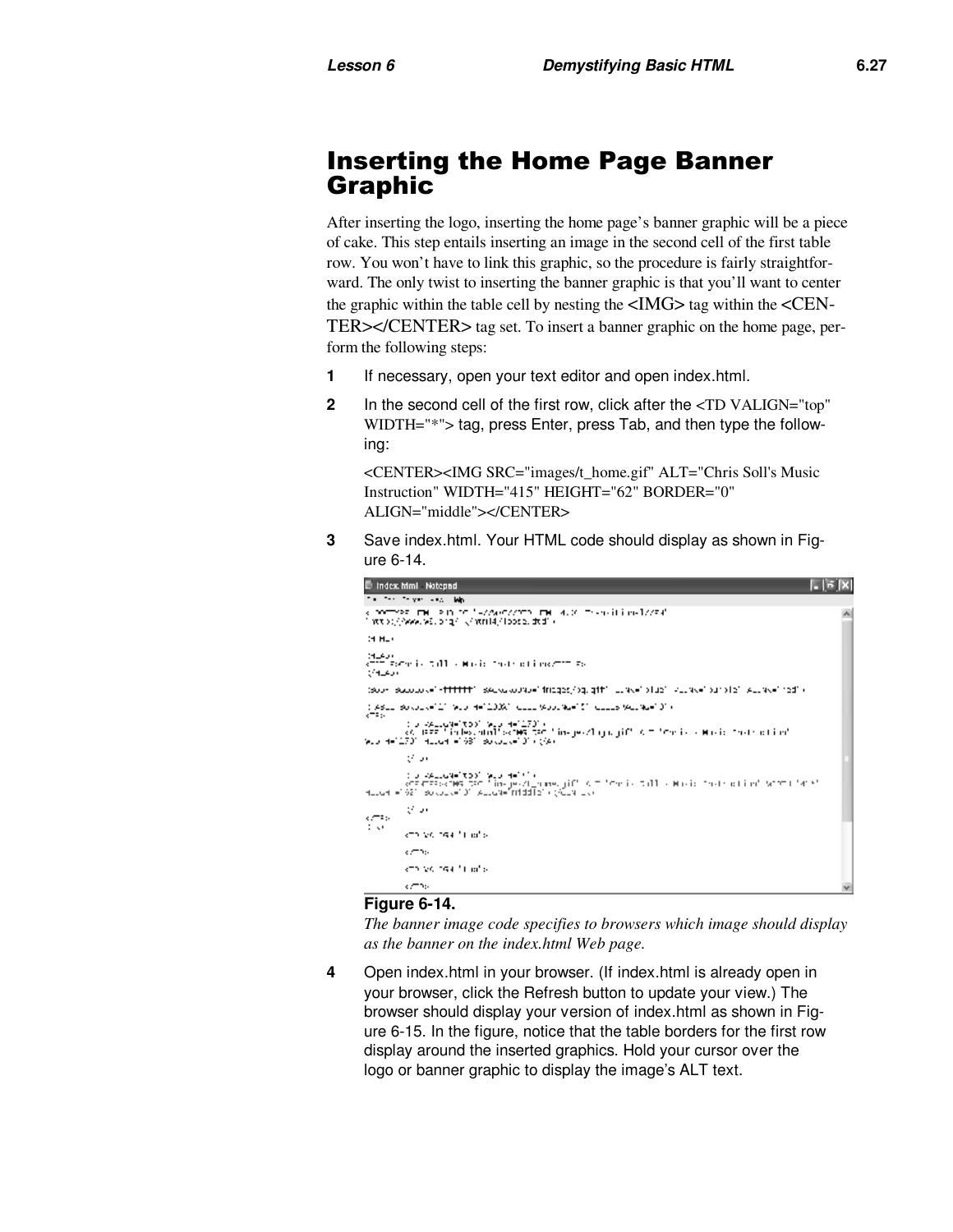# Tip

You must save your HTML document before you can view the document's changes in a browser window. If your most recent changes aren't displaying in your browser, ensure that you've saved your HTML document. If you still aren't seeing the changes, click the Refresh button in your browser to ensure that you're viewing the most up-to-date version of your page.





In the next section, you'll see how to create a navigation bar that you can use throughout the music site.

## **Adding Navigation Links**

Creating a navigation bar for the music site entails inserting button graphics and linking each graphic to a Web page. You've already inserted the logo and banner graphics, so you know how to use the <IMG> tag. Furthermore, you've linked the logo, so you're also familiar with the  $\langle A \rangle \langle A \rangle$  anchor tags. The only slightly tricky part about using navigation buttons in the music site is that each page shows a custom button for the current page. For example, whenever a user visits the home page, the black version of the Home button displays, and whenever a user visits another page in the site, the standard maroon Home button displays. This setup will become clearer as you progress through this section. To create a navigation bar on the home page, follow these steps:

- **1** If necessary, open your text editor and open index.html. You'll place the navigation bar in the first column of the table's second row, which will cause it to display on the left side of the page.
- **2** After the second <TR> tag, click after the first <TD VA-LIGN="top"> tag, press Enter, press Tab, and type <BR> to insert a blank line between the logo graphic and the upcoming navigation bar.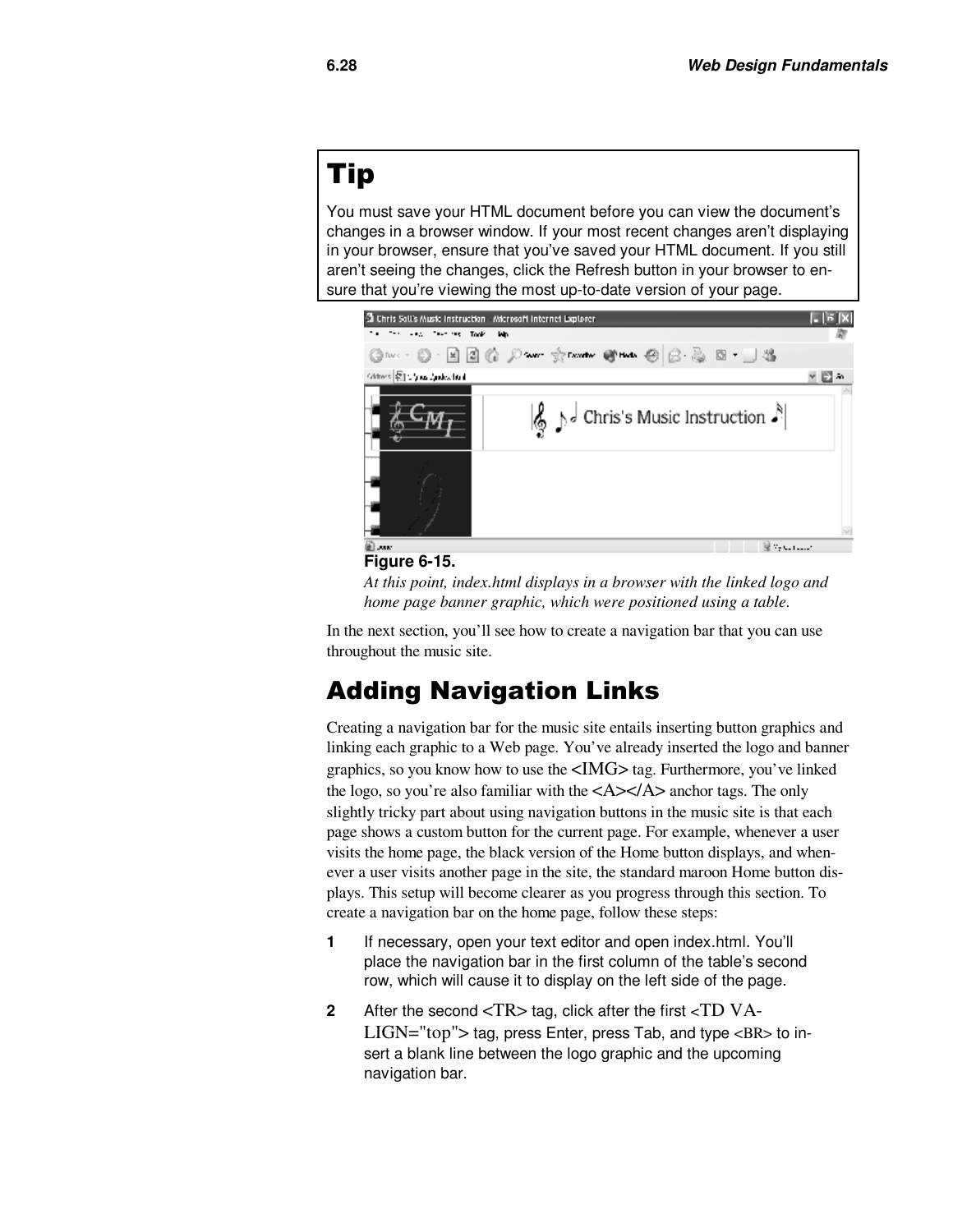In the next few steps, you'll embed each button's image tag within an anchor tag that links the button to an appropriately named Web page. You haven't created the subpages yet, so take note of the filenames provided in the anchor tags. The subpage's filenames will have to match the filenames in the anchor references. In all, you need to add seven buttons. You'll start by adding the current-page version of the Home button. (Recall that you downloaded two versions of each button—the current-page version of each button has a "2" at the end of the button's filename.)

**3** Press Enter, press Tab, and type the following:

<A HREF="index.html"><IMG SRC="images/b\_home2.gif" ALT="Home Page" WIDTH="170" HEIGHT="24" BORDER="0"></A>

**4** Type <BR><BR> to add two line spaces, press Enter, and press Tab.

You're now set up to enter the next button link and graphic.

# Tip

You can repeatedly type the HTML code with varied HREF file references, SRC filenames, and ALT information, or you can copy the code you type in steps 3 and 4 and paste the copied code into the table cell six times. Then, replace the HREF file references, SRC filenames, and ALT text definitions in each entry, as shown in Figure 6-16.

**5** Type the following:

 <A HREF="lessons.html"><IMG SRC="images/b\_lessons.gif" ALT="Lessons" WIDTH="170" HEIGHT="24" BOR-DER="0"></A><BR><BR>

**6** Press Enter, press Tab, and type:

 **<**A HREF="recitals.html"><IMG SRC="images/b\_recitals.gif" ALT="Recitals" WIDTH="170" HEIGHT="24" BOR-DER="0"></A><BR><BR>

**7** Press Enter, press Tab, and type:

 <A HREF="competitions.html"><IMG SRC="images/b\_competitions.gif" ALT="Competitions" WIDTH="170" HEIGHT="24" BORDER="0"></A><BR><BR>

**8** Press Enter, press Tab, and type:

 <A HREF="performances.html"><IMG SRC="images/b\_performances.gif" ALT="Performances" WIDTH="170" HEIGHT="24" BORDER="0"></A><BR><BR>

**9** Press Enter, press Tab, and type: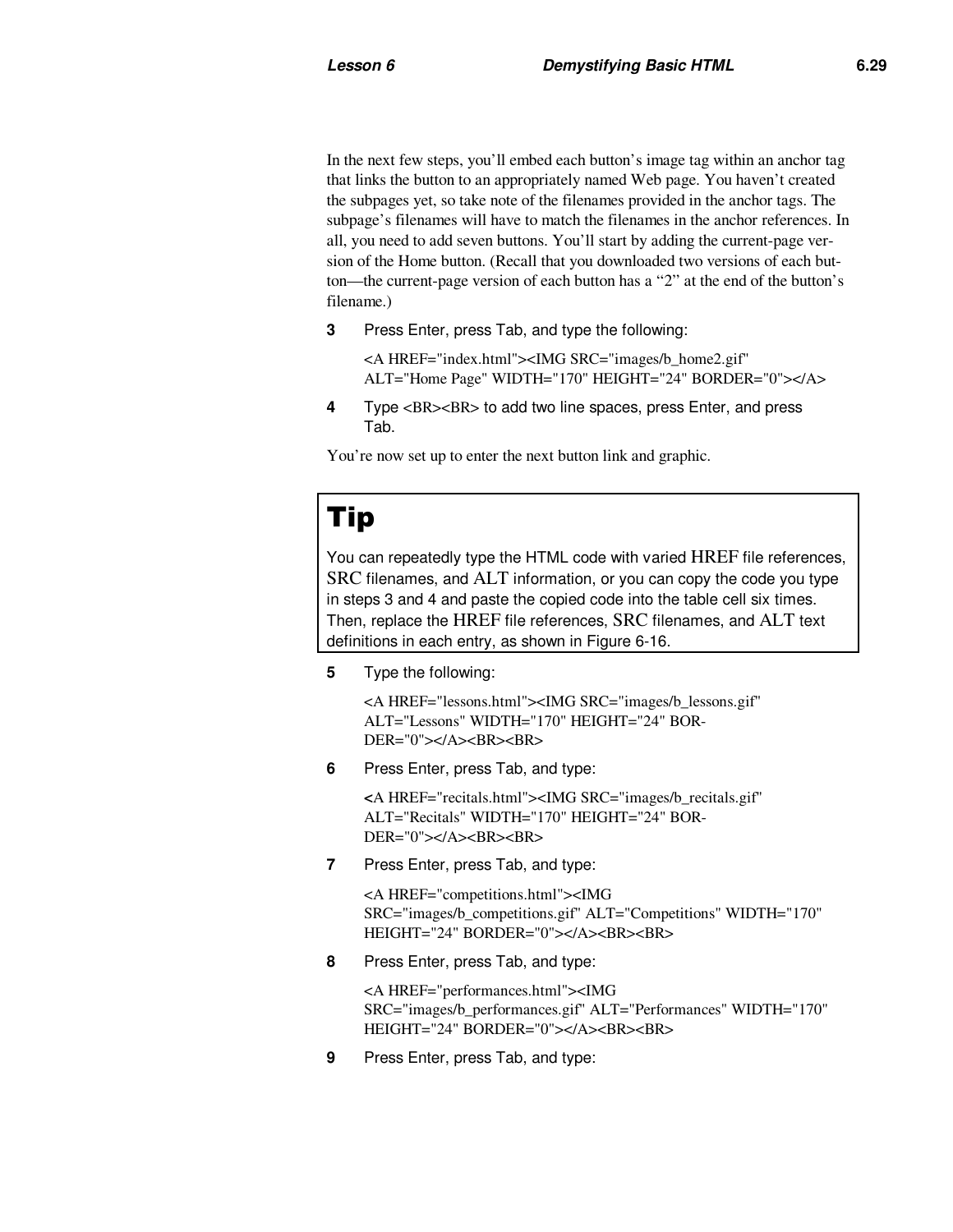<A HREF="background.html"><IMG SRC="images/b\_background.gif" ALT="Background" WIDTH="170" HEIGHT="24" BOR-DER="0"></A><BR><BR>

**10** Press Enter, press Tab, and type:

 <A HREF="contact.html"><IMG SRC="images/b\_contact.gif" ALT="Contact" WIDTH="170" HEIGHT="24" BOR-DER="0"></A><BR><BR><BR><BR>

Notice that there are four  $\langle BR \rangle$  tags at the end of step 10. The extra line spaces are included because we also want to insert the Send Us A Note icon to give users an easy way to send e-mail messages to Chris. When you create an e-mail link, you use a special HREF format in the anchor tag, as follows.

**11** Press Enter a couple times to separate the Send Us A Note HTML code from the main navigation bar HTML code, press Tab, and then type

 **<**A HREF="mailto:mm@creationguide.com">

except replace mm@creationguide.com with your own e-mail address so that users will open a blank e-mail message addressed to you when they click the Send Us A Note icon.

**12** Insert the Send Us A Note icon and close the anchor reference by typing:

 <IMG SRC="images/sendnote.gif" ALT="E-mail Chris" WIDTH="170" HEIGHT="77" BORDER="0"></A>

**13** Save index.html. Your HTML code should look similar to the code shown in Figure 6-16.

| <b>E.</b> index.html - Noteped                                                                                                                                                  |
|---------------------------------------------------------------------------------------------------------------------------------------------------------------------------------|
| His talk Horset West Haus                                                                                                                                                       |
| o paeni evrologi i jazičneg 100% (titularnice 131 titularatice 10 %)<br>$\approx$ TR $\approx$                                                                                  |
| VIE VALISE TOE VALUE (1703)<br>40 LEFF TILLE CLINT SOUTH ART TIMBES, THE GOTT ALT MINIMUM WAS INVOLVED TO THE<br> сдетн= 1761 надант= 1881 вумски= 181:722                      |
| 37 H.C                                                                                                                                                                          |
| VID VALISH (TOD) KINIFA (V)<br>SCRETRESSTOR SEC. TRAIGEST DIRECTS ALT. MEDIA SUTTLY TOSTS TOSTED TO TACTED TO TAKE THE TRAIN<br>hiidh F (CS) evrolm (C) airch∍°rfoo o'r Alemann |
| <b>A 2100</b><br><b>REATRIX</b>                                                                                                                                                 |
| loins :                                                                                                                                                                         |
| RTE VOLTABLE LILES<br><b>FEP:</b>                                                                                                                                               |
| 40 LREE "Indept of "softs sea "invoes) June2.cl"" ALT "Line Face" ATCIL "LRC"                                                                                                   |
| Індары – 124 °, воправні 10 °, класківно квір<br>50 LEEF Theodrical in Thermal sea, Manueley) Tessuris and Minitia measuris Carteria (1992).                                    |
| надант= 124.1 геопрал= 10.1; куже кылокыло                                                                                                                                      |
| ROUTREE THAT REVOLUTIONS THE MINOR CONTINUES IN A SUBJECT OF THE SECOND AT A TUTT IN A CALCULATION OF                                                                           |
|                                                                                                                                                                                 |
| единем 170 ° надрете "24 ° возвршем 0 % слав световек.<br>При своим в 1888 г. је на селото е који ста број 70 године, од ште било се који 10 од 1888 г. је на селото кој        |
| картне (1701 надан) – (241 воправе (03 кужднего кви<br>spill REE. "I as homitically all better SRA". "Inacesy! U as homitically if the final contact "ATM". "In C"              |
| надантн (247) всподне (67) кластего жист                                                                                                                                        |
| RA LEFF ("ALL ALL I T'SKTID SET "TRANSVILLATI ALL ALL'I ALT "TOTI ALL" ATEITI "THAT"                                                                                            |
| Індарні в 1247 годинам 1015 следувих увидувих увид                                                                                                                              |
|                                                                                                                                                                                 |
| <b>RATES</b>                                                                                                                                                                    |
| ATE VOLTABLE 1 (1) 18                                                                                                                                                           |
| <b>STEP</b>                                                                                                                                                                     |
| 67115                                                                                                                                                                           |
| <b>HTR&gt;</b>                                                                                                                                                                  |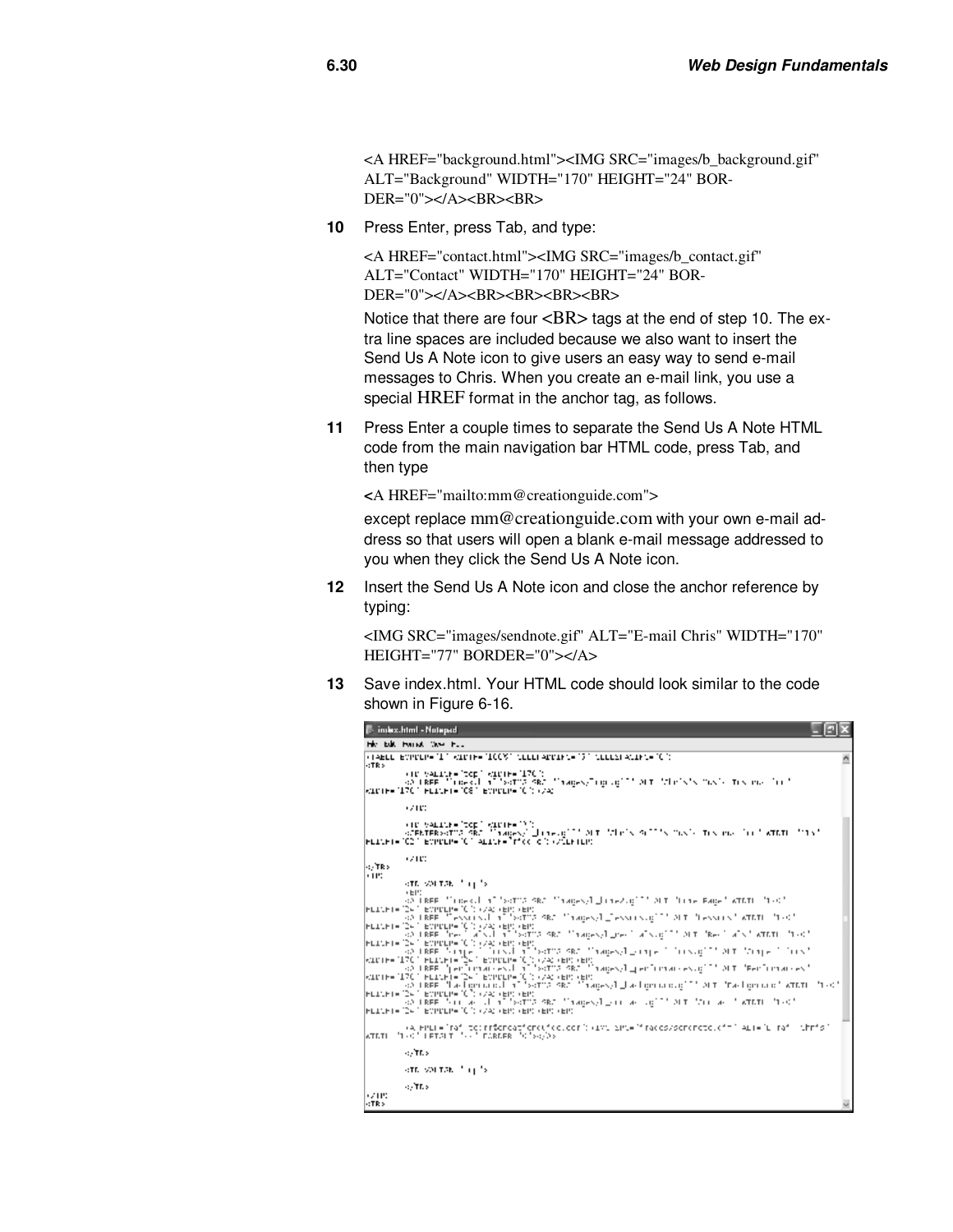### **Figure 6-16.**

*The navigation bar HTML code is inserted into a single table cell.* 

**14** Open index.html in your browser. Your home page should now include a navigation bar on the left, as shown in Figure 6-17. Notice that the Home button displays differently than the other buttons to show that users are currently viewing the home page. Click the logo and Home button to make sure that the home page redisplays. (Clicking any other button in the navigation bar will display an error because you haven't created those pages yet.) Hover your cursor over each button to ensure that the ALT text is correct throughout. Click the Send Us A Note icon to ensure that a blank e-mail message opens and is addressed to you.





*You can test some of your HTML coding by clicking the Home button and the Send Us A Note image in the navigation bar.* 

## **Inserting Footer Information**

You next need to add the footer information. The music site's footer includes a footer graphic, the address and phone number information, text links that correspond to the navigation bar links, and some copyright text.

The process of inserting a footer graphic is similar to the process of inserting the header graphic described earlier in this lesson. The main difference in the footer area is that you're going to place the footer graphic in the second cell in the third row and you're going to insert some additional information in the cell along with the graphic (as described in the next section). Because you're going to include other information below the footer graphic, you'll nest the footer graphic within paragraph tags  $(\langle P \rangle \langle P \rangle)$  to ensure that space will be included above the graphic. Let's start to create the footer element by inserting the footer graphic:

**1** If necessary, open your text editor and open index.html.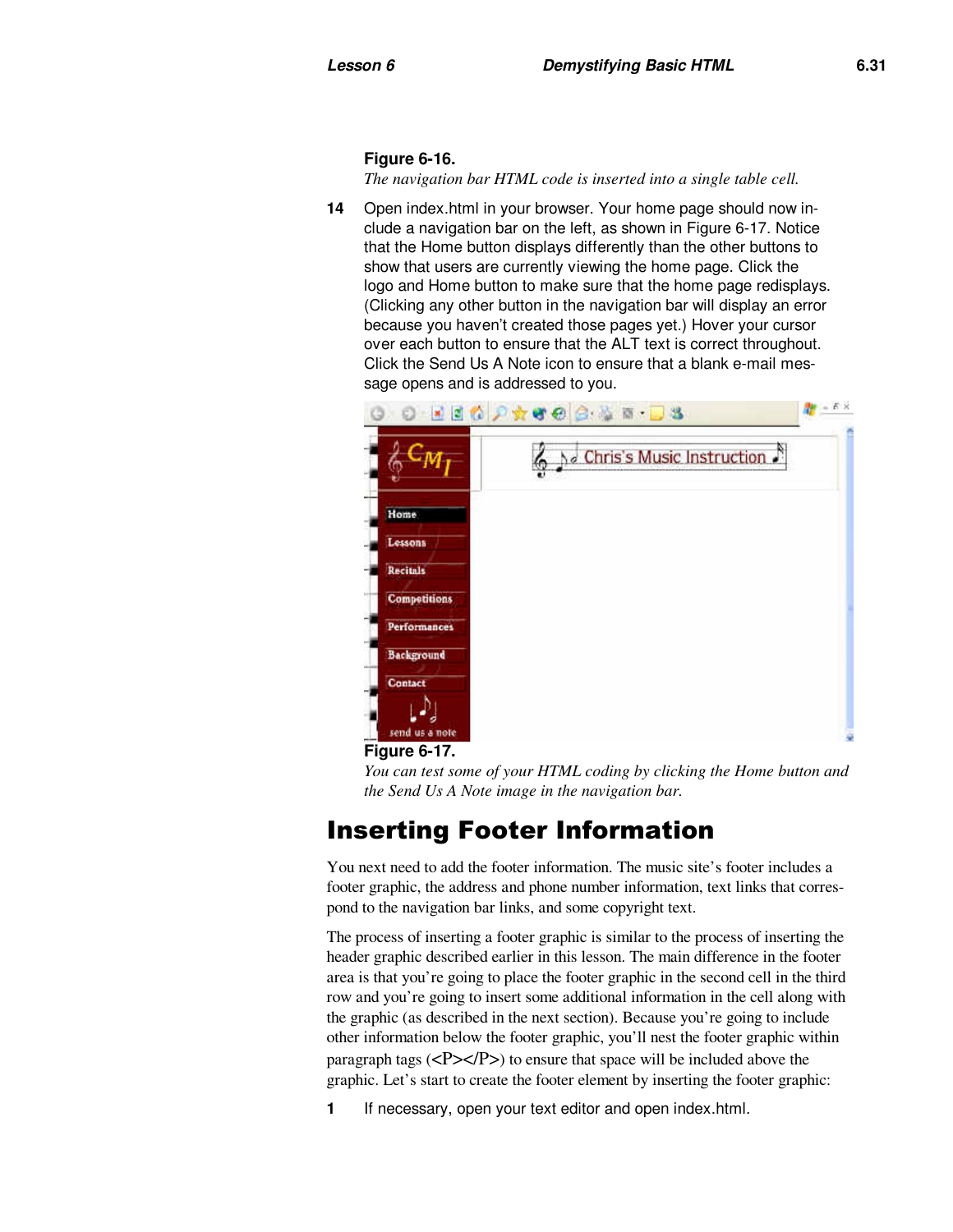For added assistance, refer to Figure 6-18 as you insert the Web site's footer information.

- **2** In the third row of the table, click after the second <TD VA-LIGN="top"> tag, press Enter, press Tab, and then type <P ALIGN="CENTER"> to indicate the start of a paragraph and to specify to center align the paragraph's contents. (By default, paragraphs are left-aligned.)
- **3** Specify the footer image's information by inserting the image tag with the following attributes:

 <IMG SRC="images/footer.gif" ALT="Chris Soll's Music Instruction" WIDTH="415" HEIGHT="62" BORDER="0" ALIGN="middle">

**4** Type **</P>** to indicate the end of the paragraph section. The closing </P> is optional, but adding it makes the code clearer.

Next you'll insert a second paragraph that centers the address and phone number information.

**5** Press Enter twice, press Tab, and type:

<P ALIGN="CENTER">1234 Songbird Alley, Mesa, AZ 85201<BR> 555 555-5555</P>

Notice the  $\langle BR \rangle$  tag in the preceding HTML code between the address text and the phone number. Adding the  $\langle$ BR $>$  tag inserts a line break and displays the phone number below the address on the next line.

Now you'll add some text links in the footer area that correspond to the navigation bar's buttons—that way, if any users have graphics turned off, they can still navigate around your site. To add text links, you follow a procedure similar to creating graphic links. The difference between the two tasks is that you enclose text between anchor links instead of enclosing an IMG tag, as shown in the following steps. First, you'll center the paragraph that will contain the text links.

- **6** Press Enter twice, press Tab, and type <P ALIGN="CENTER">.
- **7** Press Enter, press Tab, and type:

<A HREF="index.html">Home Page</A> |

In the preceding link, the words Home Page will display as hypertext on the Web page. If users click the words Home Page, the index.html file will display. Also notice the pipe symbol (|). You type this symbol between each text link to make differentiating the links easier. The symbol is optional but popular. You're now ready to add the remaining text links.

# Tip

You don't have to press Enter and Tab between each of the text link entries in steps 8 through 14. Browsers will show the links in a row regardless of the space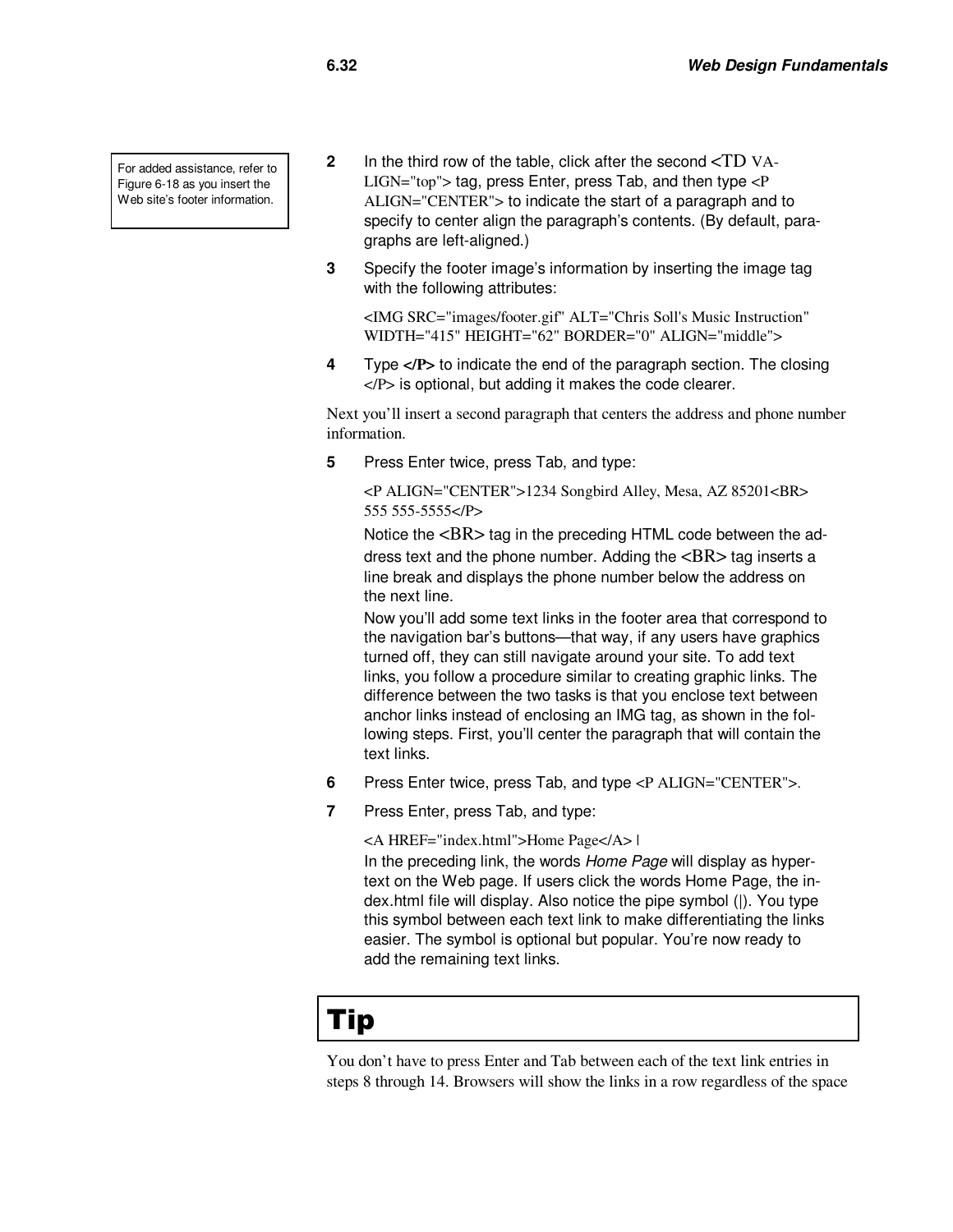you add in the HTML document. We chose to format the text links in the described way to make working with the information easier.

**8** Press Enter, press Tab, and type:

<A HREF="lessons.html">Lessons</A> |

**9** Press Enter, press Tab, and type:

<A HREF="recitals.html">Recitals</A> |

**10** Press Enter, press Tab, and type:

<A HREF="competitions.html">Competitions<A> |

**11** Press Enter, press Tab, and type:

<A HREF="performances.html">Performances</A> |

**12** Press Enter, press Tab, and type:

<A HREF="background.html">Background</A> |

**13** Press Enter, press Tab, and type:

 **<**A HREF="contact.html">Contact Information</A> |

The final text link entry is the text equivalent of the Send Us A Note icon you inserted earlier. Thus, this text link uses the mailto: component in the HREF attribute. Remember to replace mm@creationguide.com with your own email address in the following step.

- **14** Press Enter, press Tab, and type:
	- <A HREF="mailto:mm@creationguide.com">E-mail Chris</A>
- **15** To complete the text link paragraph, press Enter, press Tab, and type  $<$ /P $>$ .

The final component of the footer is the copyright information. In this section, you create a centered paragraph and enter the copyright information. One interesting twist here is that you can use a special character entity reference to create a copyright symbol.

# Tip

A character entity reference is a special key combination that includes the ampersand (&) symbol and enables you to display nonstandard characters—such as accent marks, registered trademarks, and so forth—in Web pages.

**16** Press Enter twice, press Tab, and type:

 <P ALIGN="CENTER">&copy 2002 Chris Soll. All Rights Reserved</P>

**17** Save index.html. Your HTML code should look similar to the code shown in Figure 6-18.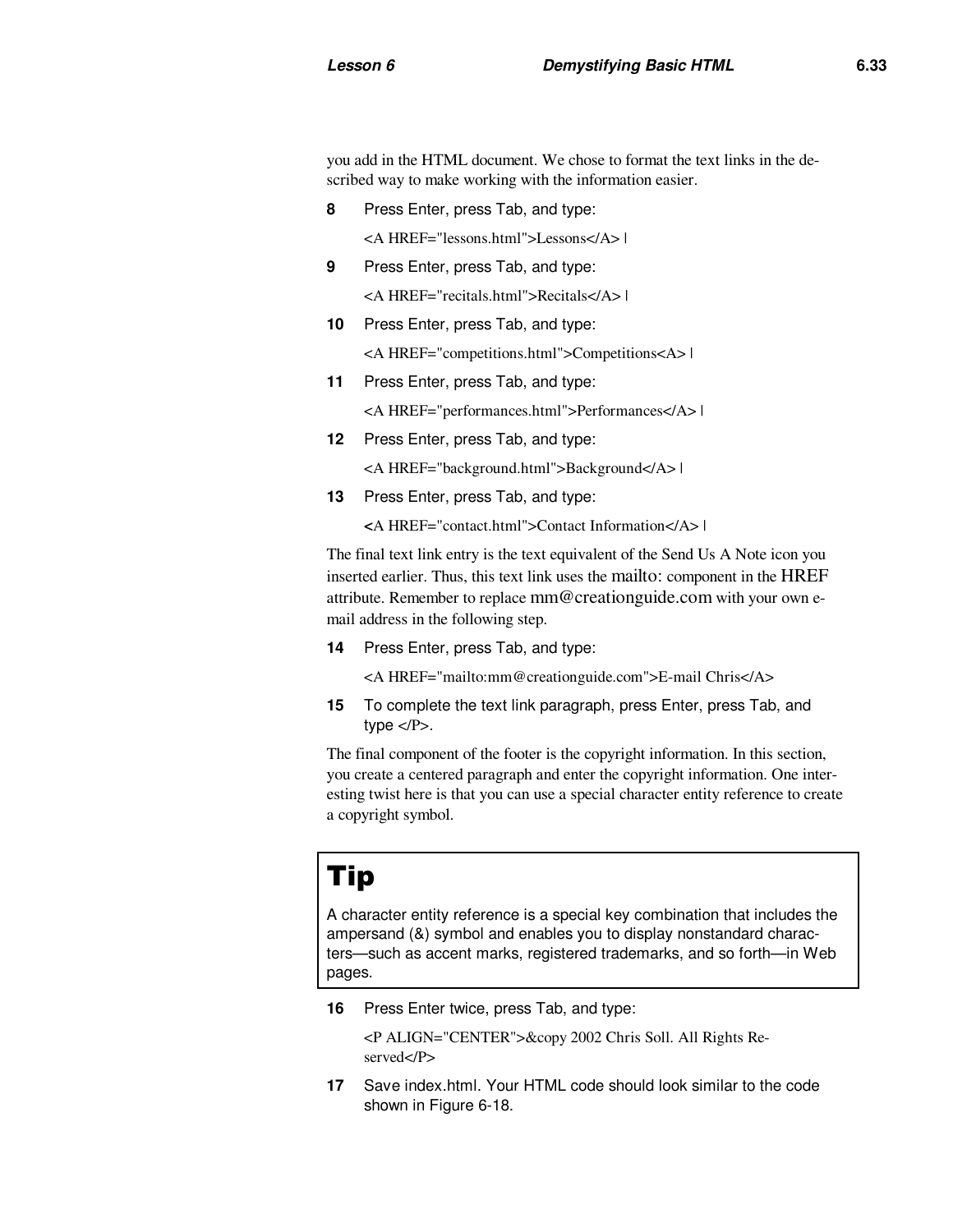**18** Open index.html in your browser. The footer in the index.html file should look similar to the footer information in the page shown in Figure 6-19.



### **Figure 6-18.**

*For the music site, the footer information is added to the last cell in the table.* 



### **Figure 6-19.**

*You can see how the HTML footer code is interpreted by a browser by previewing the music site's index.html page.*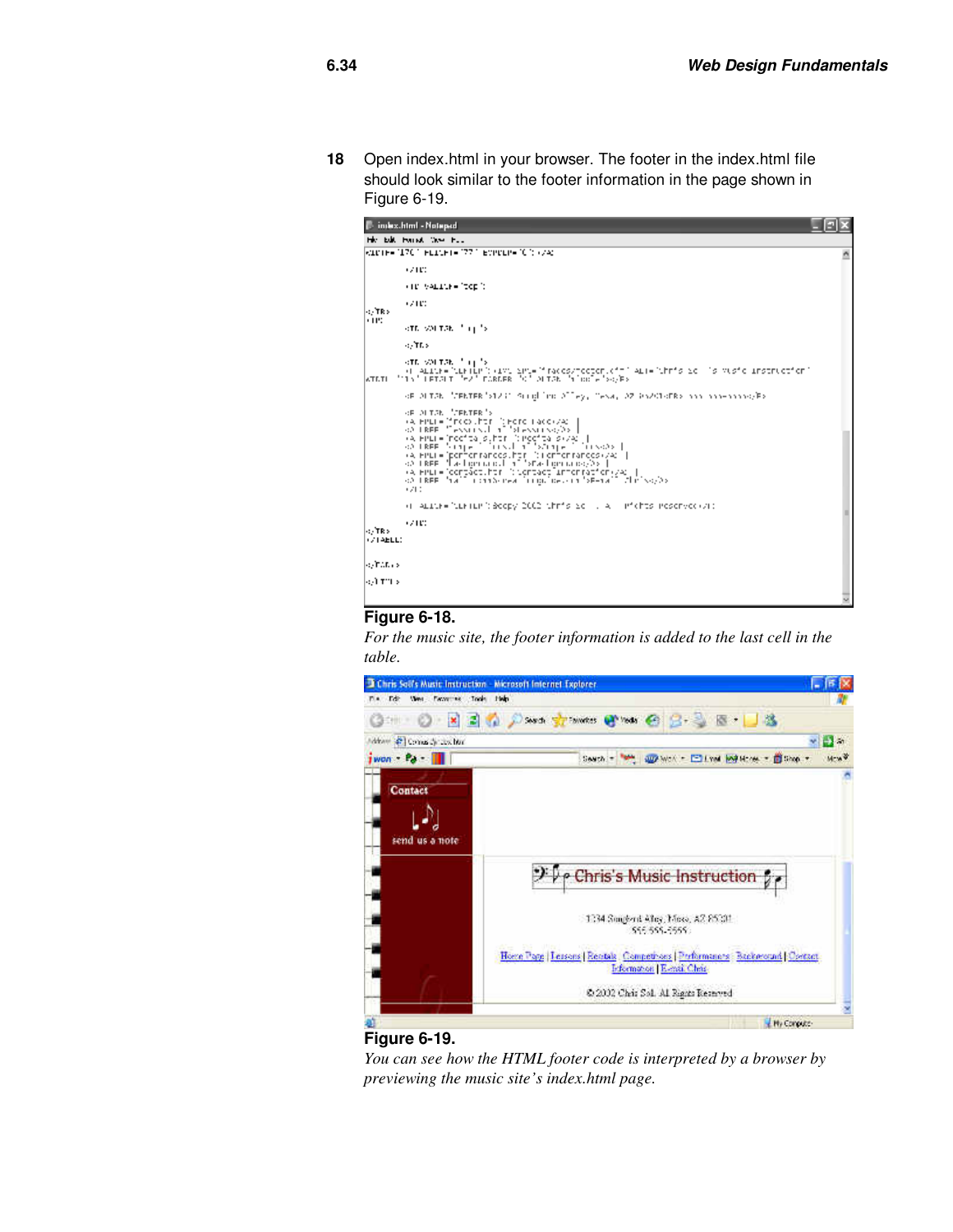You might have noticed that you've designed everything on the home page except the main content. You'll be happy to hear that there's a method to our madness. Now that you have the basic structure of the home page created, and because you're planning to mimic the home page structure on the subpages, you can use the index.html file to quickly create the foundation pages for the subpages, as described in the next section.

## **Copying the Home Page Framework** to Subpages

By now you've probably realized that we need to make some pages for the navigation bar and text links to link to. Namely, the music site calls for the following pages:

- index.html (which you're already in the process of creating)
- lessons.html
- recitals.html
- competitions.html
- performances.html
- background.html
- contact.html

In this section, you're going to create the six additional HTML pages that make up the music site. You could copy all the code from index.html, paste it into a blank text document, and then save the text document as an HTML file, but we're much lazier than that! Here's how we went about creating most of the code for the subpages:

- **1** Open the C:\music folder.
- **2** Right-click the index.html file and click Copy on the shortcut menu.
- **3** Rick-click in the folder and click Paste.
- **4** Repeat step 3 five times (so that you have six copies of the index.html file). Your music folder should display as shown in Figure 6-20.
- **5** Right-click the first copy of index.html, click Rename on the shortcut menu, type **lessons.html**, and press Enter. Ensure that you rename the copied files accurately and using all lowercase letters; if you change the names of the files at this point, the links you created in your HTML code won't work.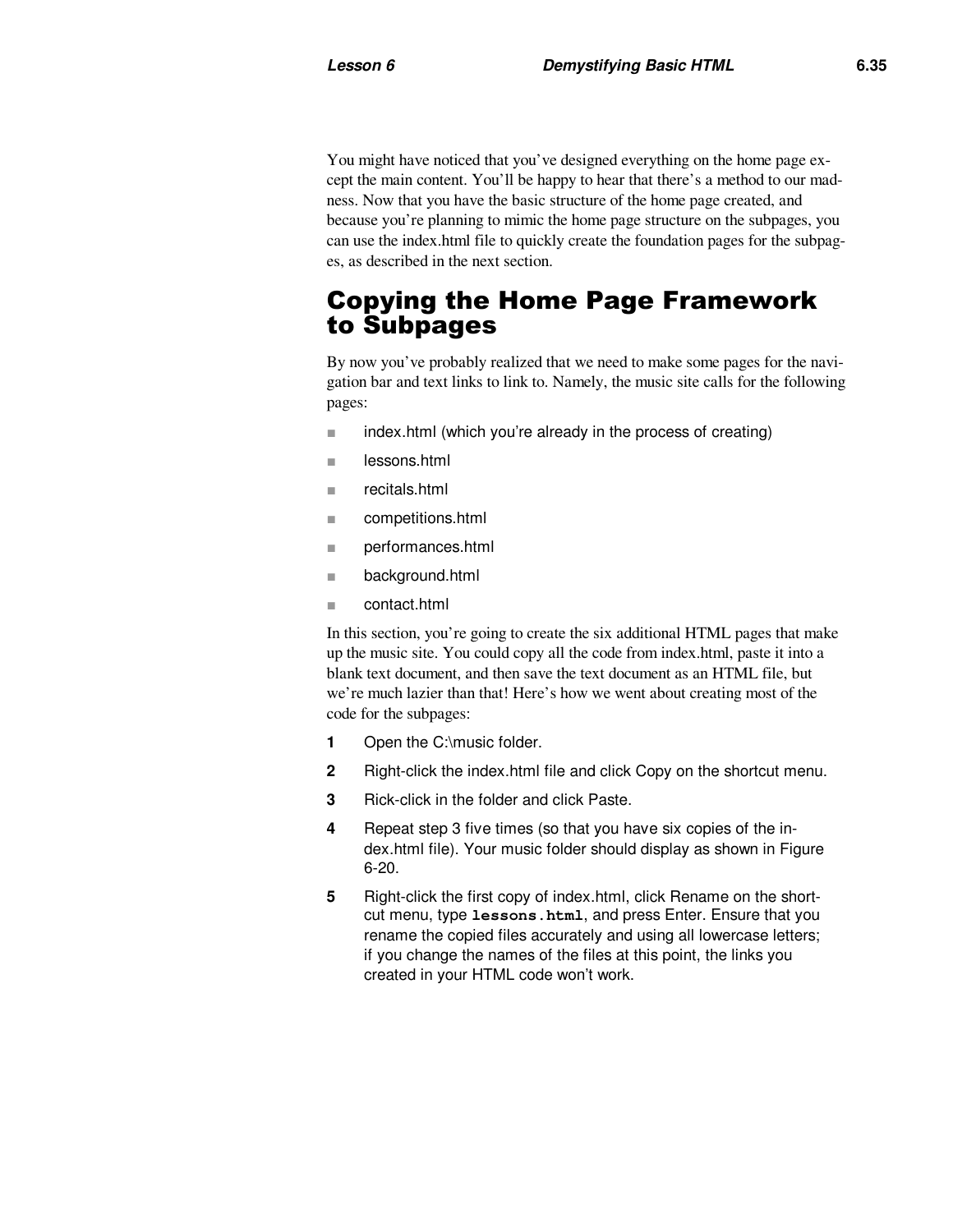

### **Figure 6-20.**

*Copying index.html six times creates templates for your site's subpages.* 

- **6** Using the procedure described in step 5, rename the subsequent files recitals.html, competitions.html, performances.html, background.html, and contact.html.
- **7** Open your text editor, open the lessons.html file, and then perform the following six changes, which are highlighted in color in Figure 6-21:

In the <TITLE> tag, click after the word Instruction and type: Lessons.

- $\blacksquare$  In the  $\langle \text{TABLE} \rangle$  tag, change the BORDER attribute to "0".
- In the second cell of the first table row, change t\_home.gif to t\_lessons.gif.

Also in the second cell of the first table row, replace the text ALT="Chris Soll's Music Instruction" with the text ALT="Lessons".

- In the navigation bar HTML code, change the b\_home2.gif Home button text to b\_home.gif.
- Also in the navigation bar HTML code, change the b\_lessons.gif Lessons button text to b\_lessons2.gif.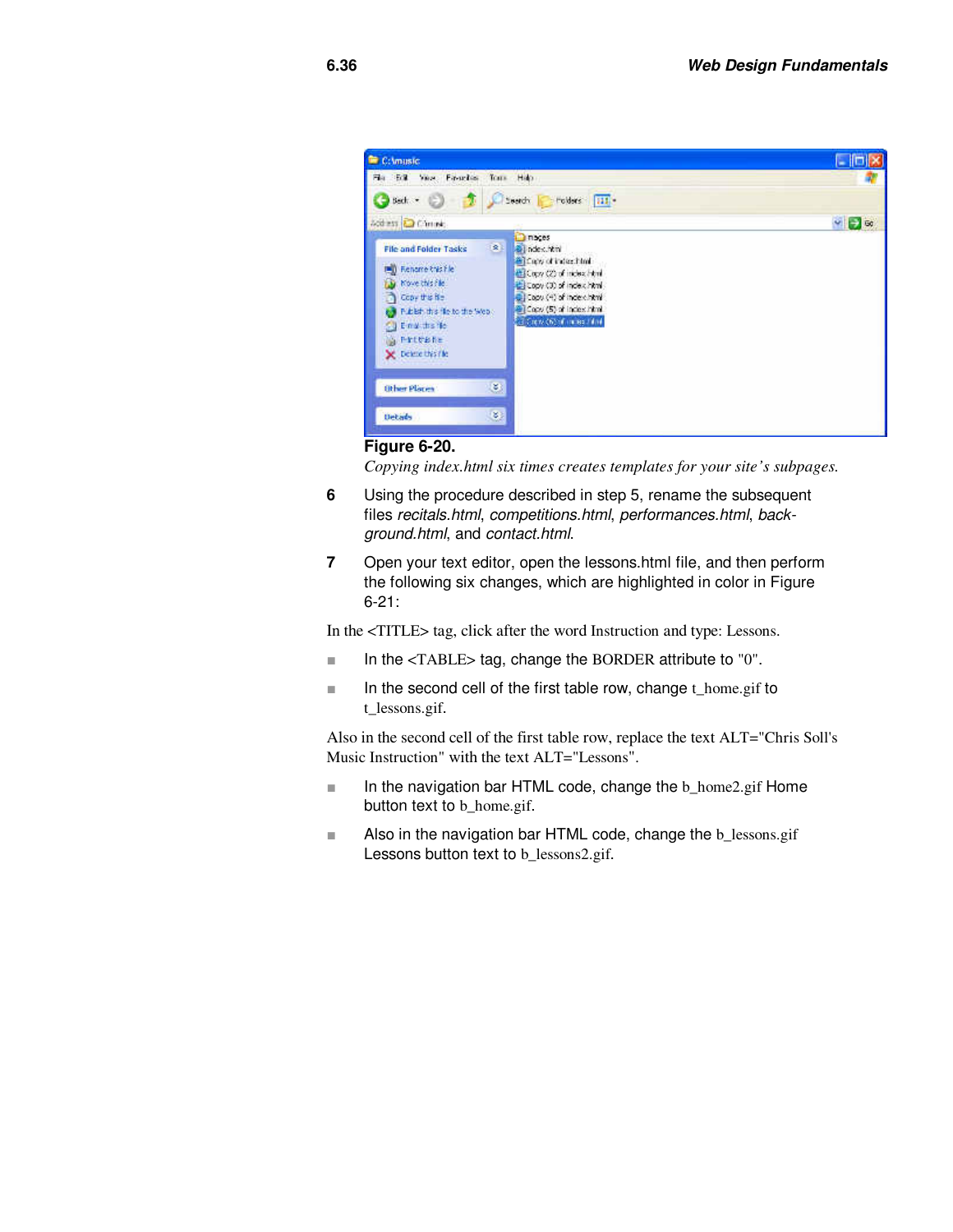| <b>E. Insurachtml - Nationed</b>                                                                                                                                                                                                                                                       |  |
|----------------------------------------------------------------------------------------------------------------------------------------------------------------------------------------------------------------------------------------------------------------------------------------|--|
| This talk format they true                                                                                                                                                                                                                                                             |  |
| $\sim$ (symptom in Fig. ). The set of the system of $\sim$ $\sim$ Claim and the form of $\sim$<br>$\ T\ $ proposed a right $R/1$ of type is a refer                                                                                                                                    |  |
| ka tru s                                                                                                                                                                                                                                                                               |  |
| <b>RIFADE</b><br>$\overline{0}$ (in the second second $\overline{0}$ such that $\overline{0}$ is a second second second second second second second second second second second second second second second second second second second second second second sec<br>$\sim$ ) FM $\sim$ |  |
| smate magalak "@EEEEEE" magkakalkt "magesyloto"E" LTBk "LEee" vLTBk "plog"e" altBk "geolo"                                                                                                                                                                                             |  |
| RIVELE FARLER "O" ATEIL "LOCA" CELLENDAIRE "A" CELLERDAIRE "O"»<br>la per                                                                                                                                                                                                              |  |
| STE VOLTAN "TIP" ATETI "LOC"S"<br>sa FPLI-"reductor"; un seu ante "racesa ecole""; alle "thrisis vusio instruction"<br>WILTER PLACE LETCH TO SAFE DARLER POISSONS.                                                                                                                     |  |
| <b>RATES</b>                                                                                                                                                                                                                                                                           |  |
| STE VALUAR LINE LATER UP IN<br>ACLETING AIVI SPIE MINACCOZO - COOCROUCATA ALTE "LOSSORS" KIDTHE "ALJ" FLICHTE "CO" EVPDIPE"C.<br>$\beta$ i T.Sh. $\beta$ n $\beta$ on $\beta$ = $\beta$ sh. $\beta$ FinTFR s $\beta$                                                                   |  |
| <b>STEP</b>                                                                                                                                                                                                                                                                            |  |
| lozum.<br>$\approx$ TR $>$                                                                                                                                                                                                                                                             |  |
| HID VALISK≡ (DOD ):<br>⊲FR ≻                                                                                                                                                                                                                                                           |  |
| ka FPLI – "from Jtor" (1917), 2PL- "fraces/bi horo.c" til alle "Ford Taco" kunify 1761 FLIGHT- (24)<br>FORDER "C" > CO >> CER> CER>                                                                                                                                                    |  |
| $\sim$ A FPLI $\sim$ (sserstring $\sim$ 171 $\sim$ 171 $\sim$ 171 $\sim$ 171 $\sim$ 171 $\sim$ 100 $\sim$ 171 $\sim$ 171 $\sim$ 171 $\sim$ 171 $\sim$<br>HETSLT "21" FORDER "C">QO>CER>CER>                                                                                            |  |
| ka FPLI - "nocita suhtri": kivu ziru- "fragosub nocita sugit" " Ali- "rocita s" kirin- "170"<br>LETALT "21" FORDER "C"SOOSOFRSOFRS.                                                                                                                                                    |  |
| is with the "corporations", here it says, since if races/bilderporations, can't sail = "corporations",<br>WILTE "I OU" LETGET "2" " FARLER "O" SO DISOFRISORISM                                                                                                                        |  |
| (All FPL) = "ponnon randos", http://t/suvulisinus "firacios/biliponnon randos", c*n", "ALT=") onnon randos",<br>WILTER PERCHALIFICATE PART FORDER POPSO DOGER SOFRA                                                                                                                    |  |
| is the HPLI = "background. html ": (1991) 2PC="" radds/bibackground. c*n" (ALT="background" (2191)="170"<br>LETALT "21" FORDER "C"SO/OSOFRSOFRS                                                                                                                                        |  |
| ik, FPL) = "contact.html"; (192) 2PL="" races/blicentact.c"=", AL) = "contact", VIP (F="170")<br>LETGLT "2" " FORDER "3" sky bestReadtReadtReadtRe                                                                                                                                     |  |

### **Figure 6-21.**

*To use a copy of index.html as a subpage, you need to slightly modify the HTML code to suit each page.* 

**8** Save lessons.html.

You've just completed the foundation document for the Lessons page. Not too bad! To check your page, double-click lessons.html to view the page in your browser. If everything looks good (as shown in Figure 6-22), you're ready to move on. Your next step is to repeat the short customization process in the remaining subpage documents.

**9** Open recitals.html in your text editor, and make the following changes:

In the <TITLE> tag, click after the word Instruction and type: Recitals.

- In the <TABLE> tag, change the BORDER attribute to "0".
- In the second cell of the first table row, change t\_home.gif to t\_recitals.gif.
- Also in the second cell of the first table row, replace the text ALT="Chris Soll's Music Instruction" with the text ALT="Recitals".
- $\blacksquare$  In the navigation bar HTML code, change the  $b_{\text{home2}}$ .gif Home button text to b\_home.gif.
- Also in the navigation bar HTML code, change the b\_recitals.gif Lessons button text to b\_recitals2.gif.
- **10** Save recitals.html.

Using a completed foundation page to create subpages is fast and promotes consistency throughout your site.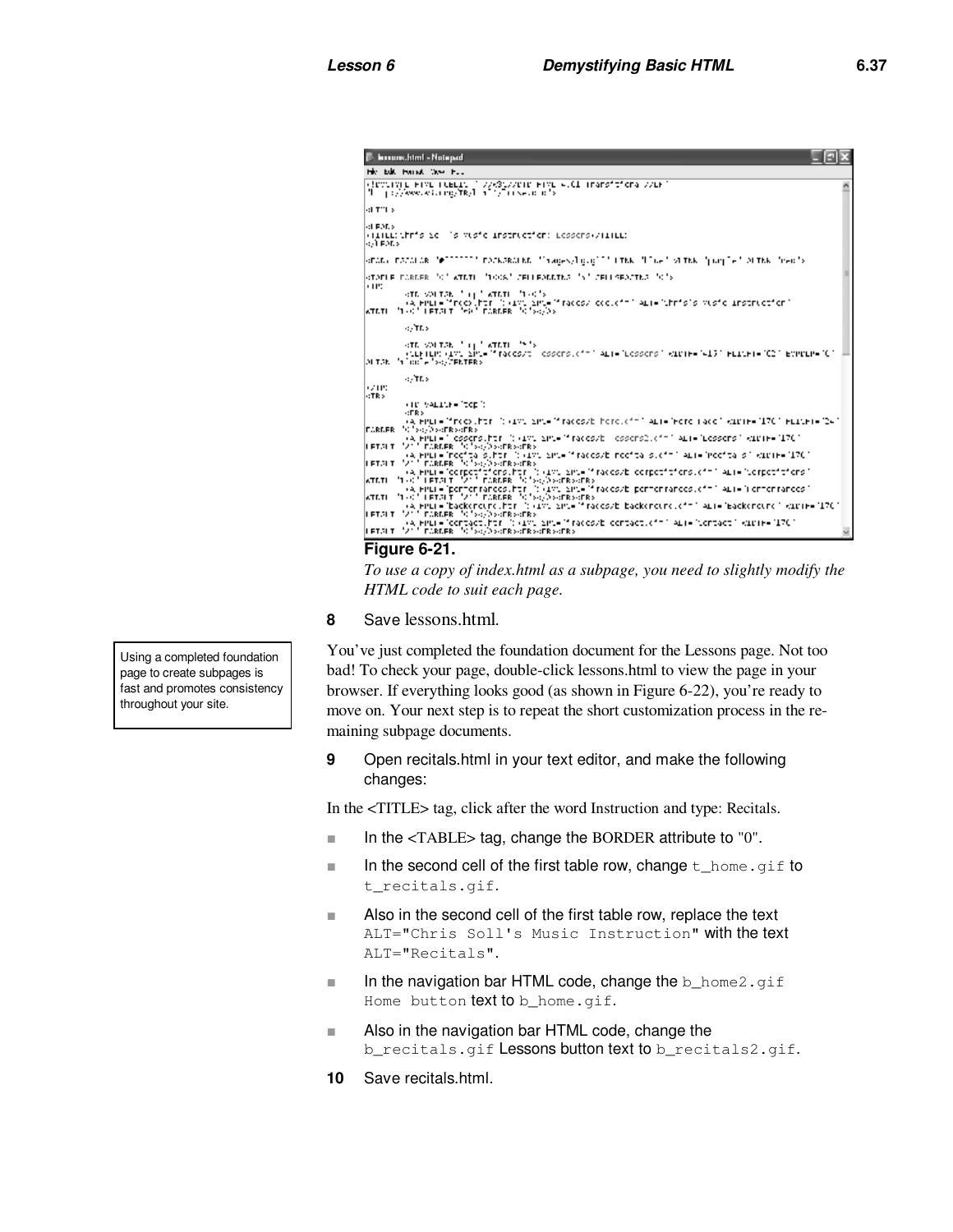**11** Open competitions.html in your text editor and make the following changes:

In the <TITLE> tag, click after the word Instruction and type : Competitions.

In the  $\langle \text{TABLE} \rangle$  tag, change the BORDER attribute to "0".

In the second cell of the first table row, change  $t$  home.gif to t\_competitions.gif.

- Also in the second cell of the first table row, replace the text ALT="Chris Soll's Music Instruction" with the text ALT="Competitions".
- $\blacksquare$  In the navigation bar HTML code, change the b\_home2.gif Home button text to b\_home.gif.
- Also in the navigation bar HTML code, change the b\_competitions.gif Lessons button text to b\_competitions2.gif.
- **12** Save competitions.html.
- **13** Open performances.html in your text editor and make the following changes:

In the <TITLE> tag, click after the word Instruction and type : Performances.

- In the <TABLE> tag, change the BORDER attribute to "0".
- $\blacksquare$  In the second cell of the first table row, change  $t_\text{home.}$  qif to t\_performances.gif.
- Also in the second cell of the first table row, replace the text ALT="Chris Soll's Music Instruction" with the text ALT="Performances".

In the navigation bar HTML code, change the  $b$  home  $2$ . gif Home button text to b\_home.gif.

- Also in the navigation bar HTML code, change the b\_performances.gif Lessons button text to b\_performances2.gif.
- **14** Save performances.html.
- **15** Open background.html in your text editor and make the following changes:

In the <TITLE> tag, click after the word Instruction and type : Background.

- In the <TABLE> tag, change the BORDER attribute to "0".
- $\blacksquare$  In the second cell of the first table row, change  $t_\text{home.git}$  to t\_background.gif.
- Also in the second cell of the first table row, replace the text ALT="Chris Soll's Music Instruction" with the text ALT="Background".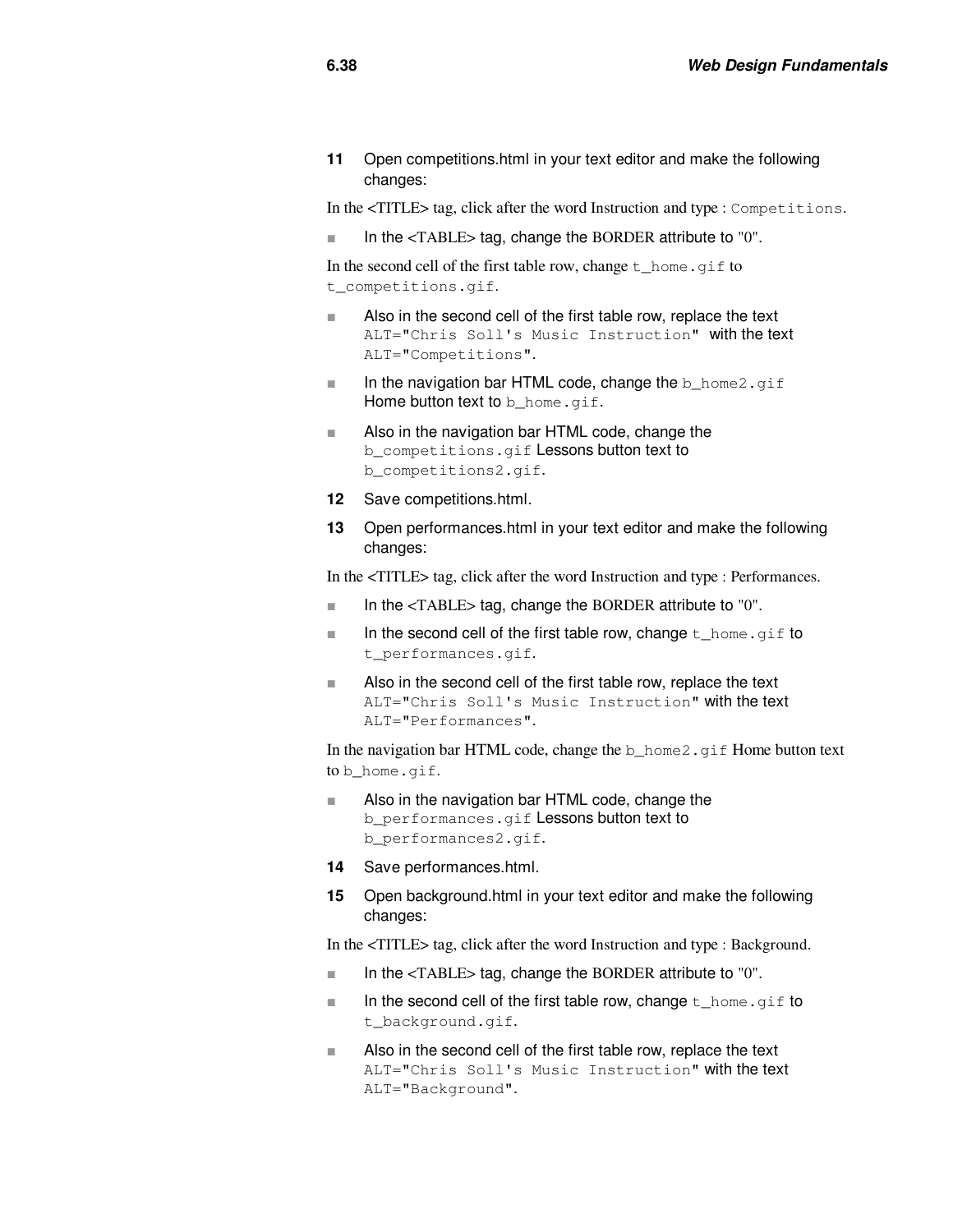- $\blacksquare$  In the navigation bar HTML code, change the b home2.gif Home button text to b\_home.gif.
- Also in the navigation bar HTML code, change the b\_background.gif Lessons button text to b\_background2.gif.
- **15** Save background.html.
- **16** Open contact.html in your text editor and make the following changes:

In the <TITLE> tag, click after the word Instruction and type: Contact.

- $\blacksquare$  In the  $\langle \text{TABLE} \rangle$  tag, change the BORDER attribute to "0".
- In the second cell of the first table row, change t\_home.gif to t\_contact.gif.
- Also in the second cell of the first table row, replace the text ALT="Chris Soll's Music Instruction" with the text ALT="Contact".
- $\blacksquare$  In the navigation bar HTML code, change the b home2.gif Home button text to **b\_home**.gif.
- Also in the navigation bar HTML code, change the b contact.gif Lessons button text to b\_contact2.gif.
- **17** Save contact.html.
- **18** Open index.html in your browser. Click each navigation bar button to check your work. A foundation page should display after you click each button; each subpage should include the current page title bar text, a custom title banner graphic, and a current page (black) navigation bar button that corresponds to the displayed page. Also, the table border lines shouldn't display on the subpages (because you changed the BORDER attribute in the <TABLE> tag to "0" on each subpage). Figure 6-22 shows how the Lessons page should display in your browser window.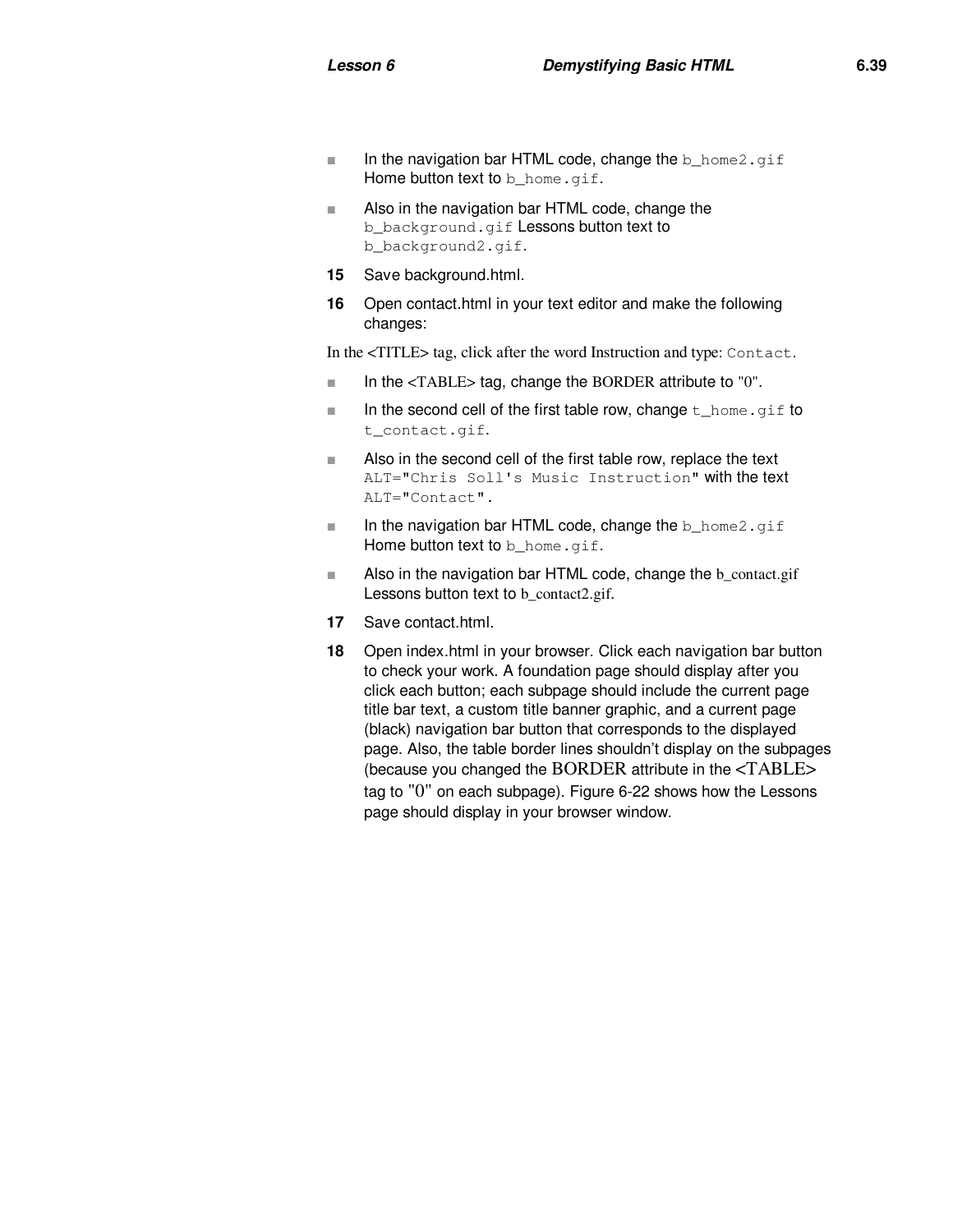

### **Figure 6-22.**

*Each subpage now displays a custom title banner and "active" black button.* 

Congratulations! You've created the structure for the entire music site. Now we'll insert some content on the home page.

## **Inserting Body Text on the Home** Page

In this section, you're going to insert some body text into the music site's home page. What this endeavor actually boils down to is a practice in formatting text. The main content of the home page consists of a couple headings, paragraph text, colored block quotes, and a linked unnumbered list. So as you can imagine, we'll be discussing how to create these types of elements over the next couple pages.

### **Creating Headings**

In HTML coding, you can define six heading levels by using  $\langle H1 \rangle \langle H1 \rangle$ ,  $\langle H2 \rangle \langle H2 \rangle$ , and so on through  $\langle H6 \rangle \langle H6 \rangle$  tag sets, with the size 1 heading being the largest and size 6 being the smallest. Figure 6-23 shows a sample of the various heading sizes.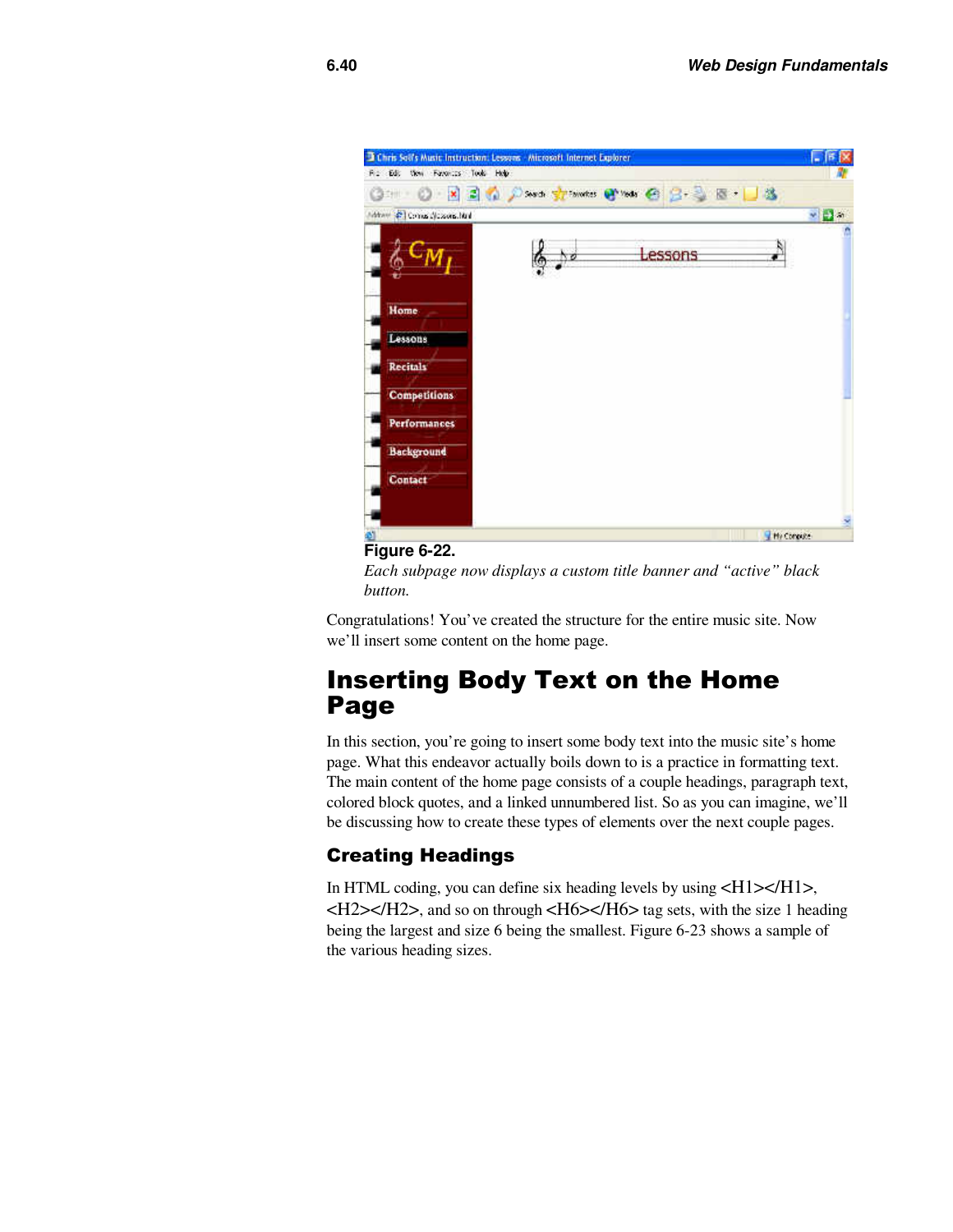

### **Figure 6-23.**

*Standard HTML headings come in six default sizes.* 

The music site uses one heading tag on the home page, which formats the welcome message at the top of the page:

- **1** Open your text editor, and then open C:\music\index.html.
- **2** In the second row and second cell of the table (the cell after the navigation bar information), click after <TD VALIGN="top">, press Enter, and press Tab.

First you'll define the font style for the cell's body text:

**3** Type the following:

### **<FONT FACE="verdana, arial, sans-serif">**

Notice in step 3 the three font names in the FACE attribute. Because you never know what fonts users will have installed on their systems, you should provide a backup plan when you define font styles. In step 3, if a user's computer has the Verdana font installed, the browser will display upcoming body text in the Verdana font style. If Verdana isn't installed on the user's computer, the browser will look for the Arial font family. If neither Verdana nor Arial is installed on the user's system, the browser will display the body text in a sans serif style. If fonts listed in the font tag can't be found on the user's computer, the browser will display the text in the browser's default font style.

Next you'll add a line break and insert a "welcome" heading on the music home page.

**4** Press Enter, press Tab, type **<BR>** to add a line break, press Enter, press Tab, and then type the following size 3 heading information: **<H3>Welcome to Chris Soll's Online Resource for Music Instruction and Performance Information!</H3>**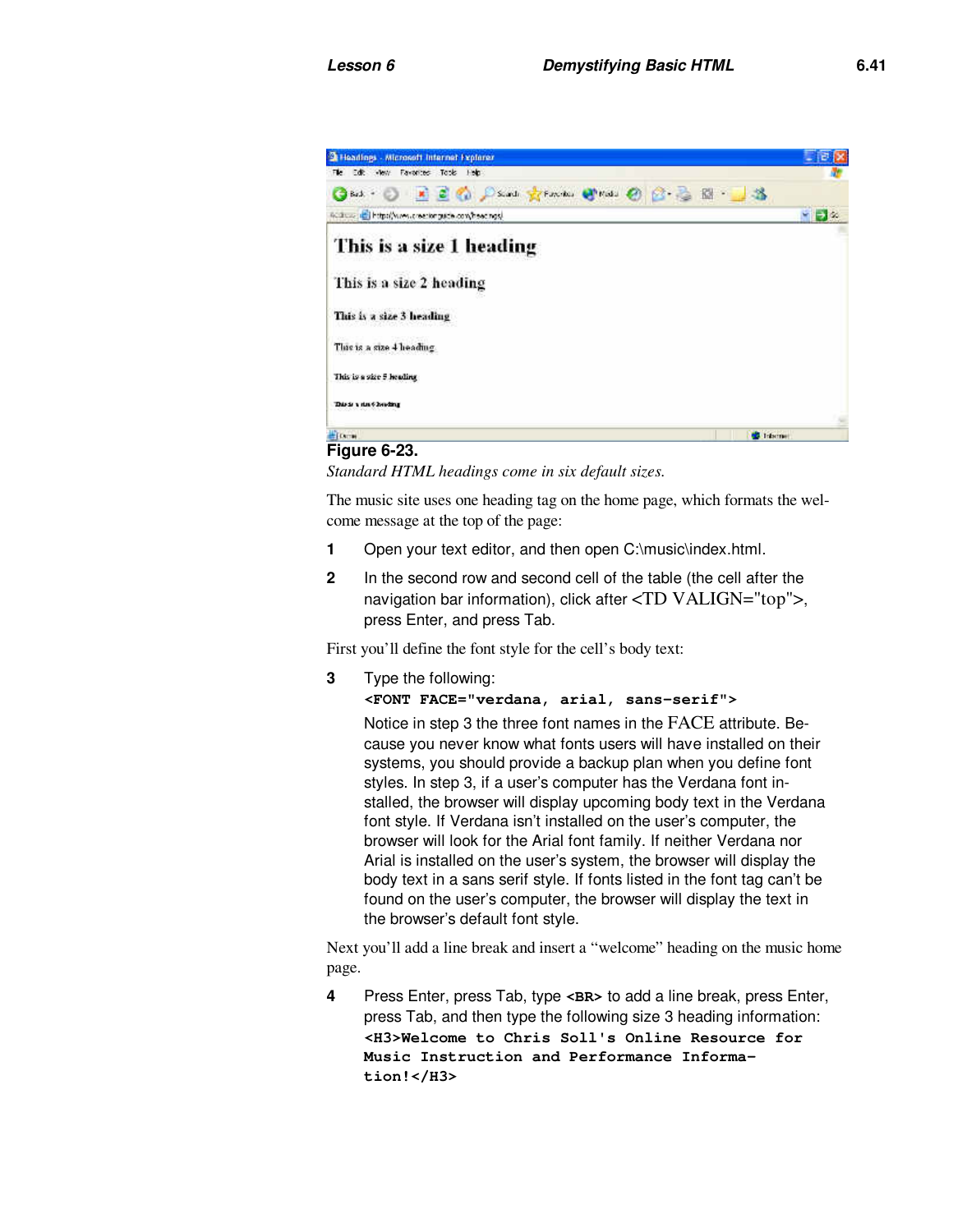**5** Save index.html. Your code should appear as shown in Figure 6- 24.

|                            | <b>E.</b> index.html - Noteped                                                                                                                                |  |
|----------------------------|---------------------------------------------------------------------------------------------------------------------------------------------------------------|--|
|                            | He talk bank two has                                                                                                                                          |  |
|                            | stikiin kuvu sutu "maadada hordud" "Air-"thria so" ja vuoje iraanudajen "Ripre-"Al)"<br>LETALT "FA" FORDER "O" ALTAU "T'OO", "SOCTEUTERS"                     |  |
| 67 H.Y<br>$\approx$ TR $>$ | <b>REATIVE</b><br>HID VALISH (TOD )<br>of Rix<br>(A FPL) = "free), http://p.uvg. siggs "fraees/bi-hore2.cfm" ALI = "Ford Tage" Riggin= "170".                 |  |
|                            | HETSLT "A" " FORDER "S" skofskomrekter                                                                                                                        |  |
|                            | (A FPL)=" casers.html"; (19)_2PL=""races/b="casers.c*=" AL)="Lessers" kithF="170"<br>LETALT "21" FORDER "C"SO/OSOFRSOFRS.                                     |  |
|                            | ka FPLI = "nocital suhtin" (: x1V), 2PC="" raccs/bincoftal sucht" (ALI = "Pocital s") «1PTF="170"<br>LETALT "21" FARLER "C">c/O>dFR>dFR>.                     |  |
|                            | inal FPL) = "corpot" trions. html ": view" "simula" radiosatic corpot" trions. cfm" "all )= "udroct" trions "                                                 |  |
|                            | kTLIL 'LeC' LEIGLI '21' FARLER' 'C'>o/>>dER>dER>'<br>in Alleria (performances), html (1) averages if mages to performances , cf fill ALT= (1) criter mances ( |  |
|                            | kTLTL '1-0' LETJLT '2'' FARLER '0'>0'>oFR>oFR>.<br>ow HPLI="background.html"; olyt SPL="fragosyb-background.cf="lail="background" girl+="170"                 |  |
|                            | LETALT "A" " FARGER "S" SO'S STRESSERS.                                                                                                                       |  |
|                            | (A. FPL) = "contact. html"; (177) 2P1="firaces/bildentact. cfm" AL) = "contact" (AL) (F="170"<br>LETALT "21" FARGER "C">c/>>dFR>dFR>dFR>dFR>dFR>              |  |
|                            | 30 IREE "hall" Londonnea friedlice. In "soft"2 SRC "inaces/Serior e.c." " ALT "Fenal" Christ<br> адрин= 1761 надрын≡ 1771 вурсаг∈ 161: 7им.                   |  |
|                            | 37 H UT                                                                                                                                                       |  |
|                            | <b>FIRE VALUE = "DOD":</b><br>REALT FATE (Semparial and all, Sans-Senior's                                                                                    |  |
|                            | <b>FEPT</b><br>of Dodels the U.S. Marks St. Life A.S. Market and A.S. Care most in the U.S. Care and Replacements of<br>linten ratificnik ve3:                |  |
| k: TR>                     | 77 H UG                                                                                                                                                       |  |
| <b>+1PL</b>                | STE SOUTH, " 11 ">                                                                                                                                            |  |
|                            | sta TL S                                                                                                                                                      |  |
|                            | STE VOLTABLE LIP'S                                                                                                                                            |  |
|                            |                                                                                                                                                               |  |

### **Figure 6-24.**

*The added code specifies a font style and inserts a size 3 heading.* 

### **Adding Paragraph Text**

Below the welcome heading you created in the previous section, you'll add some body text. The <P></P> tags are the main tags you'll use when entering paragraph text, which you'll do next.

- **1** Click after the  $\langle H3 \rangle$  tag you created in the previous section, press Enter, press Tab, and type **<P>Meet Chris!</P>.**
- **2** Press Enter, press Tab, and type the following:

<P>She's an internationally certified senior music instructor who teaches piano and flute to budding musicians, hobbyists, and professionals.</P>

**3** Press Enter, press Tab, and type the following:

<P>Chris complements her highly regarded instructional program by regularly performing throughout the world as well as orchestrating annual student recitals and competitions.</P>

- **4** Finally, press Enter, press Tab, and type the following: <P>Student testimonials sum up Chris's teaching success best:</P>
- **5** Save index.html.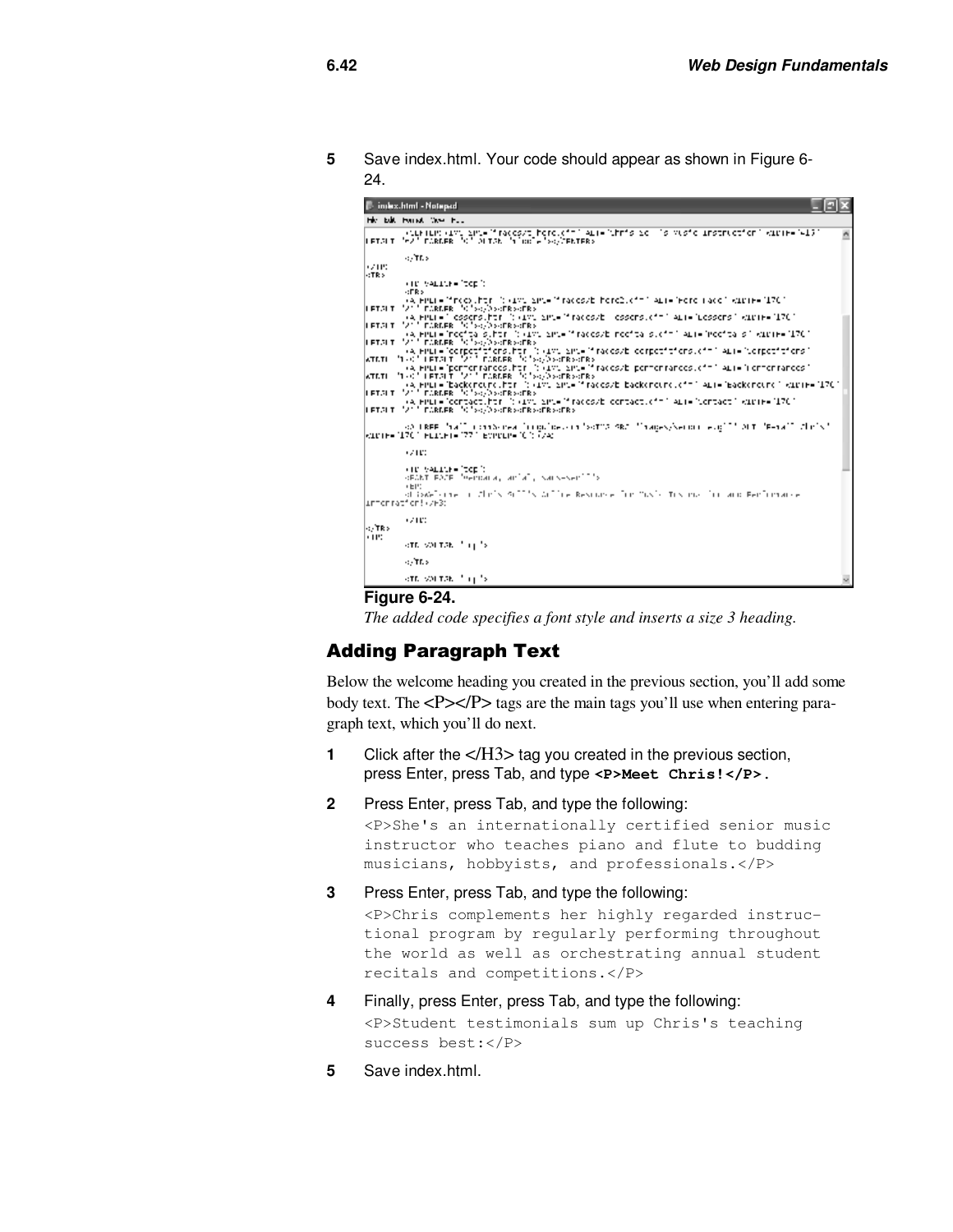Your HTML code should appear as shown in Figure 6-25. Furthermore, if you preview index.html in your browser, your home page should look similar to the page shown in Figure 6-26. Your page is all set up except for adding a block quote or two, which is the topic of the next section.

|       | la berahan menanggan d                                       |                                                                                                         |                                                                                                                                                                                                                                                                                                                                   |  |
|-------|--------------------------------------------------------------|---------------------------------------------------------------------------------------------------------|-----------------------------------------------------------------------------------------------------------------------------------------------------------------------------------------------------------------------------------------------------------------------------------------------------------------------------------|--|
|       | FOR THE FIGURE HOW HOW                                       |                                                                                                         |                                                                                                                                                                                                                                                                                                                                   |  |
|       |                                                              | №IОТН 1701 НЕIGHT 1241 ГОВОЕВ, С 200400-3В0-3В0-<br>WIDTH= 1701 H TGH =1241 FORDIN = 0 7 C/A2 CSP2 CSD2 | so resear former totals som lifes use N-C-fittages/currimentoins. Ctoff will disamportations?<br>kå FREFF "der förmandes", ranT" sintNS ist till interestre reenformandes, diriti ALT-" Fenformandes".<br>kto inkvisi Toaldingenundurme liitskuide iskalli "detagesyib_dadisartundugde" iskun "uladisartundi" wuruun 1700         |  |
|       | <b>INEDRITT-"44" DORDER-"C<sup>h</sup>ero"Aprickprick</b> o- |                                                                                                         |                                                                                                                                                                                                                                                                                                                                   |  |
|       |                                                              | HE CONTECTADO IN REGELECTO VIOLAGICHE SCHE SCHRISCHRIST                                                 | (A FRIEF "contact.html") (190 ERCH") hages/b_contact.gi <sup>20</sup> ALT+"Contact" wIGTH+ 171"                                                                                                                                                                                                                                   |  |
|       |                                                              | WIDTH= 17. HILLOH = 77 EDRDING $\sim$ 772                                                               | kA HROFH "nají" tymněk neudlich gyj Jesuphi / (1961–2004)" indues/sendnutes (1911–417–18) nají i "Dmis"                                                                                                                                                                                                                           |  |
|       | ለጣንን                                                         |                                                                                                         |                                                                                                                                                                                                                                                                                                                                   |  |
|       | KID VALUATE TOP D                                            | REPAT FOR "Herdana, SATEL Sans-Seri" is                                                                 |                                                                                                                                                                                                                                                                                                                                   |  |
|       | KERV.<br>ictormation ⊰/HR>                                   |                                                                                                         | k-Bowelerne to Chris sollis Chline resource for Music Instruction and Verformance                                                                                                                                                                                                                                                 |  |
|       | a Dadahasan Chimika Ladiba-                                  |                                                                                                         | emothe's an imparing innelly corridingly and or movie increasions who used as plane and fluxe                                                                                                                                                                                                                                     |  |
|       |                                                              | Krowanieny varydinentals som up chris"s vandhing success besyskriv-                                     | en bucevan niesteland. Helbaniere, alle promozonomina (ver etato) preugen by regularity terrigoning.<br>I. Secoloria egophenenge bor kinjing regendad impiracijato) preugena by regularity terrigoning.<br>ได้ทางหญิงจะไปได้สายอย่ามี คล gall และจะเป็นอุปันหน้าที่บุญ คนทางยิ อุปันเพื่อนไป หน่อให้เป็น อนไป จนที่พอสำคัญของจริง |  |
| وفتها | KV TOX                                                       |                                                                                                         |                                                                                                                                                                                                                                                                                                                                   |  |
| kіњ.  | scrib Matricka Chambia                                       |                                                                                                         |                                                                                                                                                                                                                                                                                                                                   |  |
|       | 文件部                                                          |                                                                                                         |                                                                                                                                                                                                                                                                                                                                   |  |
|       | KED VALCAR "COL" >                                           | WIDTH= 415" HILGH ="CR" EDROLL= 1   AILGH="n"dele": 1/19                                                | 35 ALICH "CONTRA "SACKG SPO" "Indiges, "Deter Le" ("" ALT="Omnis Su" )": Mexic Instruction"                                                                                                                                                                                                                                       |  |
|       |                                                              | KR ALISA-"IENTER">1134 SINGbird Alley, Mesa, AZ GSIGLKDP> 555 555-55554/RX                              |                                                                                                                                                                                                                                                                                                                                   |  |
|       | Figure 6-25.                                                 |                                                                                                         |                                                                                                                                                                                                                                                                                                                                   |  |

*This code shows the paragraph text added to the music site's home page.* 



*At this point, heading and paragraph text should display on your home page.*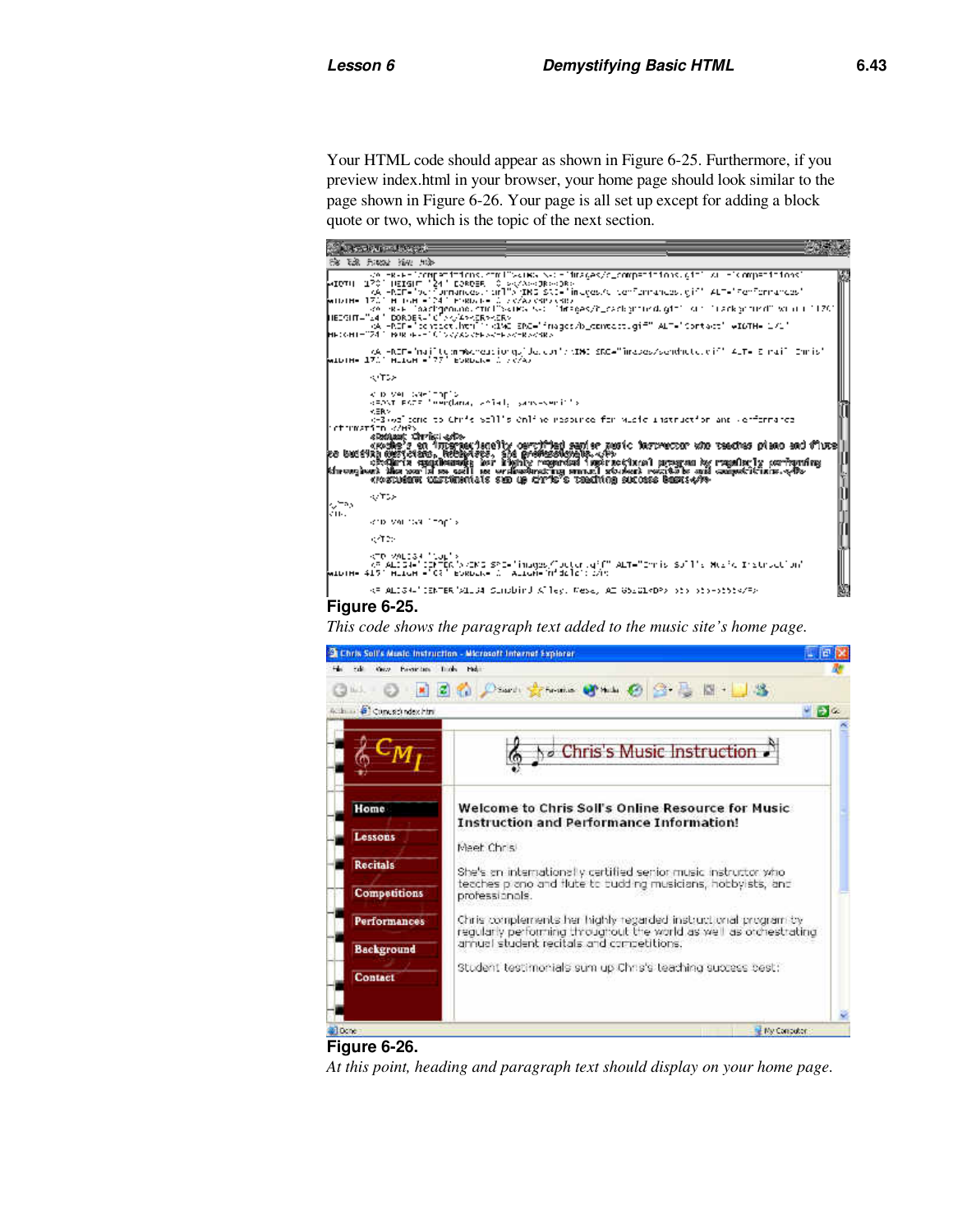### Formatting Block Quotes and Coloring Text

You can format text as a block quote to set off the text from the surrounding body text. Generally, browsers interpret the <BLOCK-

QUOTE></BLOCKQUOTE> tag set by indenting the enclosed text's left and right margins. If you really want to indent your paragraph, you can nest block quote commands inside one another, as here: <BLOCK-

QUOTE><BLOCKQUOTE></ BLOCKQUOTE></BLOCKQUOTE>.

In this section, you'll create block quotes with maroon text:

- **1** Open index.html in a text editor if necessary, click after best:</P> in the second cell of the table's second row, press Enter twice, and press Tab.
- **2** Type **<BLOCKQUOTE><BLOCKQUOTE>** to create a block quote nested within a block quote.
- **3** Press Enter, press Tab, and type the following: <FONT COLOR="maroon"><P><I>Chris is by far the best music teacher I've ever had! She taught me more than I could have learned in a lifetime from Viktor McTonedeaf, the Royal Music Instructor!</I></P>

Notice that the COLOR attribute in the FONT tag is used to modify the color of the paragraph text.

- **4** Press Enter twice, press Tab, and type the following: <P ALIGN="RIGHT"><I>- Moe Zart</I></P> This inserts a right-aligned, italicized name, which is associated with the block quote entered in step 3.
- **5** Press Enter twice, press Tab, and type the following: <P><I>Chris Soll is the best teacher I had before "the incident" that ended my professional music career--she's a true master!</I></P>
- **6** Press Enter twice, press Tab, and type: <P ALIGN="RIGHT"><I>- Vincent Vanngo</I></P>
- **7** Press Enter, press tab, and type **</FONT>** to end the maroon font color formatting.
- **8** Press Enter twice, press Tab, and type **</BLOCKQUOTE></ BLOCKQUOTE>** to end the block quote formatting setting.
- **9** Save index.html.

Your block quote text should display in your HTML document as shown in Figure 6-27. Figure 6-28 shows the block quote text when it's viewed in a browser.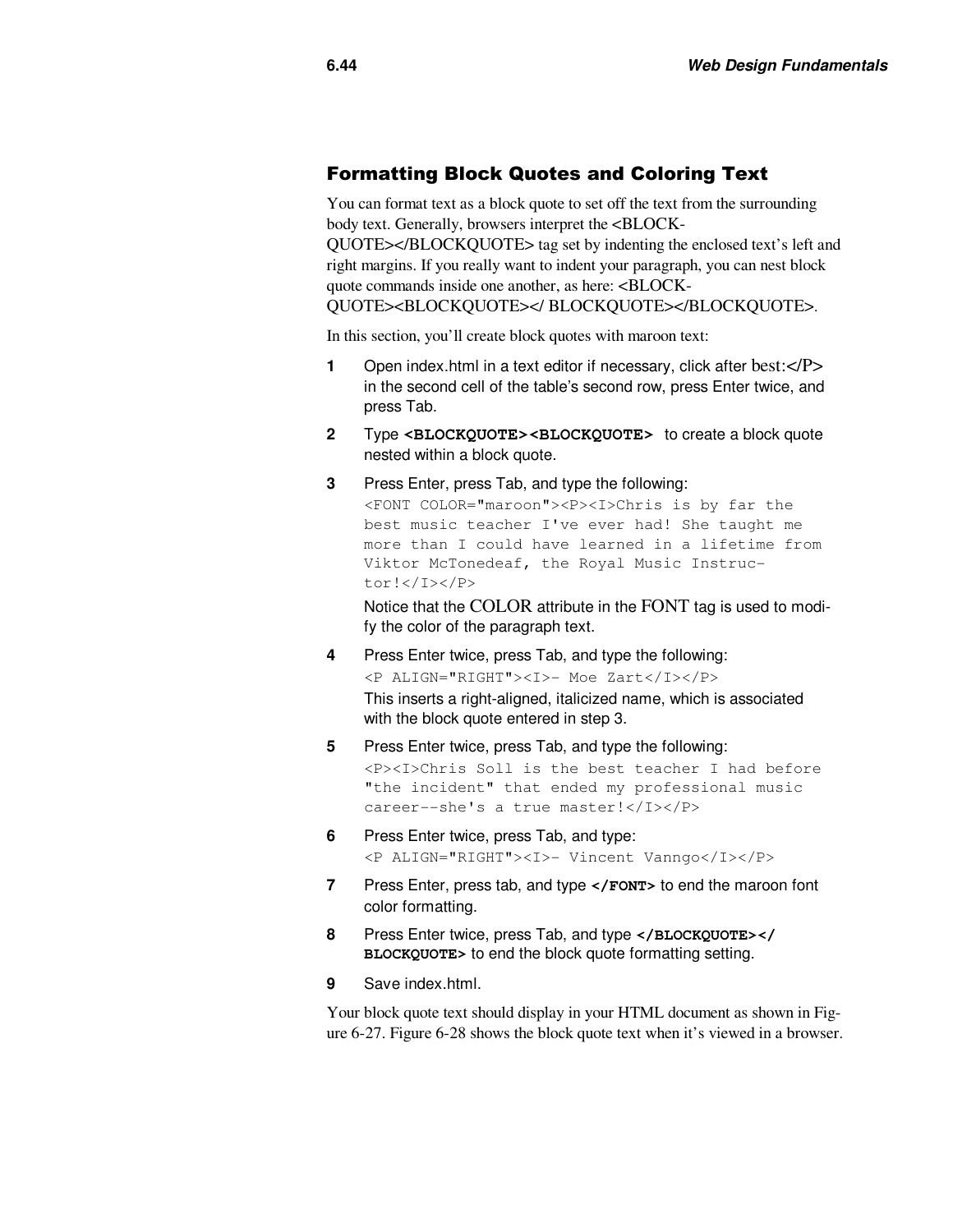```
Principal de la conde
                                                                                                                      <u> Andrew Maria (1999)</u>
No 34t Assed Elec ideo
FEIGHT-"24" OIRDER-"0" MO'ARKERMORMOPMOPM
illa.<br>— — — — dalles mati tributatorestitong itdel contivativis habelitinsges/secritore.gitti is. (= 1-suati is.brits<br>Where II:1701 ((encurrillitz) researchilidiad/a)
             \mathcal{L}^{\text{L}}(\mathbb{R}^n)ero velias "map")<br>
sport RACE-"verdana, an's", samb-sen'f"><br>
sport RACE-"verdana, an's", samb-sen'f"><br>
sport reference in a trial sport of the sensitive for Burial Legendan and Lecommental<br>
sports of the sport of the sport
MARCHATORYALCOMORRY<br>TORRIT CORONA-MARCHITY-MARCHITY: IF Ny fyr the hant marie tanthar C'ye sear inni Sina<br>Bandresser (Bang Tast Could have learned in a lithering them wither monomated, the hope here is<br>Bandresser (Bandry
             40 MARIN-"BRAWT'S-COM- ROOK ZMELL/TO-L/PA-
government "stal to the base candrer i had before "sha 'heidans" chat anded op<br>profonsional music career—she's a kruz wester (Alreft)
             4: MINI-"ARTH"1-03-- FÍNSAN FRANÇO-ÁG-4177-<br>4/MAI<br>4/MINI-MARTH-4/MINIMUM
             ಿರು
੍ਰਾਂ ਸਕਾ<br>ਗੁਣਸ
             (15) anti2\leq \sqrt{10} ).
              QC BY
             KTO MALISN "LUL")<br>http://www.comparakasins.com/insurak/footbrity.if | ALT="Clin"s_S2" l'e-Music_Instruction
```
### **Figure 6-27.**

*You add block quotes to Web pages to offset text.*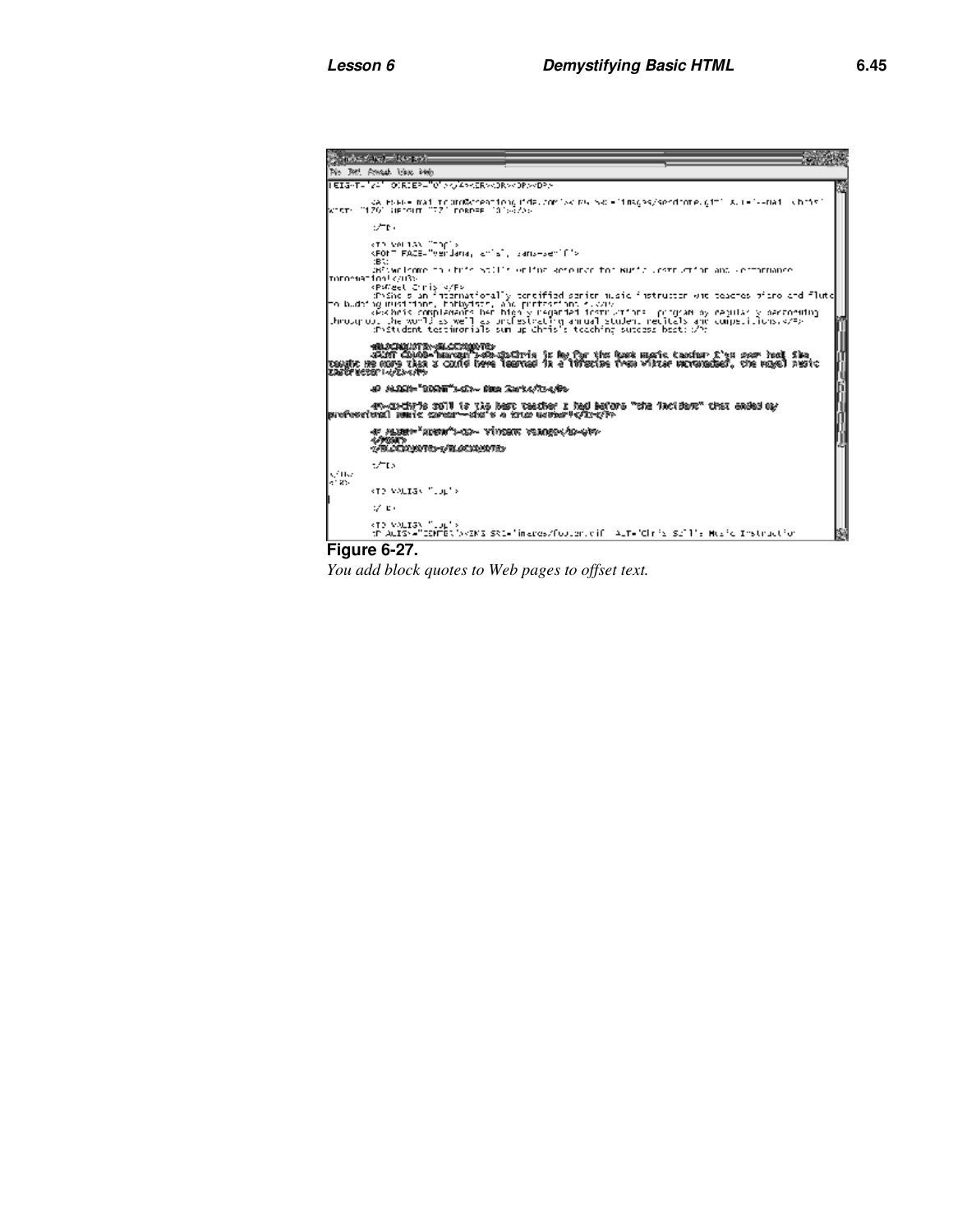

### **Figure 6-28.**

*Internet Explorer displays block quotes by indenting the text on the left and right margins.* 

### **Creating a Linked Unnumbered List**

The final type of body text you'll create on the music home page is an unnumbered list. An unnumbered list appears as a bulleted list on a Web page, as shown in Figure 6-29.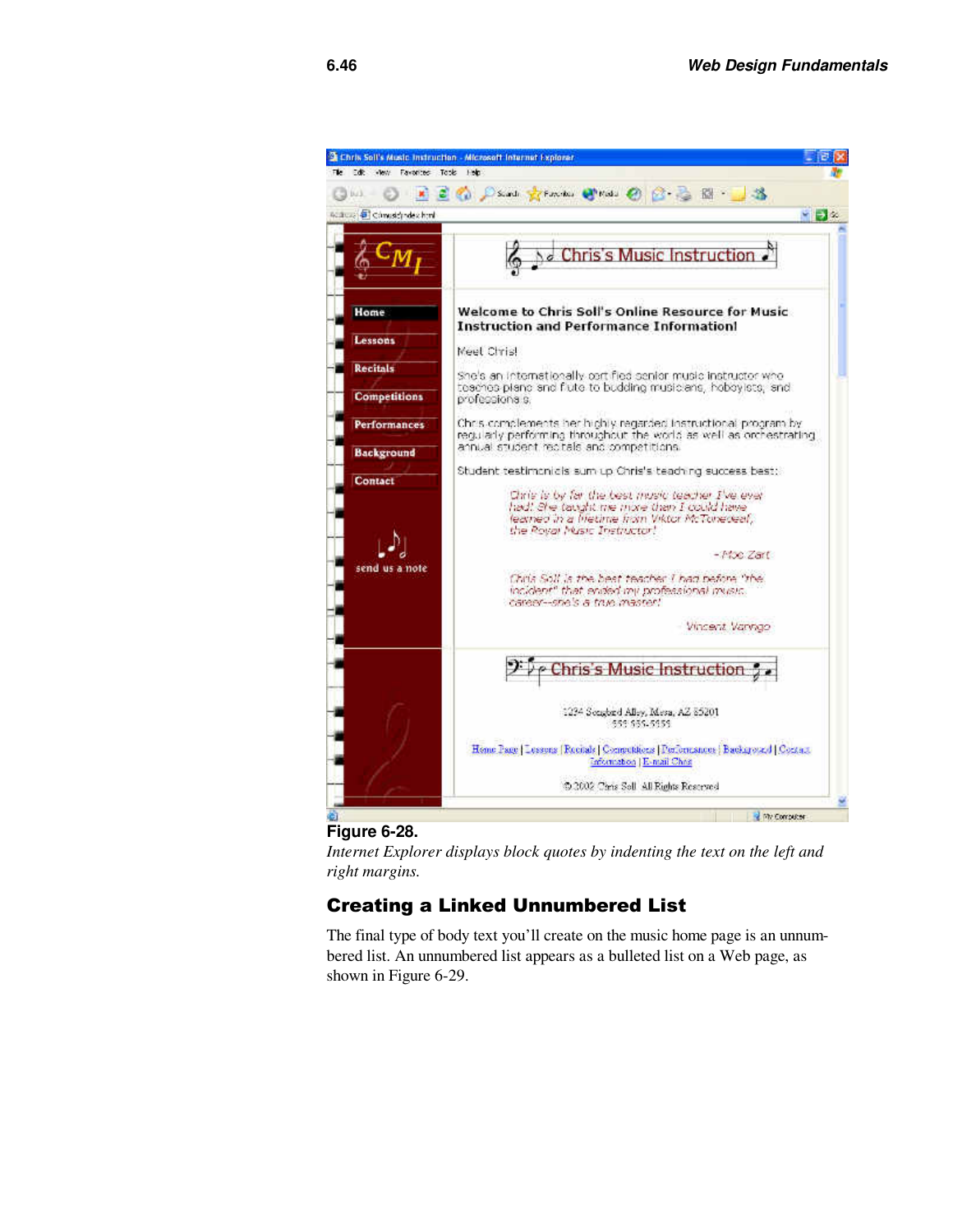

*By default, unnumbered lists display with bullets.* 

# **Note**

You can use <OL></OL> HTML commands to create numbered (ordered) lists, or you can use <UL></UL> commands to create unnumbered (bulleted) lists. Each list item within either type of list is identified by the  $\langle L I \rangle \langle L I \rangle$  tag set.

In this section, you'll first add a small amount of text that introduces the unnumbered list, and then you'll create the list (which includes links to appropriate pages):

- **1** Open index.html in a text editor if necessary, click after the final </BLOCKQUOTE> in the second cell in the second table row, press Enter twice, press Tab, and then enter the following paragraph: **<P>Apply for lessons today, and join the elite group of world-class pianists and flutists who study under one of North America's top music instructors.</P>**
- **2** Press Enter twice, press Tab, and then type the following: **<P><B>Site Overview</B></P>**  In step 3, you'll begin the unnumbered list by inserting the  $\langle \text{UL} \rangle$ tag.
- **3** Press Enter twice, press Tab, and type **<UL>**.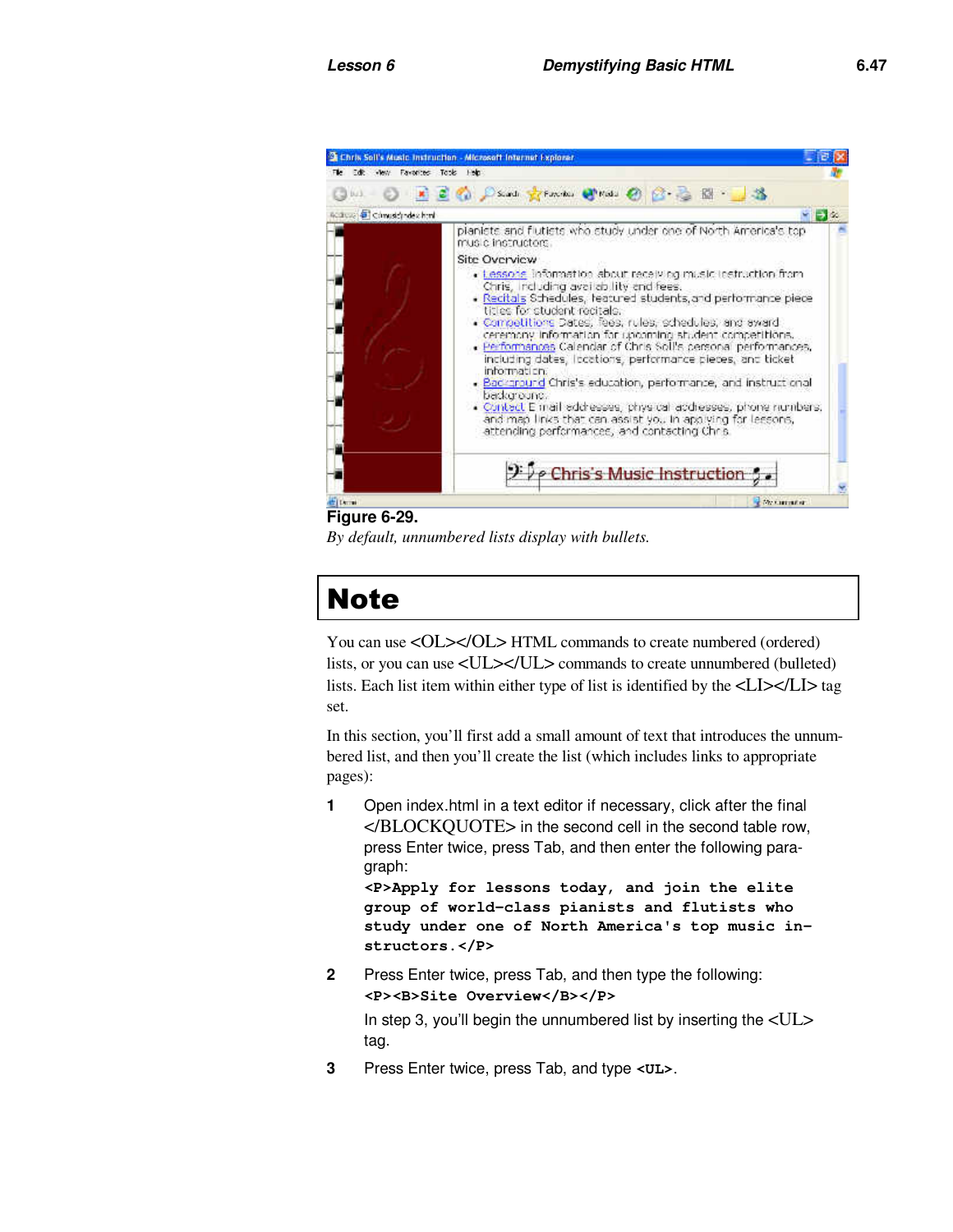In steps 4 through 9, you'll create list items by surrounding each list item with the <LI></LI> tag set. Furthermore, you'll format the first word of each list entry as a hyperlink to another page in the site.

- **4** Press Enter, press Tab, and type the following: **<LI><A HREF="lessons.html">Lessons</A> Information about receiving music instruction from Chris, including availability and fees.</LI>**
- **5** Press Enter, press Tab, and type the following: **<LI><A HREF="recitals.html">Recitals</A> Schedules, featured students, and performance piece titles for student recitals.</LI>**
- **6** Press Enter, press Tab, and type the following: **<LI><A HREF="competitions.html">Competitions</A> Dates, fees, rules, schedules, and award ceremony information for upcoming student competitions.</LI>**
- **7** Press Enter, press Tab, and type the following: **<LI><A HREF="performances.html">Performances</A> Calendar of Chris Soll's personal performances, including dates, locations, performance pieces, and ticket information.</LI>**
- **8** Press Enter, press Tab, and type the following: **<LI><A HREF="background.html">Background</A> Chris's education, performance, and instructional background.</LI>**
- **9** Press Enter, press Tab, and type the following: **<LI><A HREF="contact.html">Contact</A> E-mail addresses, physical addresses, phone numbers, and map links that can assist you in applying for lessons, attending performances, and contacting Chris.</LI>**
- **10** Press Enter, press Tab, and type </UL> to end the unnumbered list.
- **11** Press Enter, press Tab, and type </FONT> to complete the body text and end the font family specification.
- **12** Save index.html.

Your unnumbered list code should display as shown in Figure 6-30 (and your index.html page should display as shown earlier in Figure 6-29).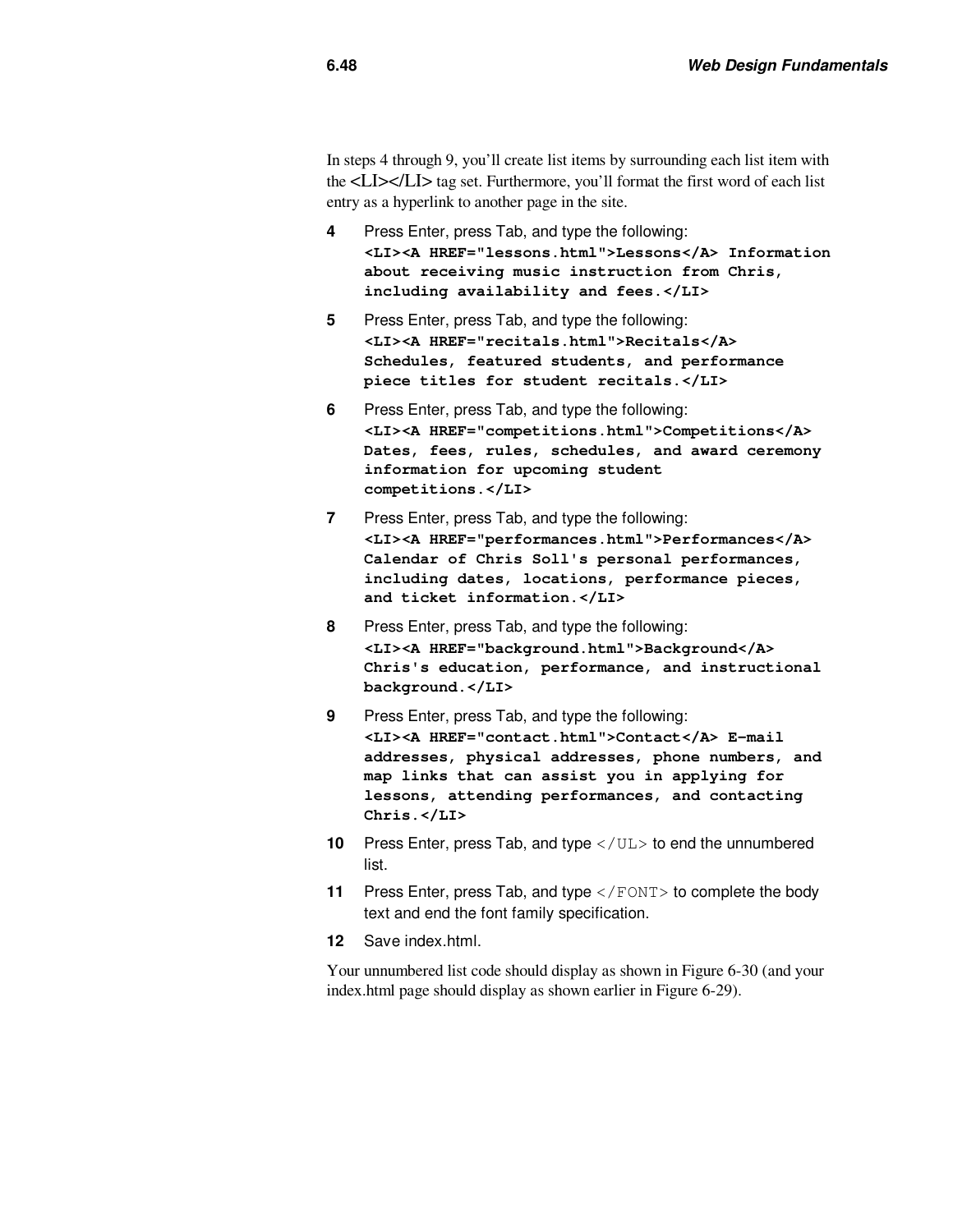



Last but not least, you'll insert a linked photograph into the body area of the music site's home page.

## **Inserting and Linking a Picture**

By now, you should be very comfortable with inserting and linking graphics. (You had a lot of practice just a little while ago when you were creating the navigation bar!) For this page, we opted to display the picture below the size 3 heading and along the right side of the page. Furthermore, because the photograph is a picture of Chris, we linked the photograph to the Background page.

To insert a linked picture within your page's body text, follow these steps:

- **1** Open index.html in a text editor if necessary, click after the  $\langle \text{H}3 \rangle$ tag in the second cell in the second row of the table, press Enter, and press Tab.
- **2** Type the following link and image information: <A HREF="background.html"><IMG SRC="images/p\_chris.jpg" ALT="pic: Chris Soll" WIDTH="170" HEIGHT="250" BORDER="0" HSPACE="25" VSPACE="10" ALIGN="right"></A>

In this step, you can see some added attributes to the  $\langle M G \rangle$  tag, which are defined as follows: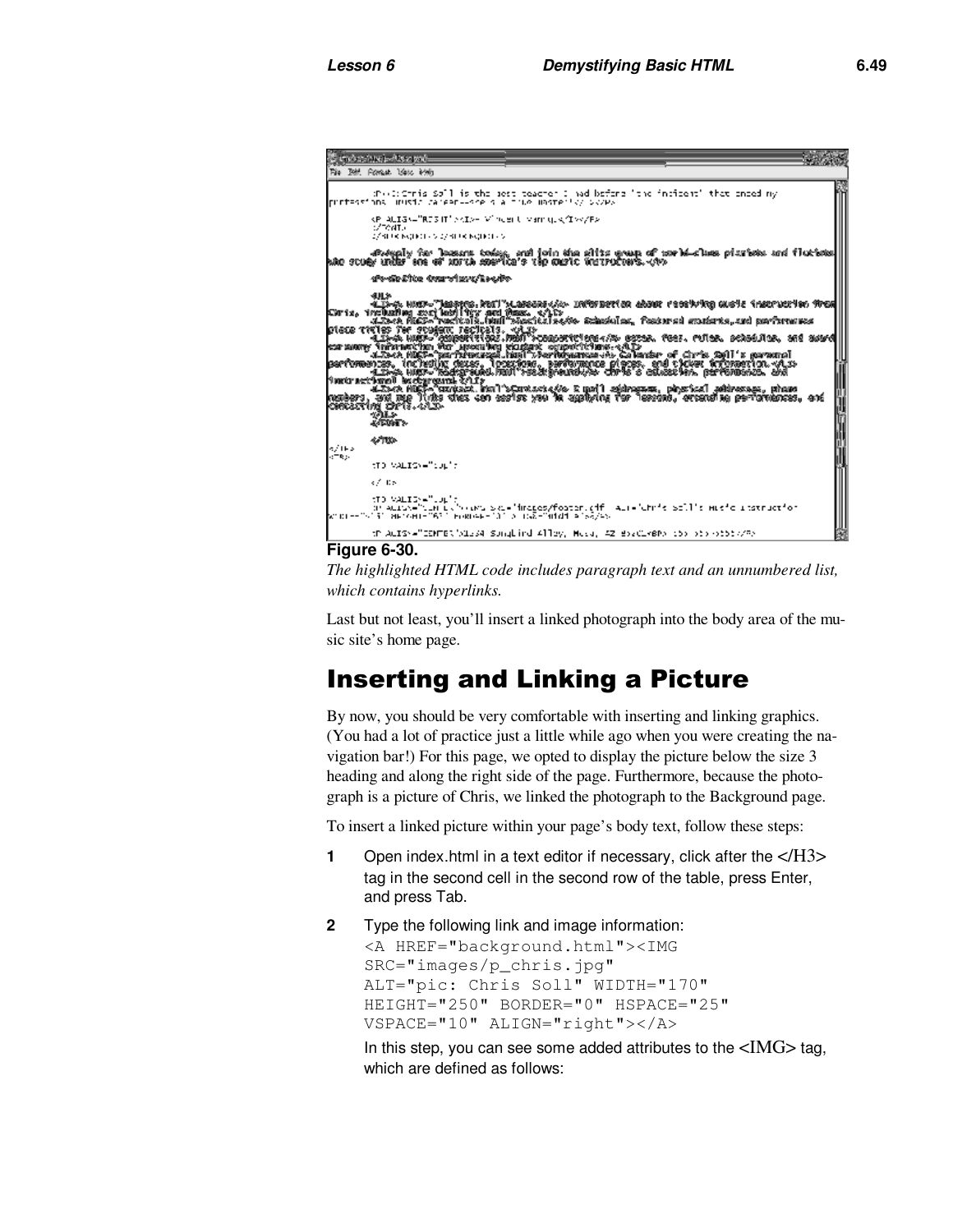- HSPACE enables you to specify extra space (in pixels) between the image and text on the left and right sides of the image.
- VSPACE enables you to specify extra space (in pixels) between the image and text above and below the image.
- ALIGN indicates to align the picture on the page, and text wraps accordingly. In this example, the picture is aligned to the right side of the page.
- **3** Save index.html.

## **Finalizing the Home Page**

Finally, you need to remove the table borders on the home page before you can proclaim your project complete. In addition, you should check your links and view all your pages to ensure that you've entered accurate HTML code. First let's get rid of those borders on the home page:

- **1** Open index.html in a text editor.
- **2** In the <TABLE> tag, change the BORDER attribute from "1" to "0".
- **3** Save index.html.

Now let's click around and check your links, graphics, ALT text, and other page elements. For example, you need to make sure that none of your pages display with two black buttons.

**4** Open your browser, display index.html (or if the document is already open in your browser, click Refresh), and then click every link (including the linked picture, logo, Send Us A Note icon, and text links) to verify that your links work properly and your pages display correctly. If any links don't respond as expected, open the proper HTML document in your text editor and check the HTML code carefully. Check your banner graphics and button graphics to ensure that you've included the proper graphics on each page.

## **Note**

You might have noticed that we provided content only for the home page. At this point, we think you're well enough prepared to enter content into the other pages if you desire more practice using HTML.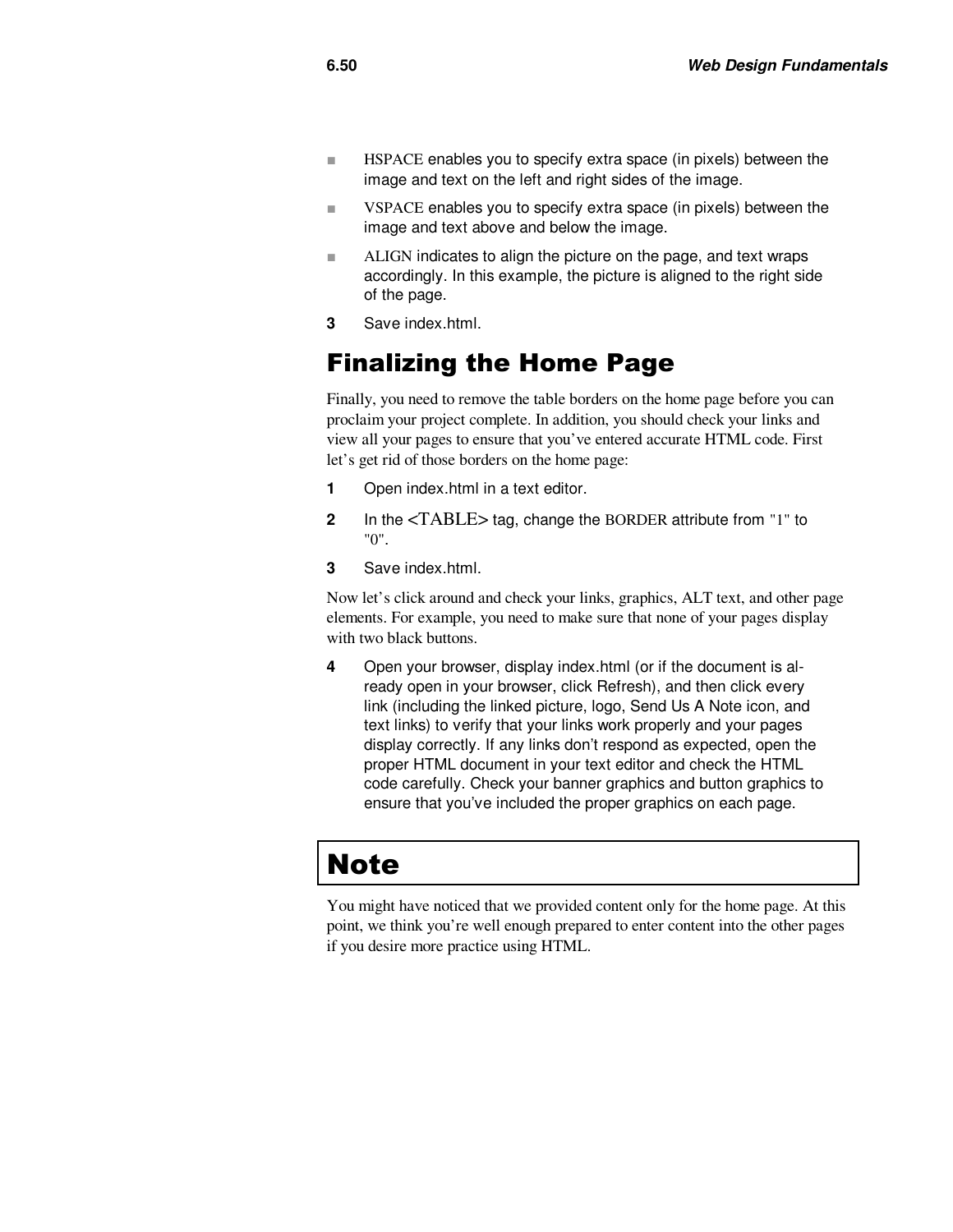## Using the Music Site's Framework as a Template

After all your hard work creating the music site, we wanted you to have a useful HTML template that you can easily customize. Therefore, we're going to let you in on a little secret. You can create a Web site using the music template even if you don't have any graphics. You don't have to have a background image, banner graphics, or buttons. Instead, you can create an entire Web site using text links and color backgrounds by replacing the content elements in the music site's Web pages. Figure 6-31 illustrates a Web page that uses the music Web site without graphics.



### **Figure 6-31.**

*You can create a text-based Web site that uses the music site as a template.* 

# Tip

The small graphics on the sample page in Figure 6-35 are clip-art images downloaded and pasted together to create a simple picture. If you prefer not to include a graphic on your page, simply delete the <IMG> tag in your HTML document.

Figure 6-32 shows the template page, and Figure 6-33 shows some of the template's source code. To speed along your progress when using a template to build a custom page, display the template's source code by clicking the View menu and then Source. Then in the source code window, click the File menu, click Save As, and save the source code to your computer. At that point, you're free to modify your local version of the template by replacing the placeholder text with your custom content.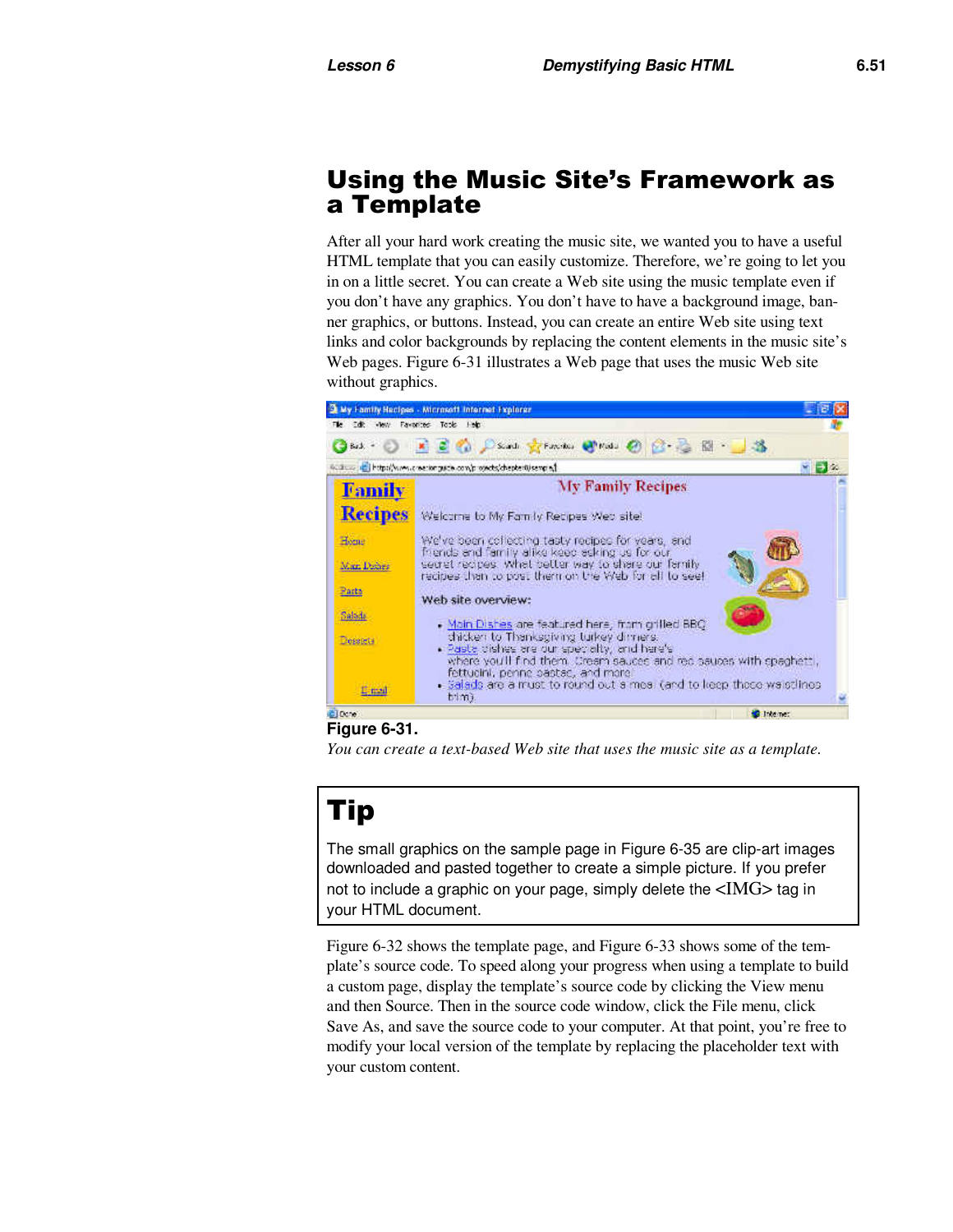| 40 March 14 (http://www.creerionguide.com/projects/chepter0) semple/tenglete.html<br><b>Title bar</b><br>Logo<br>Poge content coes here. Page content goes here.<br>HemaPage<br>Page content coes here. Page content goes here.<br>Page content coes here. Page content goes here,<br>Leis 2<br>Page content coes here. Page content goes here.<br>Page content coes here.<br>Page content goes here.<br>Lide 3<br>Page content coes here<br>Page content goes here,<br>Page content goes here. Page content goes here,<br>That 4 | 에 커 소 |
|-----------------------------------------------------------------------------------------------------------------------------------------------------------------------------------------------------------------------------------------------------------------------------------------------------------------------------------------------------------------------------------------------------------------------------------------------------------------------------------------------------------------------------------|-------|
|                                                                                                                                                                                                                                                                                                                                                                                                                                                                                                                                   |       |
|                                                                                                                                                                                                                                                                                                                                                                                                                                                                                                                                   |       |
|                                                                                                                                                                                                                                                                                                                                                                                                                                                                                                                                   |       |
|                                                                                                                                                                                                                                                                                                                                                                                                                                                                                                                                   |       |
|                                                                                                                                                                                                                                                                                                                                                                                                                                                                                                                                   |       |
|                                                                                                                                                                                                                                                                                                                                                                                                                                                                                                                                   |       |
| Pege content poes here<br>Page content goes nere.<br>1985<br>Page content coes here<br>Page content goes here.                                                                                                                                                                                                                                                                                                                                                                                                                    |       |
| Pege content coes here.<br>Page content goes here.<br>Leis 6<br>Page content goes here. Page content goes here,                                                                                                                                                                                                                                                                                                                                                                                                                   |       |
| Page content coes here.<br>Page content goes here.<br>2027<br>Page content goes here. Page content goes here, Page content goes here<br>Page content coes here.                                                                                                                                                                                                                                                                                                                                                                   |       |

### **Figure 6-32.**

*You can modify the text-based template to create a custom page.* 

| femplate[1] - Notepad                                                                                                                                                                                                                                                                                                                                                                                                                                                                                                                                                                                                                                                                                                                                                                                                                                                                                                                                                                                             |                                                                                  |                                                                                                                                                                                                                                                                                                                                                                                                                                                                                                                                                                                                                                                                                                                                                                                     |                                                                                                                                                                                                                                                                                                                                                                                                                                                                                             |  |
|-------------------------------------------------------------------------------------------------------------------------------------------------------------------------------------------------------------------------------------------------------------------------------------------------------------------------------------------------------------------------------------------------------------------------------------------------------------------------------------------------------------------------------------------------------------------------------------------------------------------------------------------------------------------------------------------------------------------------------------------------------------------------------------------------------------------------------------------------------------------------------------------------------------------------------------------------------------------------------------------------------------------|----------------------------------------------------------------------------------|-------------------------------------------------------------------------------------------------------------------------------------------------------------------------------------------------------------------------------------------------------------------------------------------------------------------------------------------------------------------------------------------------------------------------------------------------------------------------------------------------------------------------------------------------------------------------------------------------------------------------------------------------------------------------------------------------------------------------------------------------------------------------------------|---------------------------------------------------------------------------------------------------------------------------------------------------------------------------------------------------------------------------------------------------------------------------------------------------------------------------------------------------------------------------------------------------------------------------------------------------------------------------------------------|--|
| File E.R. Format View Halp-                                                                                                                                                                                                                                                                                                                                                                                                                                                                                                                                                                                                                                                                                                                                                                                                                                                                                                                                                                                       |                                                                                  |                                                                                                                                                                                                                                                                                                                                                                                                                                                                                                                                                                                                                                                                                                                                                                                     |                                                                                                                                                                                                                                                                                                                                                                                                                                                                                             |  |
| $\epsilon$ 1000 free H101, PUBLIC $\sim$ //GC//DID H101, 4.01 Transitional//EN"<br>"http://www.w3.org/TR/1989/Rec-html=01-19991228/Toose.dtd"><br><b>CETNLS</b><br>CHEADT.<br><title>Title of your web page</title><br>                                                                                                                                                                                                                                                                                                                                                                                                                                                                                                                                                                                                                                                                                                                                                                                           |                                                                                  |                                                                                                                                                                                                                                                                                                                                                                                                                                                                                                                                                                                                                                                                                                                                                                                     |                                                                                                                                                                                                                                                                                                                                                                                                                                                                                             |  |
| ci-- noby requests background color to witte. Inset background image and sets ligk calles -->                                                                                                                                                                                                                                                                                                                                                                                                                                                                                                                                                                                                                                                                                                                                                                                                                                                                                                                     |                                                                                  |                                                                                                                                                                                                                                                                                                                                                                                                                                                                                                                                                                                                                                                                                                                                                                                     |                                                                                                                                                                                                                                                                                                                                                                                                                                                                                             |  |
| <body alink="red" bgcolor="#ccccff" link="bloe" vlink="purple"></body>                                                                                                                                                                                                                                                                                                                                                                                                                                                                                                                                                                                                                                                                                                                                                                                                                                                                                                                                            |                                                                                  |                                                                                                                                                                                                                                                                                                                                                                                                                                                                                                                                                                                                                                                                                                                                                                                     |                                                                                                                                                                                                                                                                                                                                                                                                                                                                                             |  |
| gi-- table used to control the altonment of the navigation and body elements -->                                                                                                                                                                                                                                                                                                                                                                                                                                                                                                                                                                                                                                                                                                                                                                                                                                                                                                                                  |                                                                                  |                                                                                                                                                                                                                                                                                                                                                                                                                                                                                                                                                                                                                                                                                                                                                                                     |                                                                                                                                                                                                                                                                                                                                                                                                                                                                                             |  |
| CTABLE BORDER-'0" WEBTH="100%" CELLPADOTNS="10" CELLSRACT%S="3"><br>Z1K>1                                                                                                                                                                                                                                                                                                                                                                                                                                                                                                                                                                                                                                                                                                                                                                                                                                                                                                                                         |                                                                                  |                                                                                                                                                                                                                                                                                                                                                                                                                                                                                                                                                                                                                                                                                                                                                                                     |                                                                                                                                                                                                                                                                                                                                                                                                                                                                                             |  |
| <td decolor="#FFcc00" valign="TOD" width="100"><br/><math>ct = 1000 - 2</math><br/>KHL A 150-"center"&gt;ke teer-"fodex.ntnl"&gt;ungox/A&gt;k/Hl&gt;<br/></td><br><td "="" valism="top" width=""><br/><math>e^+ = \tau \tau</math> is har <math>-3</math><br/><h2 "center"="" a="" ign=""><fort "#990000"="" tolor="">Title tanc/FONT&gt;c/12&gt;<br/>K/TD&gt;<br/>C/TRS<br/><b>RIFS</b><br/><td "#tfec00"="" decolor="" tod'="" valiga=""><br/>√石段を<br/>&lt;!-- start navigation licks ---&lt;br&gt;<a href="index.htm">HomePage</a><br/><br/>&gt;<br/>ok HRCF - "Tink2, html" sLink Zk/AxxBRx dBD<br/>ce engry links html "suing Sc/Ascensores,<br/>KA IREF: "Initiativity" &gt;Link 4K/A&gt;&lt;3R&gt;&lt;0R&gt;<br/><a href="link">html"&gt;Link &gt;</a>&lt;3R&gt;&lt;3R&gt;<br/>CA HILLE- Trinks, html "authk GC/A&gt; GRD-GRD<br/><a 3x3as<br="" ink="" neve-"pink7.htm"="" si="">&lt;!-- End havigation links ---&lt;br&gt;<hranhranhranhra< td=""><td></td></hranhranhranhra<></a></td></fort></h2></td> | <br>$ct = 1000 - 2$<br>KHL A 150-"center">ke teer-"fodex.ntnl">ungox/A>k/Hl><br> | <br>$e^+ = \tau \tau$ is har $-3$<br><h2 "center"="" a="" ign=""><fort "#990000"="" tolor="">Title tanc/FONT&gt;c/12&gt;<br/>K/TD&gt;<br/>C/TRS<br/><b>RIFS</b><br/><td "#tfec00"="" decolor="" tod'="" valiga=""><br/>√石段を<br/>&lt;!-- start navigation licks ---&lt;br&gt;<a href="index.htm">HomePage</a><br/><br/>&gt;<br/>ok HRCF - "Tink2, html" sLink Zk/AxxBRx dBD<br/>ce engry links html "suing Sc/Ascensores,<br/>KA IREF: "Initiativity" &gt;Link 4K/A&gt;&lt;3R&gt;&lt;0R&gt;<br/><a href="link">html"&gt;Link &gt;</a>&lt;3R&gt;&lt;3R&gt;<br/>CA HILLE- Trinks, html "authk GC/A&gt; GRD-GRD<br/><a 3x3as<br="" ink="" neve-"pink7.htm"="" si="">&lt;!-- End havigation links ---&lt;br&gt;<hranhranhranhra< td=""><td></td></hranhranhranhra<></a></td></fort></h2> | <br>√石段を<br><!-- start navigation licks ---<br> <a href="index.htm">HomePage</a><br><br>><br>ok HRCF - "Tink2, html" sLink Zk/AxxBRx dBD<br>ce engry links html "suing Sc/Ascensores,<br>KA IREF: "Initiativity" >Link 4K/A><3R><0R><br><a href="link">html"&gt;Link &gt;</a> <3R><3R><br>CA HILLE- Trinks, html "authk GC/A> GRD-GRD<br><a 3x3as<br="" ink="" neve-"pink7.htm"="" si="">&lt;!-- End havigation links ---&lt;br&gt;<hranhranhranhra< td=""><td></td></hranhranhranhra<></a> |  |
| <f alis(="center"><a href="mailtorid&amp;creationouide.com">E-mail</a></f>                                                                                                                                                                                                                                                                                                                                                                                                                                                                                                                                                                                                                                                                                                                                                                                                                                                                                                                                        |                                                                                  |                                                                                                                                                                                                                                                                                                                                                                                                                                                                                                                                                                                                                                                                                                                                                                                     |                                                                                                                                                                                                                                                                                                                                                                                                                                                                                             |  |
| --<br>$\cdots$ $\sim$ 00                                                                                                                                                                                                                                                                                                                                                                                                                                                                                                                                                                                                                                                                                                                                                                                                                                                                                                                                                                                          |                                                                                  |                                                                                                                                                                                                                                                                                                                                                                                                                                                                                                                                                                                                                                                                                                                                                                                     |                                                                                                                                                                                                                                                                                                                                                                                                                                                                                             |  |

### **Figure 6-33.**

*You can copy the template's source code to get a good start on the code for your custom page.*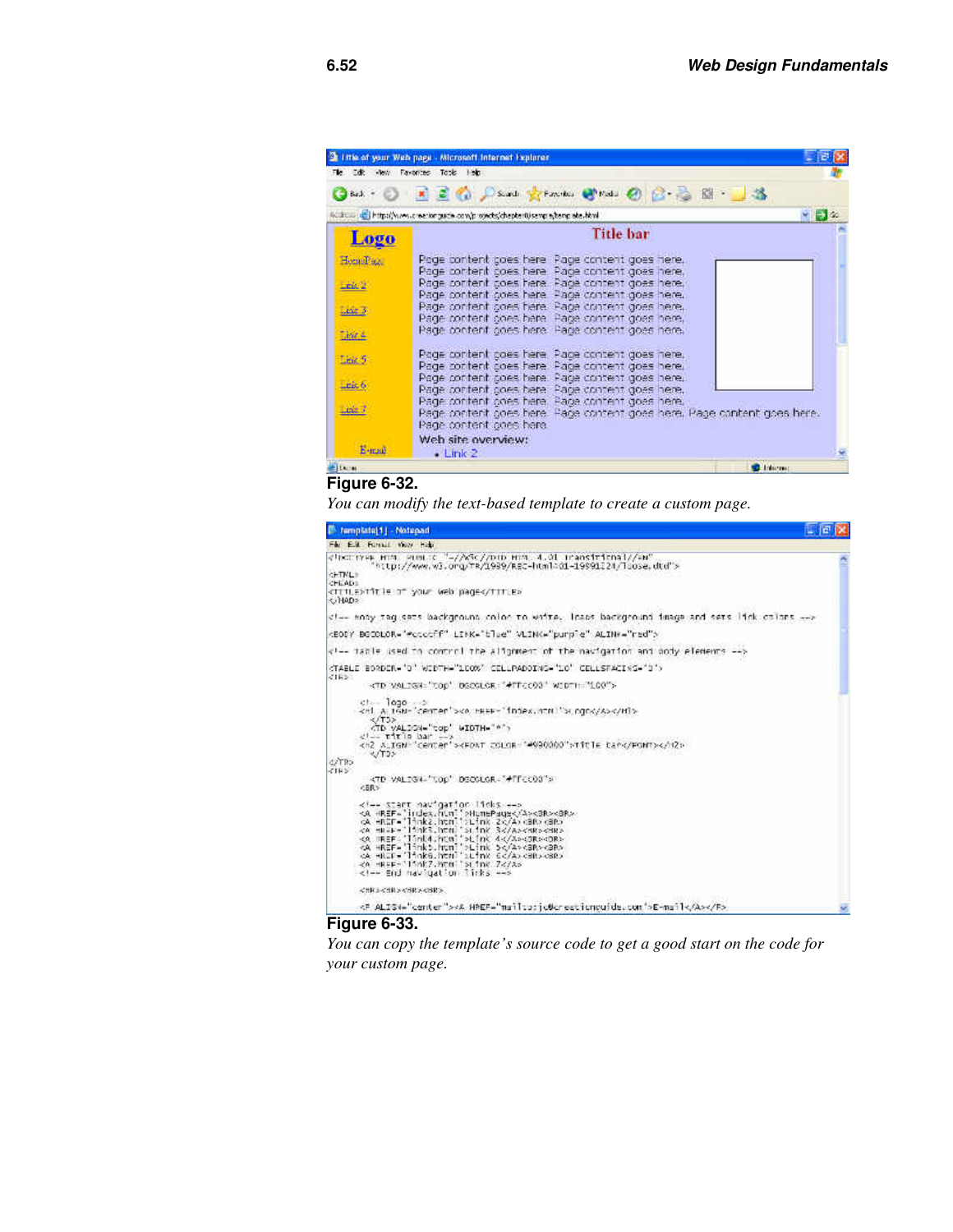## **Tip**

In Figure 6-33, you can see HTML code entries that begin with an exclamation point and two dashes: <!-- logo -->. These types of entries are called comments. Comments don't display on a Web page; they're used as notes to developers to help label parts of the HTML document. Comments have been added to the sample template to help you identify HTML components when you customize the source code.

Finally, notice in Figure 6-33 that the  $\langle BODY \rangle$  tag's BGCOLOR attribute has been changed from white (#ffffff) to purple (#ccccff), and that the first <TD> tag in each table row contains a BGCOLOR attribute set to gold (#ffcc00). You can use the BGCOLOR attribute to color your page's background as well as to color your table's cells if you're not using a background image. You can get fairly creative with color by coloring the background one color and then selectively coloring table cells various other colors. (You don't have to color all your table cells the same color.)

## Additional Resources

As we mentioned, HTML books and Web pages abound. Here are a few of our favorite HTML resources:

- Castro, Elizabeth. HTML for the World Wide Web. 4th ed. Berkeley, CA: Peachpit Press, 2000. (ISBN: 0-201-35493-4) This book does a nice job of visually showing how to use most HTML commands. The textual explanations are brief yet helpful when used in conjunction with the visual references.
- Morrison, Michael. Faster Smarter HTML & XML. Redmond, WA: Microsoft Press, 2002. (ISBN: 0-7356-1861-5) This book targets interested but inexperienced users who want to develop Web pages by using HTML. A nice feature of this book is that it offers numerous opportunities for hands-on learning.
- Creation Guide Resource page (www.creationguide.com/resources) is continually updated to include current Web development resources.
- World Wide Web Consortium (www.w3.org) Web site is the online home for the official most current HTML specifications. As of this writing, HTML 4.01 is the currently accepted specification. Use the Table of Contents, Elements, and Attributes links along the top of the page to find HTML commands and command descriptions. You can find a helpful list of HTML elements at www.w3.org/TR/1999/REC-html401- 19991224/index/elements.html.
- Web Developer's Virtual Library (www.wdvl.com) provides resources, sample code, and tutorials for Web developers.